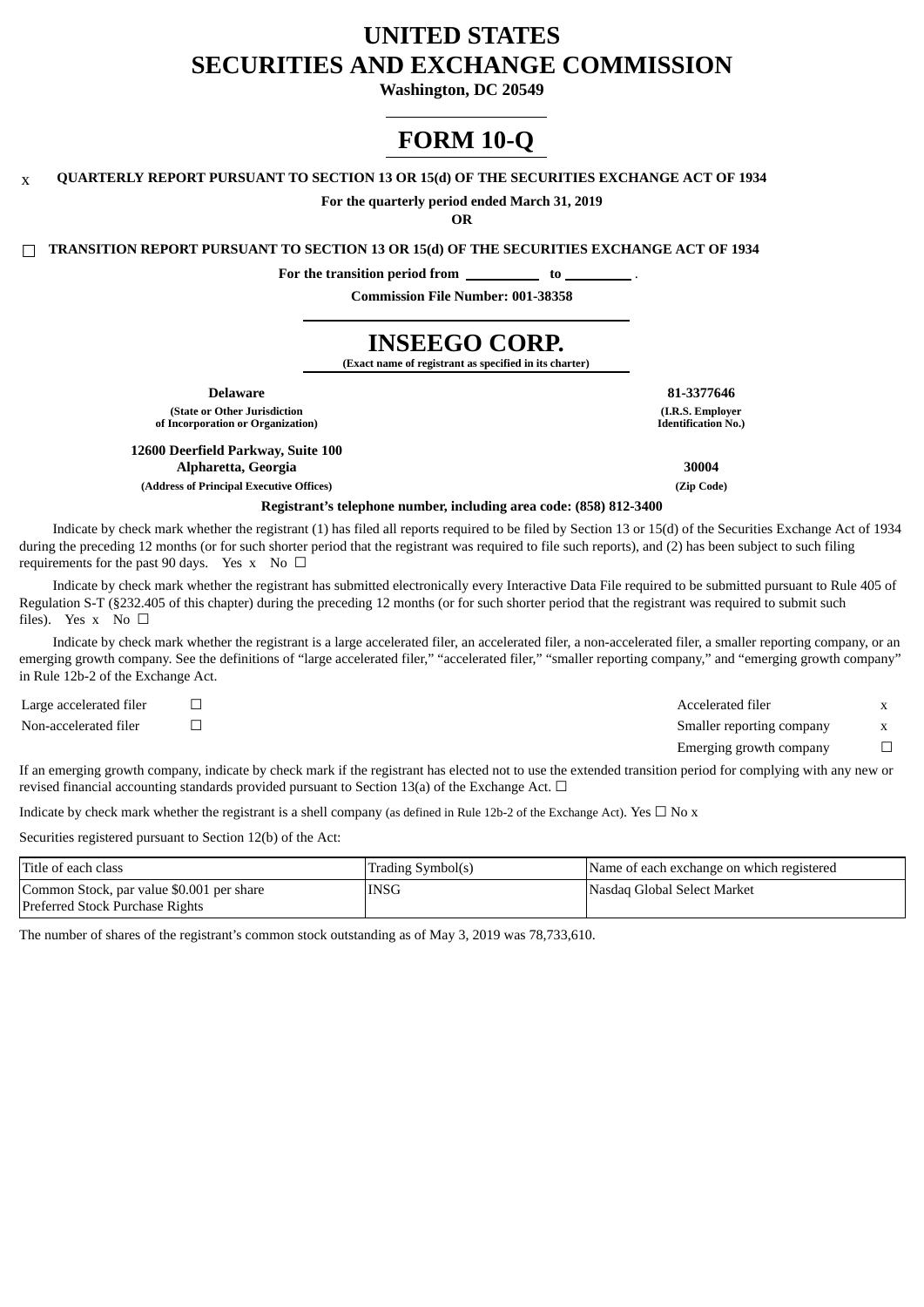# **TABLE OF CONTENTS**

# PART I—FINANCIAL [INFORMATION](#page-2-0)

| Item 1.           | <b>Financial Statements</b>                                                           | 3  |
|-------------------|---------------------------------------------------------------------------------------|----|
|                   | Condensed Consolidated Balance Sheets (Unaudited)                                     | 3  |
|                   | Condensed Consolidated Statements of Operations (Unaudited)                           | 4  |
|                   | Condensed Consolidated Statements of Comprehensive Loss (Unaudited)                   | 5  |
|                   | Condensed Consolidated Statements of Stockholders' Deficit (Unaudited)                | 6  |
|                   | Condensed Consolidated Statements of Cash Flows (Unaudited)                           | 7  |
|                   | Notes to Condensed Consolidated Financial Statements (Unaudited)                      | 8  |
| Item 2.           | Management's Discussion and Analysis of Financial Condition and Results of Operations | 21 |
| Item 3.           | Quantitative and Qualitative Disclosures About Market Risk                            | 30 |
| Item 4.           | <b>Controls and Procedures</b>                                                        | 30 |
|                   | PART II-OTHER INFORMATION                                                             |    |
| Item 1.           | <b>Legal Proceedings</b>                                                              | 31 |
|                   | Item 1A. Risk Factors                                                                 | 31 |
| Item 2.           | Unregistered Sales of Equity Securities and Use of Proceeds                           | 31 |
| Item 3.           | Defaults Upon Senior Securities                                                       | 31 |
| Item 4.           | <b>Mine Safety Disclosures</b>                                                        | 31 |
| Item 5.           | Other Information                                                                     | 31 |
| Item 6.           | Exhibits                                                                              | 32 |
| <b>SIGNATURES</b> |                                                                                       | 33 |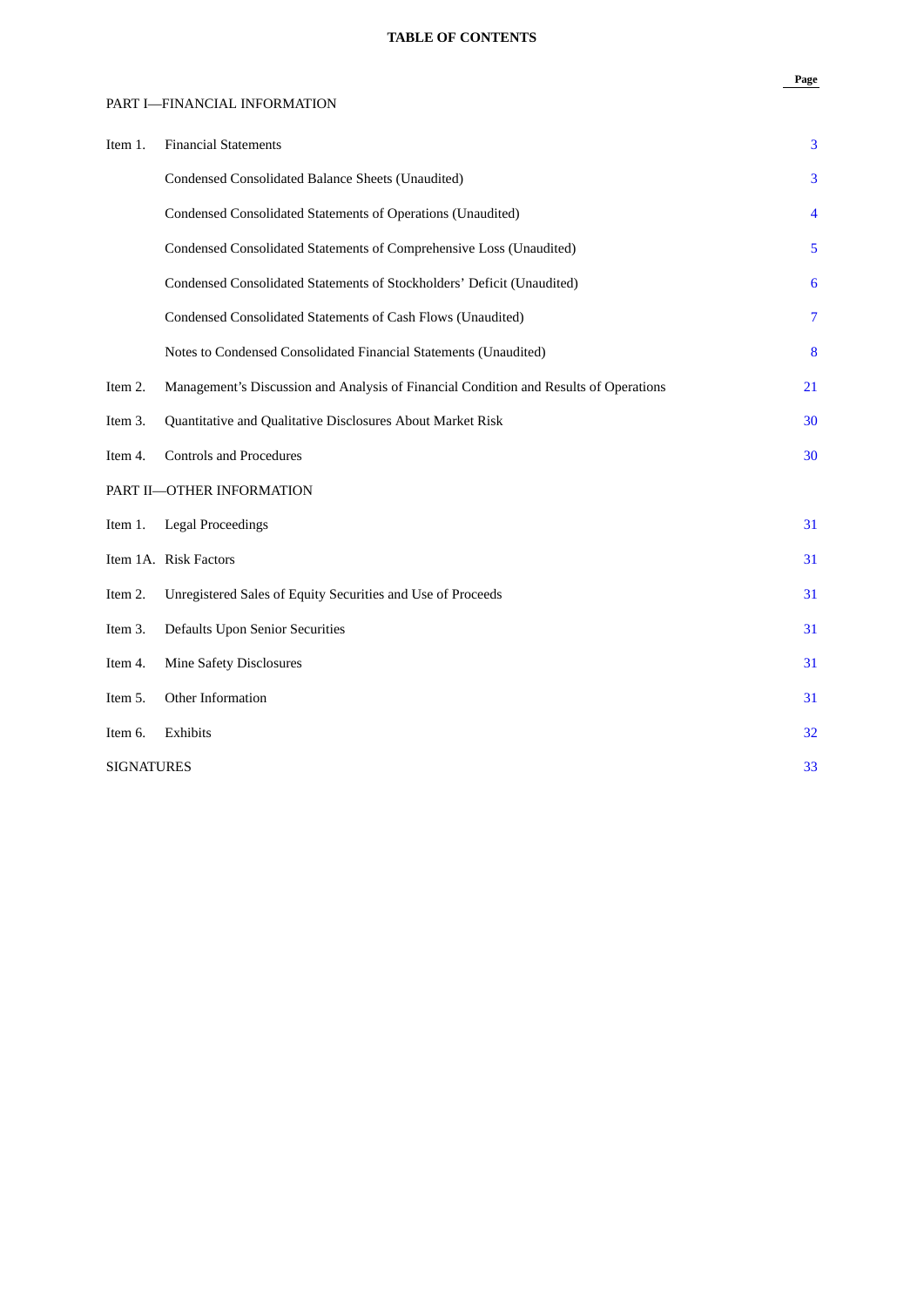<span id="page-2-0"></span>**Item 1.** *Financial Statements.*

## **INSEEGO CORP. CONDENSED CONSOLIDATED BALANCE SHEETS (In thousands, except par value and share data)**

|                                                                                                                                          |    | March 31,<br>2019 |                | December 31,<br>2018 |
|------------------------------------------------------------------------------------------------------------------------------------------|----|-------------------|----------------|----------------------|
|                                                                                                                                          |    | (Unaudited)       |                |                      |
| <b>ASSETS</b><br>Current assets:                                                                                                         |    |                   |                |                      |
| Cash and cash equivalents                                                                                                                | \$ | 31,878            | $\mathfrak{S}$ | 31,015               |
| Restricted cash                                                                                                                          |    | 61                |                | 61                   |
| Accounts receivable, net of allowance for doubtful accounts of \$1,859 and \$1,841, respectively                                         |    | 23,684            |                | 20,633               |
| Inventories, net                                                                                                                         |    | 33,288            |                | 26,431               |
| Prepaid expenses and other                                                                                                               |    | 5,889             |                | 6,212                |
| Total current assets                                                                                                                     |    | 94,800            |                | 84,352               |
| Property, plant and equipment, net of accumulated depreciation of \$19,016 and \$18,436, respectively                                    |    | 6,976             |                | 6,698                |
| Rental assets, net of accumulated depreciation of \$11,248 and \$10,879, respectively                                                    |    | 5,404             |                | 5,769                |
| Intangible assets, net of accumulated amortization of \$24,003 and \$22,101, respectively                                                |    | 34,026            |                | 31,985               |
| Goodwill                                                                                                                                 |    | 32,776            |                | 32,942               |
| Right-of-use assets, net                                                                                                                 |    | 3,110             |                |                      |
| Other assets                                                                                                                             |    | 510               |                | 510                  |
| <b>Total assets</b>                                                                                                                      | \$ | 177,602           | \$             | 162,256              |
|                                                                                                                                          |    |                   |                |                      |
| <b>LIABILITIES AND STOCKHOLDERS' DEFICIT</b>                                                                                             |    |                   |                |                      |
| <b>Current liabilities:</b>                                                                                                              |    |                   |                |                      |
| Accounts payable                                                                                                                         | \$ | 42,732            | \$             | 39,245               |
| Accrued expenses and other current liabilities                                                                                           |    | 17,420            |                | 13,024               |
| DigiCore bank facilities                                                                                                                 |    | 1,242             |                | 1,412                |
| Total current liabilities                                                                                                                |    | 61,394            |                | 53,681               |
| Long-term liabilities:                                                                                                                   |    |                   |                |                      |
| Convertible senior notes, net                                                                                                            |    | 95,124            |                | 93,054               |
| Term loan, net                                                                                                                           |    | 45,419            |                | 45,046               |
| Deferred tax liabilities, net                                                                                                            |    | 4,390             |                | 4,457                |
| Other long-term liabilities                                                                                                              |    | 3,871             |                | 2,543                |
| <b>Total liabilities</b>                                                                                                                 |    | 210,198           |                | 198,781              |
| <b>Commitments and Contingencies</b>                                                                                                     |    |                   |                |                      |
| Stockholders' deficit:                                                                                                                   |    |                   |                |                      |
| Preferred stock, par value \$0.001; 2,000,000 shares authorized and none outstanding                                                     |    |                   |                |                      |
| Common stock, par value \$0.001; 150,000,000 shares authorized, 78,699,005 and 73,979,882 shares issued and outstanding,<br>respectively |    | 79                |                | 74                   |
| Additional paid-in capital                                                                                                               |    | 558,208           |                | 546,230              |
| Accumulated other comprehensive loss                                                                                                     |    | (5,460)           |                | (4,877)              |
| Accumulated deficit                                                                                                                      |    | (585, 302)        |                | (577, 817)           |
| Total stockholders' deficit attributable to Inseego Corp.                                                                                |    | (32, 475)         |                | (36, 390)            |
| Noncontrolling interests                                                                                                                 |    | (121)             |                | (135)                |
| Total stockholders' deficit                                                                                                              |    | (32,596)          |                | (36, 525)            |
| Total liabilities and stockholders' deficit                                                                                              | \$ | 177,602           | \$             | 162,256              |

See accompanying notes to unaudited condensed consolidated financial statements.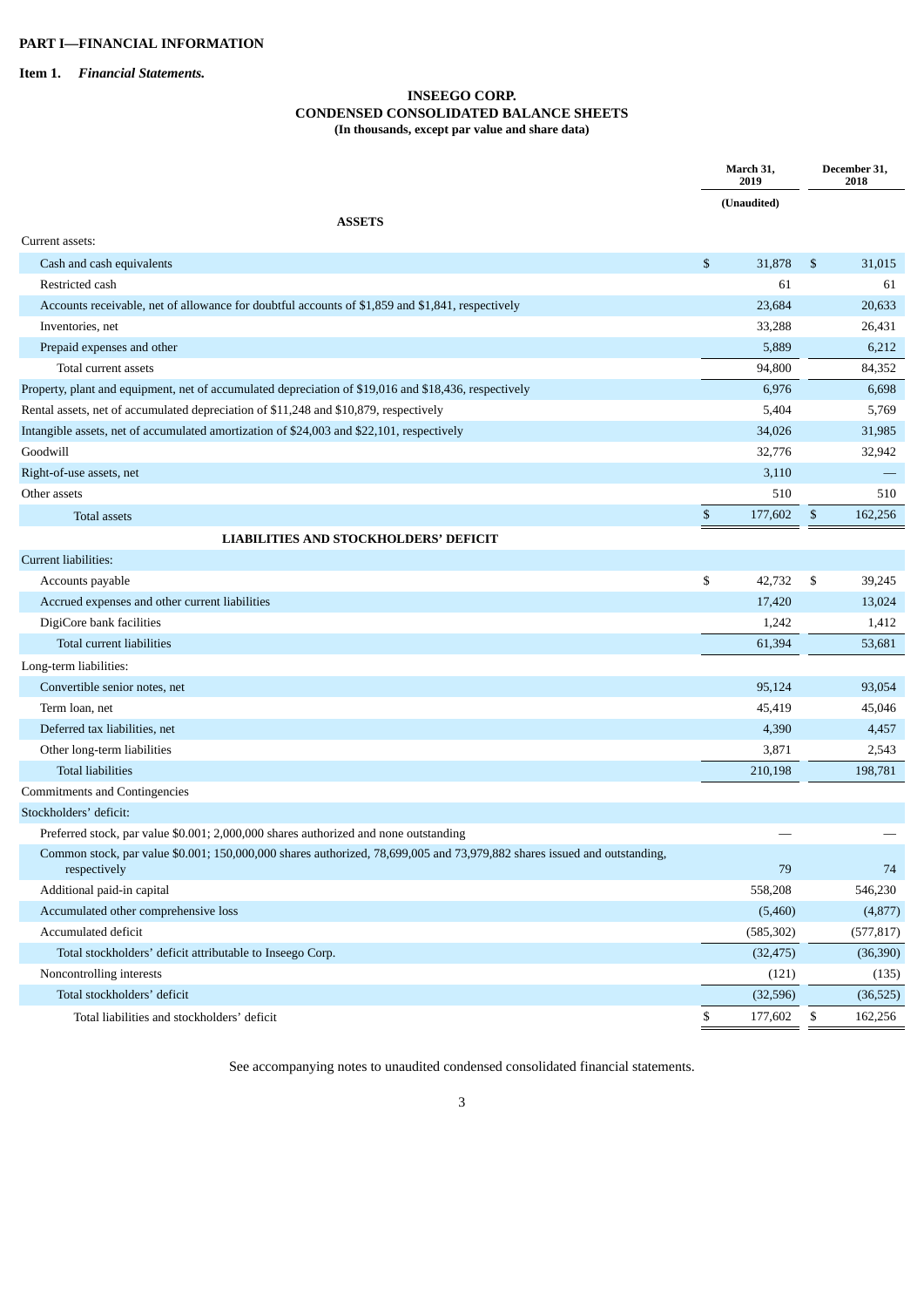## **INSEEGO CORP. CONDENSED CONSOLIDATED STATEMENTS OF OPERATIONS (In thousands, except share and per share data) (Unaudited)**

<span id="page-3-0"></span>

|                                                                    | <b>Three Months Ended</b><br>March 31, |    |            |  |
|--------------------------------------------------------------------|----------------------------------------|----|------------|--|
|                                                                    | 2019                                   |    | 2018       |  |
| Net revenues:                                                      |                                        |    |            |  |
| IoT & Mobile Solutions                                             | \$<br>32,781                           | \$ | 28,880     |  |
| <b>Enterprise SaaS Solutions</b>                                   | 15,775                                 |    | 17,853     |  |
| Total net revenues                                                 | 48,556                                 |    | 46,733     |  |
| Cost of net revenues:                                              |                                        |    |            |  |
| <b>IoT &amp; Mobile Solutions</b>                                  | 27,600                                 |    | 23,752     |  |
| <b>Enterprise SaaS Solutions</b>                                   | 6,196                                  |    | 6,862      |  |
| Impairment of abandoned product line, net of recoveries            |                                        |    | 576        |  |
| Total cost of net revenues                                         | 33,796                                 |    | 31,190     |  |
| Gross profit                                                       | 14,760                                 |    | 15,543     |  |
| Operating costs and expenses:                                      |                                        |    |            |  |
| Research and development                                           | 3,485                                  |    | 4,976      |  |
| Sales and marketing                                                | 6,391                                  |    | 5,415      |  |
| General and administrative                                         | 6,452                                  |    | 6,495      |  |
| Amortization of purchased intangible assets                        | 871                                    |    | 964        |  |
| Restructuring charges, net of recoveries                           | 22                                     |    | 277        |  |
| Total operating costs and expenses                                 | 17,221                                 |    | 18,127     |  |
| <b>Operating loss</b>                                              | (2,461)                                |    | (2,584)    |  |
| Other expense:                                                     |                                        |    |            |  |
| Interest expense, net                                              | (5,075)                                |    | (5,100)    |  |
| Other income, net                                                  | 313                                    |    | 64         |  |
| Loss before income taxes                                           | (7,223)                                |    | (7,620)    |  |
| Income tax provision                                               | 248                                    |    | 440        |  |
| Net loss                                                           | (7, 471)                               |    | (8,060)    |  |
| Less: Net loss (income) attributable to noncontrolling interests   | (14)                                   |    | 10         |  |
| Net loss attributable to Inseego Corp.                             | \$<br>(7, 485)                         | \$ | (8,050)    |  |
| Per share data:                                                    |                                        |    |            |  |
| Net loss per share:                                                |                                        |    |            |  |
| Basic and diluted                                                  | \$<br>(0.10)                           | \$ | (0.13)     |  |
| Weighted-average shares used in computation of net loss per share: |                                        |    |            |  |
| Basic and diluted                                                  | 74,366,879                             |    | 60,721,518 |  |

See accompanying notes to unaudited condensed consolidated financial statements.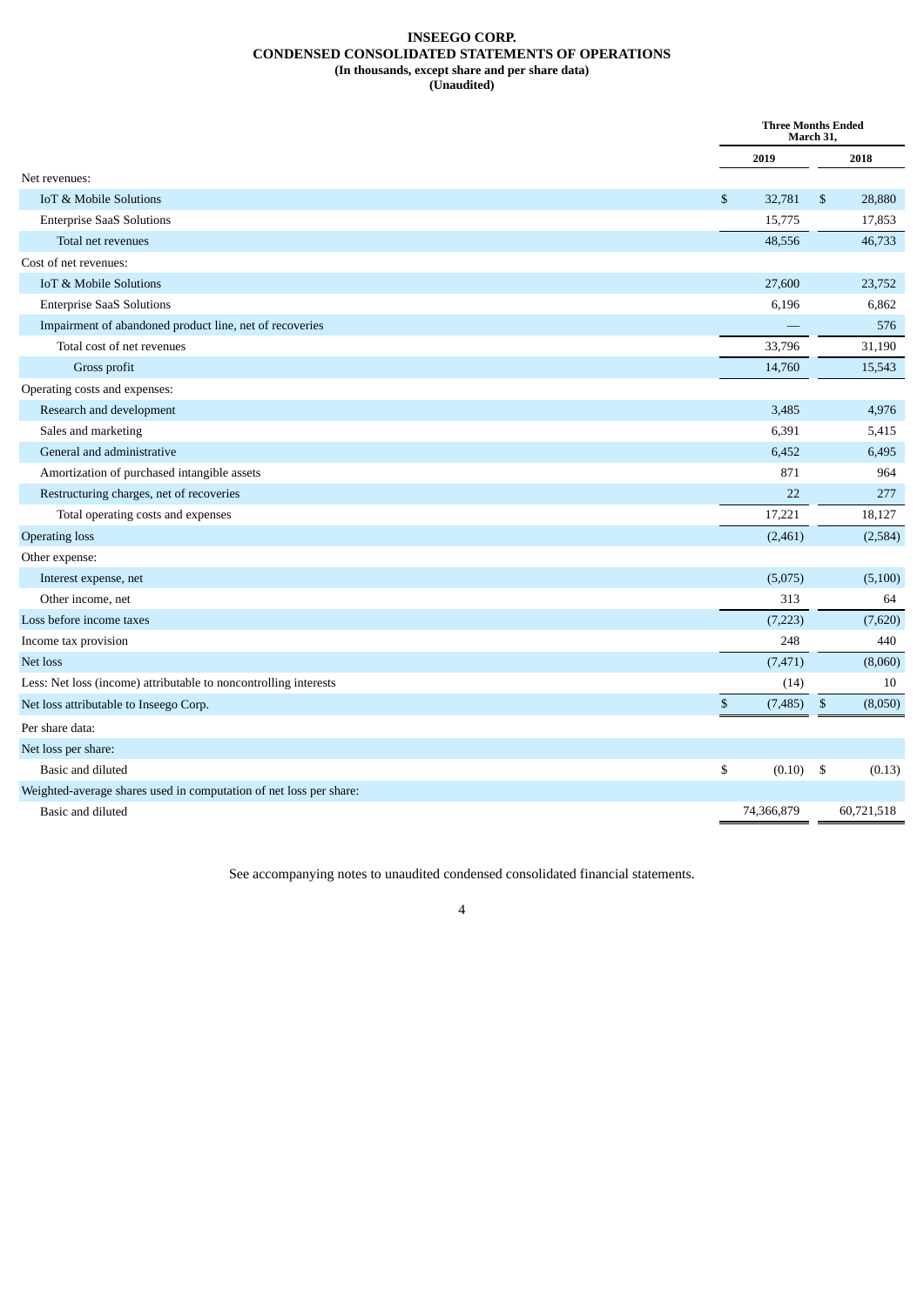## **INSEEGO CORP. CONDENSED CONSOLIDATED STATEMENTS OF COMPREHENSIVE LOSS (In thousands) (Unaudited)**

<span id="page-4-0"></span>

|                                         | <b>Three Months Ended</b><br>March 31, |      |         |
|-----------------------------------------|----------------------------------------|------|---------|
|                                         | 2019                                   |      | 2018    |
| Net loss                                | $(7,471)$ \$                           |      | (8,060) |
| Foreign currency translation adjustment | (583)                                  |      | 3,177   |
| Total comprehensive loss                | (8,054)                                | - \$ | (4,883) |
|                                         |                                        |      |         |

See accompanying notes to unaudited condensed consolidated financial statements.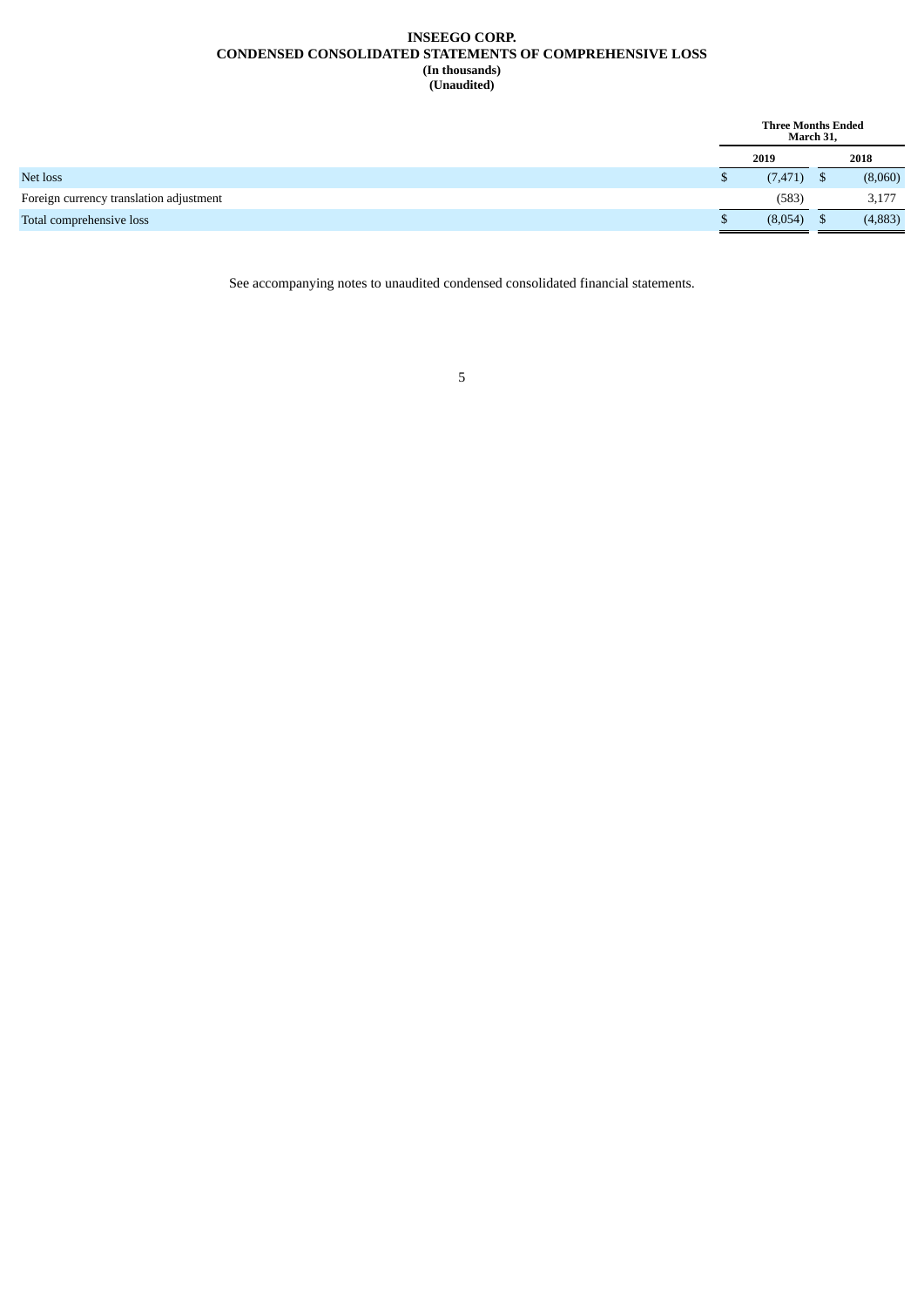# **INSEEGO CORP.**

# **CONDENSED CONSOLIDATED STATEMENTS OF STOCKHOLDERS' DEFICIT**

# **(In thousands)**

# **(Unaudited)**

<span id="page-5-0"></span>

|                                                                 | <b>Common Stock</b> |               | <b>Additional</b>  |                               | <b>Accumulated</b><br>Other    |                                    | <b>Total</b>             |
|-----------------------------------------------------------------|---------------------|---------------|--------------------|-------------------------------|--------------------------------|------------------------------------|--------------------------|
|                                                                 | <b>Shares</b>       | <b>Amount</b> | Paid-in<br>Capital | Accumulated<br><b>Deficit</b> | Comprehensive<br>Income (Loss) | Noncontrolling<br><b>Interests</b> | Stockholders'<br>Deficit |
| Balance, December 31, 2017                                      | 58,645              | 59            | 519,531            | (569, 759)                    | 4,604                          | (50)                               | (45, 615)                |
| Net loss                                                        |                     |               |                    | (8,050)                       |                                | (10)                               | (8,060)                  |
| Foreign currency translation adjustment                         |                     |               |                    |                               | 3,177                          |                                    | 3,177                    |
| Exercise of stock options and vesting of restricted stock units | 577                 |               | 521                |                               |                                |                                    | 521                      |
| Taxes withheld on net settled vesting of restricted stock units |                     |               | (139)              |                               |                                |                                    | (139)                    |
| Share-based compensation                                        |                     |               | 880                |                               |                                |                                    | 880                      |
| Balance, March 31, 2018                                         | 59,222              | 59            | 520,793<br>\$.     | (577, 809)<br>\$.             | 7,781<br>-S                    | (60)                               | (49, 236)<br>S           |
|                                                                 |                     |               |                    |                               |                                |                                    |                          |
| Balance, December 31, 2018                                      | 73,980              | 74            | 546,230            | (577, 817)                    | (4,877)                        | (135)                              | (36, 525)                |
| Net income (loss)                                               |                     |               |                    | (7,485)                       |                                | 14                                 | (7, 471)                 |
| Foreign currency translation adjustment                         |                     |               |                    |                               | (583)                          |                                    | (583)                    |
| Exercise of stock options and vesting of restricted stock units | 497                 | $\mathbf{1}$  | 398                |                               |                                |                                    | 399                      |
| Taxes withheld on net settled vesting of restricted stock units |                     |               | (112)              |                               |                                |                                    | (112)                    |
| Exercise of warrants                                            | 4,222               | 4             | 10,635             |                               |                                |                                    | 10,639                   |
| Share-based compensation                                        |                     |               | 1,057              |                               |                                |                                    | 1,057                    |
| Balance, March 31, 2019                                         | 78,699              | 79            | 558,208<br>S       | (585, 302)                    | (5,460)<br>Ъ                   | (121)                              | (32, 596)<br>S,          |

See accompanying notes to unaudited condensed consolidated financial statements.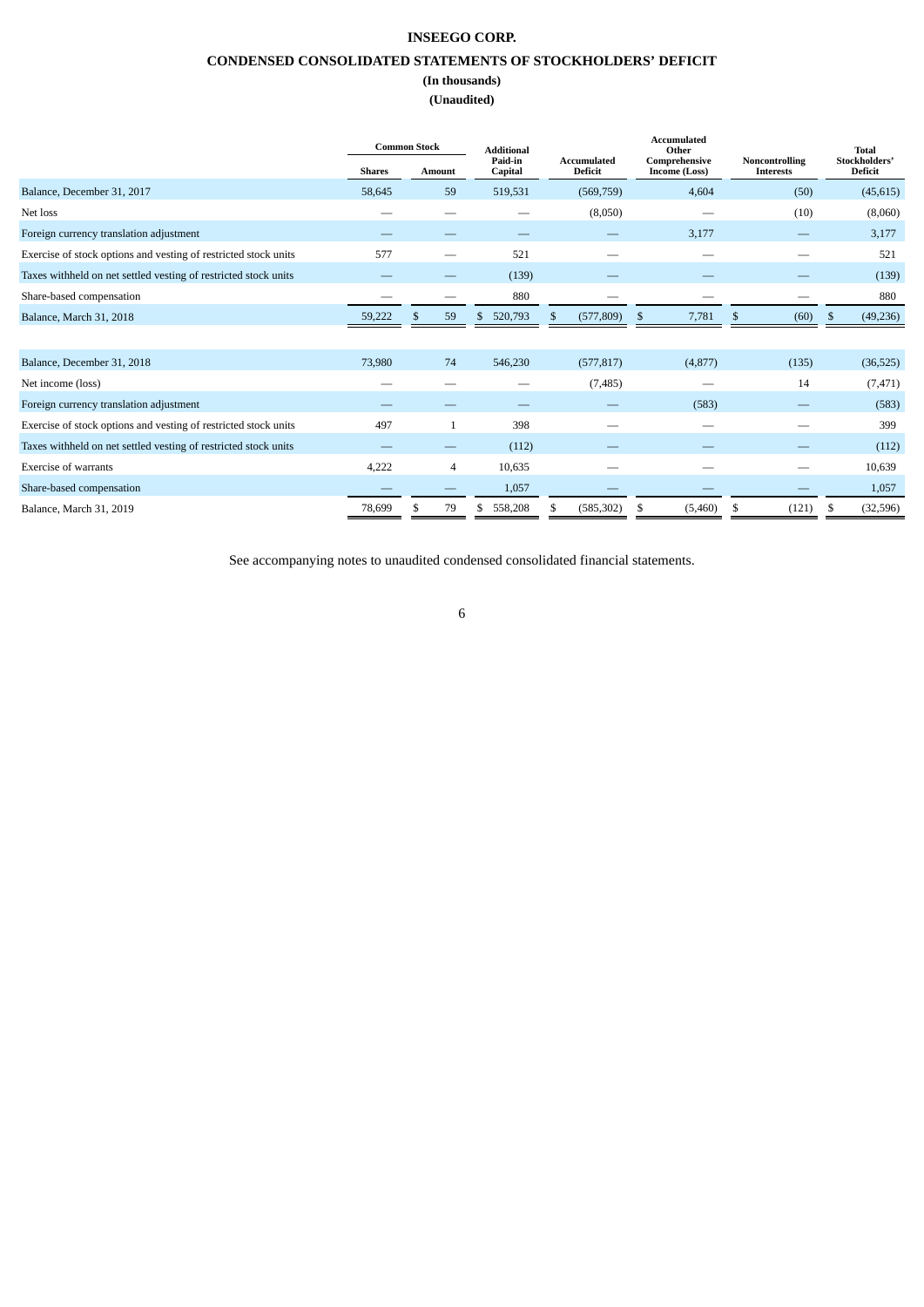## **INSEEGO CORP. CONDENSED CONSOLIDATED STATEMENTS OF CASH FLOWS (In thousands) (Unaudited)**

<span id="page-6-0"></span>

|                                                                                          | <b>Three Months Ended</b><br>March 31, |          |      |          |
|------------------------------------------------------------------------------------------|----------------------------------------|----------|------|----------|
|                                                                                          |                                        | 2019     |      | 2018     |
| Cash flows from operating activities:                                                    |                                        |          |      |          |
| Net loss                                                                                 | \$                                     | (7, 471) | - \$ | (8,060)  |
| Adjustments to reconcile net loss to net cash used in operating activities:              |                                        |          |      |          |
| Depreciation and amortization                                                            |                                        | 3,439    |      | 3,887    |
| Provision for bad debts, net of recoveries                                               |                                        | 230      |      | 232      |
| Provision for excess and obsolete inventory, net of recoveries                           |                                        | 309      |      | 820      |
| Share-based compensation expense                                                         |                                        | 1,057    |      | 880      |
| Amortization of debt discount and debt issuance costs                                    |                                        | 2,443    |      | 2,443    |
| Deferred income taxes                                                                    |                                        | (18)     |      | (4)      |
| Other                                                                                    |                                        | 120      |      | 1,014    |
| Changes in assets and liabilities:                                                       |                                        |          |      |          |
| Accounts receivable                                                                      |                                        | (3,290)  |      | (3, 141) |
| Inventories                                                                              |                                        | (7, 850) |      | 2,798    |
| Prepaid expenses and other assets                                                        |                                        | 314      |      | 3,555    |
| Accounts payable                                                                         |                                        | 3,509    |      | (9,093)  |
| Accrued expenses, income taxes, and other                                                |                                        | 2,175    |      | 289      |
| Net cash used in operating activities                                                    |                                        | (5,033)  |      | (4,380)  |
| Cash flows from investing activities:                                                    |                                        |          |      |          |
| Purchases of property, plant and equipment                                               |                                        | (428)    |      | (326)    |
| Proceeds from the sale of property, plant and equipment                                  |                                        | 50       |      | 25       |
| Additions to capitalized software development costs and purchases of intangible assets   |                                        | (3,942)  |      | (555)    |
| Net cash used in investing activities                                                    |                                        | (4,320)  |      | (856)    |
| Cash flows from financing activities:                                                    |                                        |          |      |          |
| Proceeds from the exercise of warrant to purchase common stock                           |                                        | 10,639   |      |          |
| Net repayment of DigiCore bank and overdraft facilities                                  |                                        | (35)     |      | (218)    |
| Principal payments under finance lease obligations                                       |                                        | (268)    |      | (209)    |
| Principal payments on mortgage bond                                                      |                                        |          |      | (85)     |
| Proceeds from stock option exercises, net of taxes paid on vested restricted stock units |                                        | 287      |      | 382      |
| Net cash provided by (used in) financing activities                                      |                                        | 10,623   |      | (130)    |
| Effect of exchange rates on cash                                                         |                                        | (407)    |      | 280      |
| Net increase (decrease) in cash, cash equivalents and restricted cash                    |                                        | 863      |      | (5,086)  |
| Cash, cash equivalents and restricted cash, beginning of period                          |                                        | 31,076   |      | 21,259   |
| Cash, cash equivalents and restricted cash, end of period                                | \$                                     | 31,939   | \$   | 16,173   |
| Supplemental disclosures of cash flow information:                                       |                                        |          |      |          |
| Cash paid during the year for:                                                           |                                        |          |      |          |
| Interest                                                                                 | \$                                     | 1,200    | \$   | 1,212    |
| Income taxes                                                                             | \$                                     | 48       | \$   | 243      |
| Supplemental disclosures of non-cash activities:                                         |                                        |          |      |          |
| Transfer of inventories to rental assets                                                 | \$                                     | 791      | \$   | 1,142    |
| Capital expenditures financed through accounts payable                                   | \$                                     | 2,232    | \$   | 21       |
| Right-of-use assets obtained in exchange for operating leases liabilities                | \$                                     | 3,554    | \$   |          |
| See accompanying notes to unaudited condensed consolidated financial statements.         |                                        |          |      |          |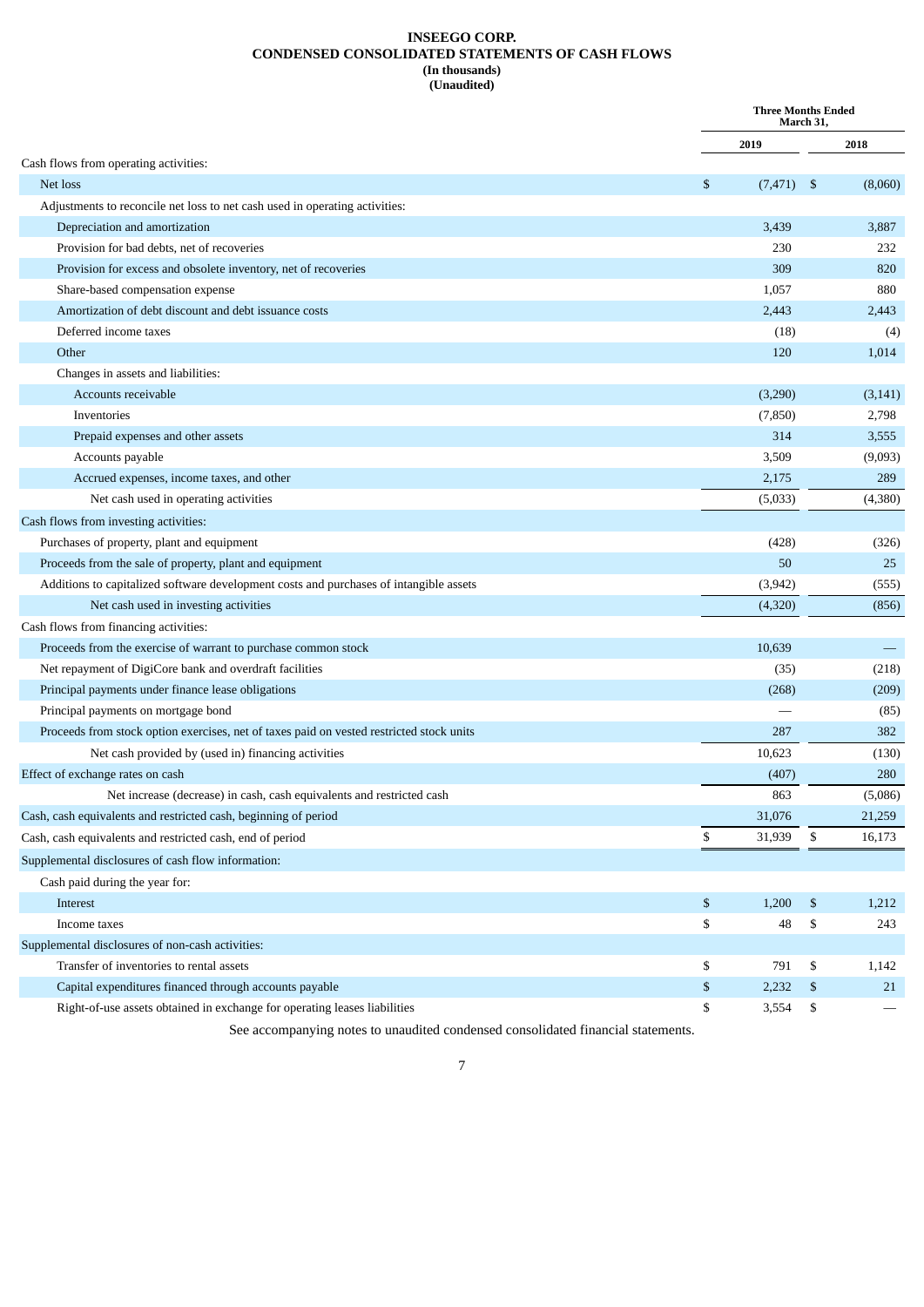## <span id="page-7-0"></span>**1. Basis of Presentation**

The information contained herein has been prepared by Inseego Corp. (the "Company") in accordance with the rules of the Securities and Exchange Commission (the "SEC"). The information at March 31, 2019 and the results of the Company's operations for the three months ended March 31, 2019 and 2018 are unaudited. The condensed consolidated financial statements reflect all adjustments, consisting of only normal recurring accruals, which are, in the opinion of management, necessary for a fair statement of the results of the interim periods presented. These unaudited condensed consolidated financial statements and notes hereto should be read in conjunction with the audited financial statements and notes thereto included in the Company's Annual Report on Form 10-K for the year ended December 31, 2018. The year-end condensed consolidated balance sheet data as of December 31, 2018 was derived from the Company's audited consolidated financial statements and may not include all disclosures required by accounting principles generally accepted in the United States. Certain prior period amounts were reclassified to conform to the current period presentation. These reclassifications did not affect total revenues, costs and expenses, net loss, assets, liabilities or stockholders' deficit. Except as set forth below, the accounting policies used in preparing these unaudited condensed consolidated financial statements are the same as those described in the Company's Annual Report on Form 10-K for the year ended December 31, 2018. The results of operations for the interim periods presented are not necessarily indicative of results to be expected for any other interim period or for the year as a whole.

The Company has a history of operating and net losses and overall usage of cash from operating and investing activities. The Company's management believes that its cash and cash equivalents, together with anticipated cash flows from operations, will be sufficient to meet its cash flow needs for the next twelve months following the filing date of this report. The Company's ability to attain more profitable operations and continue to generate positive cash flow is dependent upon achieving a level and mix of revenues adequate to support its evolving cost structure. If events or circumstances occur such that the Company does not meet its operating plan as expected, or if the Company becomes obligated to pay unforeseen expenditures as a result of ongoing litigation, the Company may be required to raise capital, reduce planned research and development activities, incur additional restructuring charges or reduce other operating expenses which could have an adverse impact on its ability to achieve its intended business objectives.

The Company may decide to raise additional funds to accelerate development of new and existing services and products, to respond to competitive pressures or to acquire complementary products, businesses or technologies. There can be no assurance that any required or desired additional financing will be available on terms favorable to the Company, or at all. In addition, in order to obtain additional borrowings, the Company must comply with certain requirements under the Credit Agreement and the Inseego Indenture (each as defined below). If additional funds are raised by the issuance of equity securities, the Company's stockholders could experience dilution of their ownership interests and securities issued may have rights senior to those of the holders of the Company's common stock. If additional funds are raised by the issuance of debt securities, the Company may be subject to additional limitations on its operations.

#### *Principles of Consolidation*

The unaudited condensed consolidated financial statements include the accounts of the Company and its wholly- and majority-owned subsidiaries. All intercompany transactions and balances have been eliminated in consolidation.

## *Segment Information*

Management has determined that the Company has one reportable segment. The Chief Executive Officer, who is also the Chief Operating Decision Maker, does not manage any part of the Company separately, and the allocation of resources and assessment of performance is based solely on the Company's consolidated operations and operating results.

## *Use of Estimates*

The preparation of financial statements in conformity with accounting principles generally accepted in the United States requires management to make estimates and assumptions. These estimates and assumptions affect the reported amounts of assets, liabilities, revenues and expenses, and the disclosure of contingent liabilities. Actual results could differ materially from these estimates. Significant estimates include allowance for doubtful accounts receivable, provision for excess and obsolete inventory, valuation of intangible and long-lived assets, valuation of goodwill, valuation of debt obligations, royalty costs, accruals relating to litigation and restructuring, provision for warranty costs, income taxes, share-based compensation expense and the Company's ability to continue as a going concern.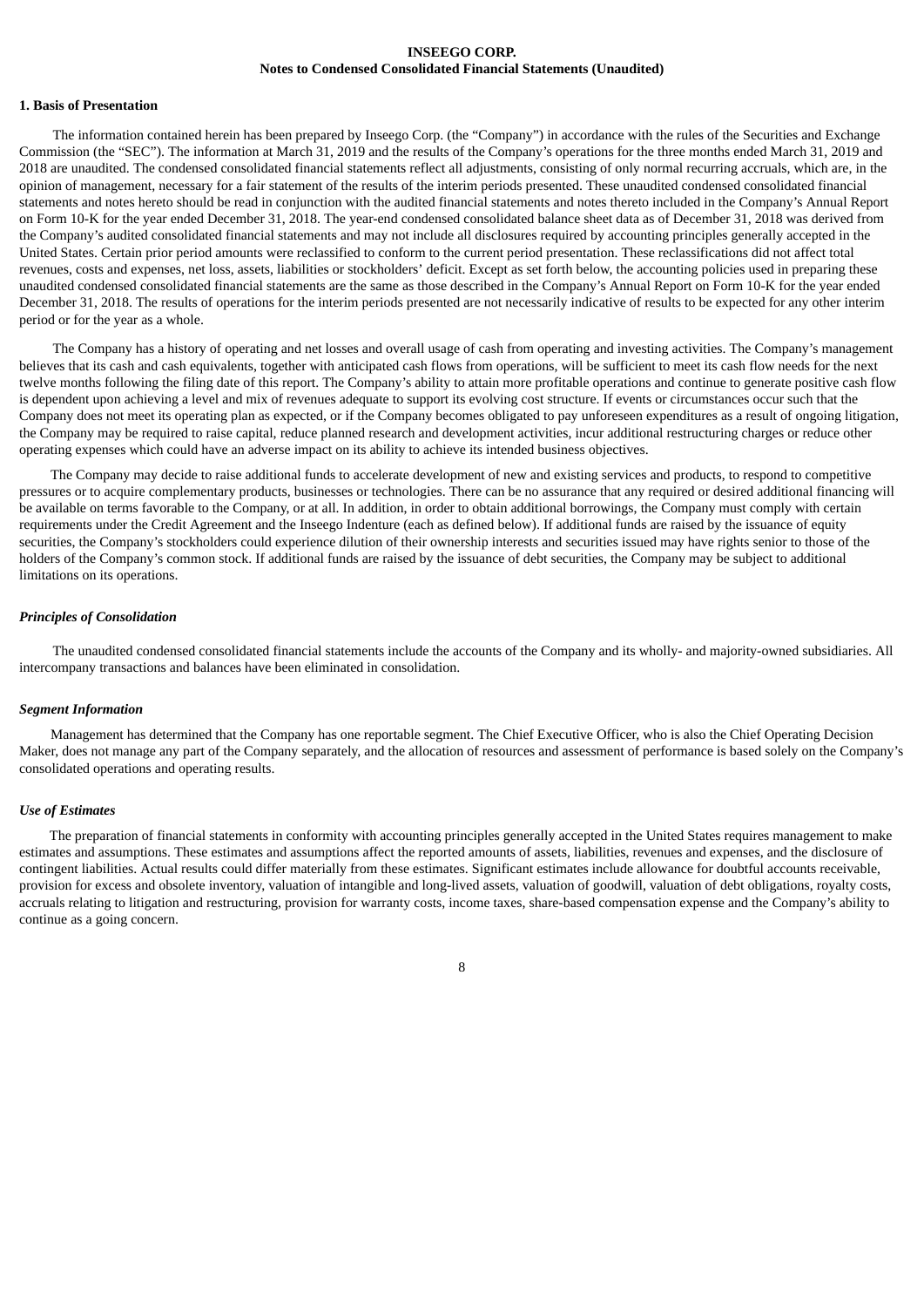#### *Revenue Recognition*

#### *Sources of Revenue*

The Company generates revenue from a broad range of product sales including intelligent wireless hardware products for the worldwide mobile communications and industrial Internet of Things ("IoT") markets. The Company's products principally include intelligent 4G and 5G mobile hotspots, wireless gateways and routers for IoT applications, 1 Gigabit speed 4G LTE hotspots and USB modems, integrated telematics and mobile tracking hardware devices, which are supported by applications software and cloud services designed to enable customers to easily analyze data insights and configure and manage their hardware.

The Company classifies its revenues from the sale of its products and services into two distinct groupings, specifically IoT & Mobile Solutions and Enterprise SaaS Solutions. Both IoT & Mobile Solutions and Enterprise SaaS Solutions revenues include any hardware and software required for the respective solution.

*IoT & Mobile Solutions*. The IoT & Mobile Solutions portfolio is comprised of end-to-end edge to cloud solutions including 4G LTE mobile broadband gateways, routers, modems, hotspots, HD quality VoLTE based wireless home phones, cloud management software and an advanced 5G portfolio of products (currently in various stages of development). The solutions are offered under the MiFi and MiFi<sup>iQ</sup> brands for consumer and business markets, and under the Skyus brand for industrial IoT markets.

*Enterprise SaaS Solutions*. The Enterprise SaaS Solutions consist of various subscription offerings to gain access to the Company's Ctrack telematics platforms, which provide fleet vehicle, aviation ground vehicle and asset tracking and performance information, and other telematics applications, and the Company's Device Management System ("DMS"), a hosted software-as-a-service ("SaaS") platform that helps organizations manage the selection, deployment and spend of their customer's wireless assets, helping them save money on personnel and telecom expenses.

## *Contracts with Customers*

The Company routinely enters into a variety of agreements with customers, including quality agreements, pricing agreements and master supply agreements which outline the general commercial terms and conditions under which the Company does business with a specific customer, including shipping terms and pricing for the products and services that the Company offers. The Company also sells to some customers solely based on purchase orders. The Company has concluded, for the vast majority of its revenues, that its contracts with customers are either a purchase order or the combination of a purchase order with a master supply agreement.

The Company determines revenue recognition through the following five steps:

- 1) identification of the contract, or contracts, with a customer;
- 2) identification of the performance obligations in the contract;
- 3) determination of the transaction price;
- 4) allocation of the transaction price to the performance obligations in the contract; and
- 5) recognition of revenue when, or as, performance obligations are satisfied.

The Company accounts for a contract when it has approval and commitment from both parties, the rights of the parties are identified, payment terms are identified, the contract has commercial substance and collectability of consideration is probable.

The Company's performance obligations are established when a customer submits a purchase order notification (in writing, electronically or verbally) for goods and services, and the Company accepts the order. The Company identifies performance obligations as the delivery of the requested product or service in appropriate quantities and to the location specified in the customer's contract and/or purchase order. The Company generally recognizes revenue upon the satisfaction of these criteria when control of the product or service has been transferred to the customer at which time it has an unconditional right to receive payment. The Company's prices are fixed and have no history of being affected by contingent events that could impact the transaction price. The Company does not offer price concessions and does not accept payment that is less than the price stated when it accepts the purchase order.

#### *Revenue Recognition*

Revenue is recognized upon transfer of control of products or services to customers in an amount that reflects the consideration the Company expects to receive in exchange for those products or services. The Company enters into contracts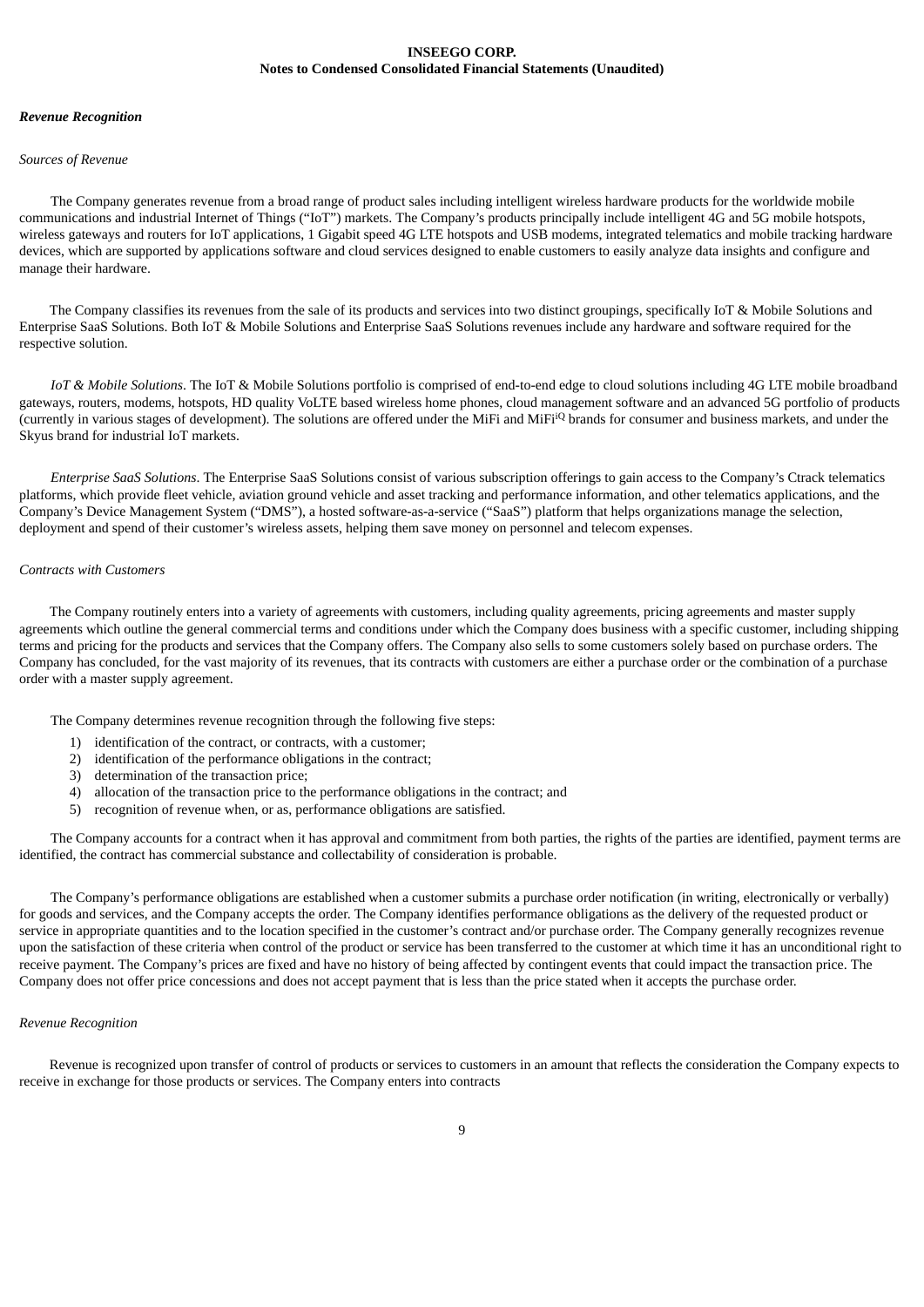that may include various combinations of products and services which are generally capable of being distinct and accounted for as separate performance obligations.

*Hardware.* Hardware revenue from the sale of the Company's IoT & Mobile Solutions devices is recognized when the Company transfers control to the customer, typically at the time when the product is delivered, shipped or installed at which time the title passes to the customer, and there are no further performance obligations with regards to the hardware device.

*SaaS and Other Services.* SaaS subscription revenue is recognized over time on a ratable basis over the contract term beginning on the date that its service is made available to the customer. Subscription periods range from monthly to multi-year, with the majority of contracts being one to three years. Telematics includes a device which collects and transmits the information from the vehicle or other asset. The Company's customers have an option to purchase the monitoring device or lease it over the term of the contract. If the customer purchases the hardware device, the Company recognizes the revenue at a point in time as discussed above in the hardware revenue recognition disclosure. Prior to adoption of the Financial Accounting Standards Board (the "FASB") Accounting Standards Codification ("ASC") 842, *Leases* ("ASC 842"), on January 1, 2019, if the customer chose to lease the monitoring device, the Company accounted for the device lease as an operating lease, recognized the revenue for the monitoring device lease over the term of the contract and recorded such revenue in accordance with the previous lease accounting guidance in ASC 840, *Leases*. Under the new standard, because the Company's rental asset lease contracts qualify as operating leases under ASC 842 and the contracts also include services to operate the underlying asset, and to maintain the asset, the Company has elected the practical expedient to combine the lease and the non-lease components because the service is the predominant element in the eyes of the customer and the pattern of service delivery is the same for both elements. The Company recognizes revenue over time on a ratable basis over the term of the contract.

*Maintenance and support services revenue.* Periodically, the Company sells separately-priced warranty contracts that extend beyond the Company's base warranty period. The separately priced service contracts range from 12 months to 36 months. The Company typically receives payment at the inception of the contract and recognizes revenue as earned on a straight-line basis over the term of the contract.

*Professional services revenue.* From time to time, the Company enters into special engineering design service agreements. Revenues from engineering design services are specifically designed to meet specifications of a particular product, and therefore do not create an asset with an alternative use. The Company recognizes revenue based on the achievement of certain applicable milestones and the amount of payment the Company believes it is entitled to at the time.

With respect to revenue related to third party product sales or other arrangements that involve the services of another party, for which the Company does not control the sale or service and acts as an agent to the transaction, the Company recognizes revenue on a net basis. The portion of the gross amount billed to customers that is remitted by the Company to another party is not reflected as revenue.

## *Multiple Performance Obligations*

The Company's contracts with customers may include commitments to transfer multiple products and services to a customer. Determining whether products and services are considered distinct performance obligations that should be accounted for separately versus together may require significant judgment. When hardware, software and services are sold in various combinations, judgment is required to determine whether each performance obligation is considered distinct and accounted for separately, or not distinct and accounted for together with other performance obligations.

In instances where the software elements included within hardware for various products are considered to be functioning together with non-software elements to provide the tangible product's essential functionality, these arrangements are accounted for as a single distinct performance obligation.

Judgment is required to determine the stand-alone selling price ("SSP") for each distinct performance obligation. When available, the Company uses observable inputs to determine SSP. In instances where SSP is not directly observable, such as when the Company does not sell the product or service separately, it determines the SSP based on a cost-plus model as market and other observable inputs are seldom present based on the proprietary nature of the Company's products.

## *Contract Liabilities*

Timing of revenue recognition may differ from the timing of invoicing to customers. If customers are invoiced for subscription services in advance of the service period, deferred revenue liabilities, or contract liabilities, are recorded. Deferred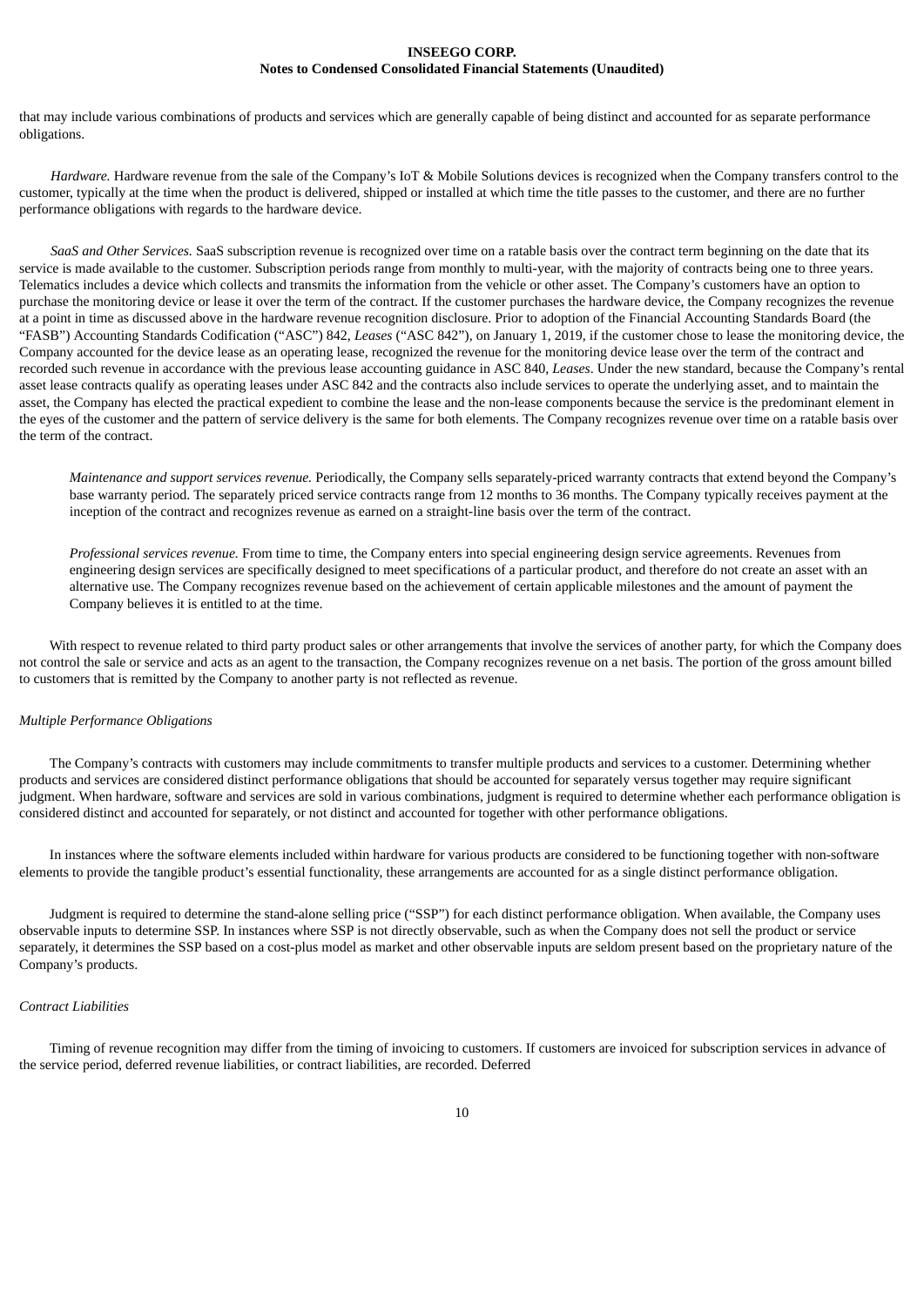revenue liabilities, or contract liabilities, are also recorded when the Company collects payments in advance of performing the services.

### *Contract Assets*

The Company capitalizes sales commissions earned by its sales force when they are considered to be incremental and recoverable costs of obtaining a contract with a customer. These costs are deferred and then amortized over a period of benefit. There were no significant amounts of assets recorded related to contract costs as of March 31, 2019.

Applying the practical expedient in paragraph ASC 340-40-25-4, the Company recognizes the incremental costs of obtaining contracts as an expense when incurred if the amortization period of the assets that the Company otherwise would have recognized is one year or less. These costs are included in selling, general, and administrative expenses.

#### *Significant Judgments in the Application of the Guidance in ASC 606*

Determining whether products and services are considered distinct performance obligations that should be accounted for separately versus together may require significant judgment. The Company considered the performance obligations in its customer master supply agreements and determined that, for the majority of its revenue, the Company generally satisfies performance obligations at a point in time upon delivery of the product to the customer.

Revenues from the Company's SaaS subscription services represent a single promise to provide continuous access to its software solutions and their processing capabilities in the form of a service through one of the Company's data centers or a hosted data center. As each day of providing access to the software is substantially the same, and the customer simultaneously receives and consumes the benefits as access is provided, the Company has determined that its subscription services arrangements include a single performance obligation comprised of a series of distinct services. The Company's SaaS subscriptions also include an unspecified volume of call center support and any remote system diagnostic and software upgrades as needed. These services are combined with the recurring monthly subscription service since they are highly interrelated and interdependent. Revenue from the Company's subscription services is recognized over time on a ratable basis over the contract term beginning on the date that the service is made available to the customer.

#### *Shipping and Handling Charges*

Fees charged to customers for shipping and handling of products are included in product revenues, and costs for shipping and handling of products are included as a component of cost of sales.

#### *Taxes Collected from Customers*

Taxes collected on the value of transaction revenue are excluded from product and services revenues and cost of sales and are accrued in current liabilities until remitted to governmental authorities.

#### *New Accounting Pronouncements*

From time to time, new accounting pronouncements are issued by the FASB, which are adopted by the Company as of the specified date. Unless otherwise discussed, management believes the impact of recently issued standards, some of which are not yet effective, will not have a material impact on the Company's consolidated financial statements upon adoption.

In June 2016, the FASB issued Accounting Standard Update ("ASU") 2016-13, *Financial Instruments—Credit Losses (Topic 326): Measurement of Credit Losses on Financial Instruments*, which requires measurement and recognition of expected credit losses for financial assets held. This guidance is effective for interim and annual periods beginning after December 15, 2019. Early adoption is permitted. The Company is currently assessing the impact of this guidance.

In February 2016, the FASB issued ASU 2016-02, *Leases (Topic 842)*, which sets out the principles for the recognition, measurement, presentation and disclosure of leases for both parties to a contract (i.e., lessees and lessors). The new standard requires lessees to apply a dual approach, classifying leases as either financing or operating leases based on the principle of whether or not the lease is effectively a financed purchase by the lessee. This classification determines whether lease expense is recognized based on an effective interest method or on a straight-line basis over the term of the lease. A lessee is also required to record a right-of-use asset and a lease liability for all leases with a term of greater than 12 months regardless of their classification. Leases with a term of 12 months or less are accounted for similar to previous guidance for operating leases. The new standard requires lessors to account for leases using an approach that is substantially equivalent to previous guidance for sales-type leases, direct financing leases and operating leases. The Company adopted the standard on January 1, 2019, the date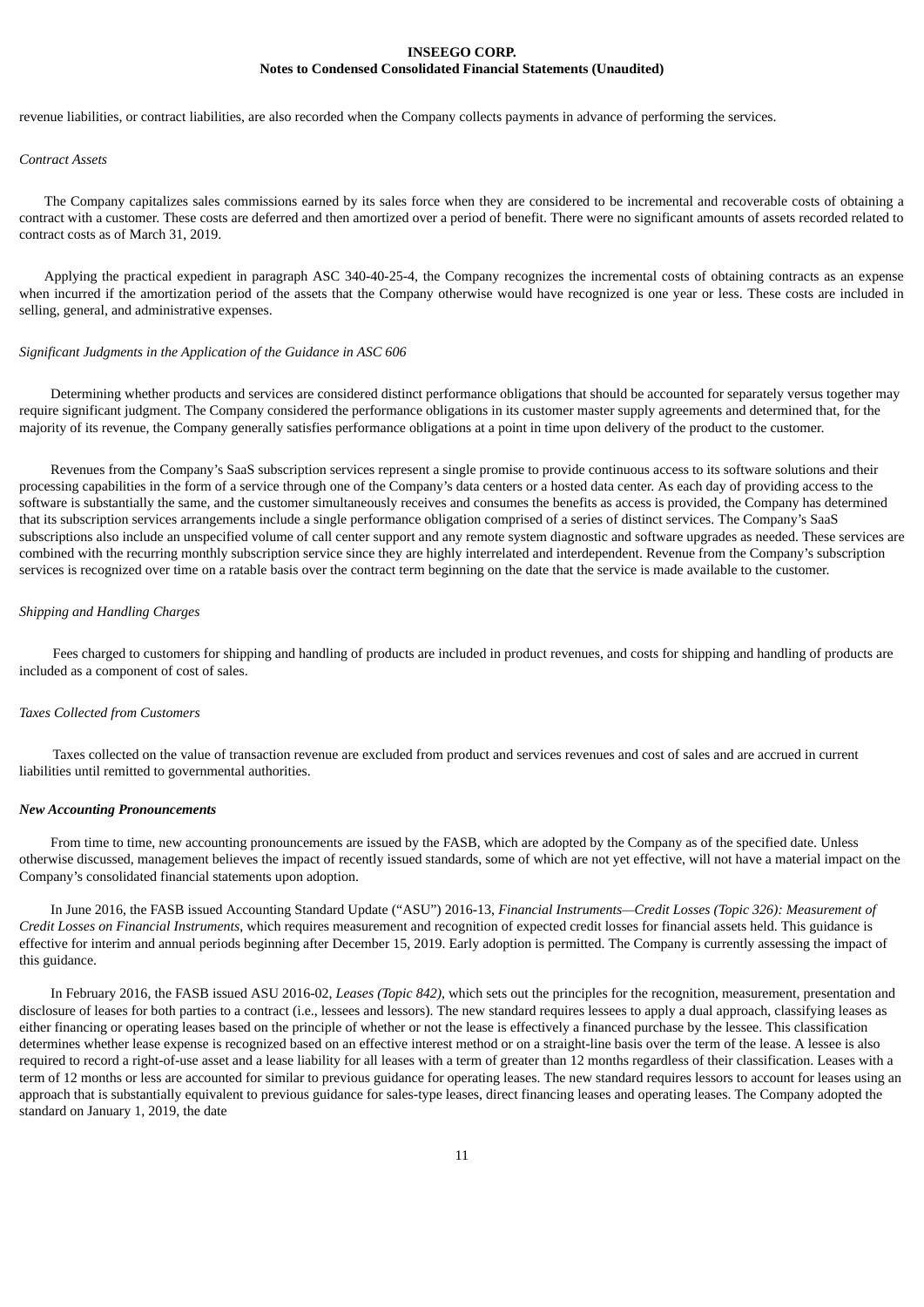it became effective for public companies, using the modified retrospective approach whereby the cumulative effect of adoption was recognized on the adoption date and prior periods were not restated. There was no net cumulative effect adjustment to retained earnings as of January 1, 2019 as a result of this adoption. Upon adoption, the Company elected the package of practical expedients permitted within the standard, which among other things, allows for the carryforward of historical lease classification. The Company also elected the practical expedient provided in a subsequent amendment to the standard that removed the requirement to separate lease and non-lease components, provided certain conditions were met. Refer to Note 11, *Leases,* for the impact of the adoption of this guidance on the Company's condensed consolidated financial statements.

## **2. Financial Statement Details**

## *Inventories, net*

Inventories, net, consist of the following (in thousands):

|                              |   | March 31,<br>2019 |  | December 31,<br>2018 |
|------------------------------|---|-------------------|--|----------------------|
| Finished goods               | Ъ | 18.994            |  | 14,797               |
| Raw materials and components |   | 14,294            |  | 11,634               |
| Total inventories, net       |   | 33,288            |  | 26,431               |
|                              |   |                   |  |                      |

## *Accrued Expenses and Other Current Liabilities*

Accrued expenses and other current liabilities consist of the following (in thousands):

|                                                      | March 31,<br>2019 |        | December 31,<br>2018 |        |
|------------------------------------------------------|-------------------|--------|----------------------|--------|
| Royalties                                            | \$                | 1,707  | \$.                  | 1,727  |
| Payroll and related expenses                         |                   | 2,656  |                      | 2,415  |
| Professional fees                                    |                   | 453    |                      | 514    |
| Accrued interest                                     |                   | 1,685  |                      | 239    |
| Deferred revenue                                     |                   | 2,149  |                      | 2,048  |
| Operating lease liabilities                          |                   | 1,664  |                      | —      |
| Acquisition-related liabilities                      |                   | 1,000  |                      | 1,000  |
| Other                                                |                   | 6,106  |                      | 5,081  |
| Total accrued expenses and other current liabilities | £.                | 17,420 | \$.                  | 13,024 |

## *Cash, Cash Equivalents and Restricted Cash*

The following table provides a reconciliation of cash, cash equivalents, and restricted cash reported within the condensed consolidated balance sheets that sum to the total of the same such amounts shown in the condensed consolidated statements of cash flows (in thousands):

|                                                  | March 31,<br>2019 |        | December 31,<br>2018 |        | March 31,<br>2018 |        | December 31,<br>2017 |        |
|--------------------------------------------------|-------------------|--------|----------------------|--------|-------------------|--------|----------------------|--------|
| Cash and cash equivalents                        |                   | 31,878 |                      | 31.015 |                   | 16,112 |                      | 21,198 |
| Restricted cash                                  |                   | -61    |                      | 61     |                   | 01     |                      | 61     |
| Total cash, cash equivalents and restricted cash |                   | 31,939 |                      | 31,076 |                   | 16.173 |                      | 21,259 |

As of March 31, 2019, restricted cash included collateral requirements related to the Company's corporate credit card program.

## **3. Goodwill and Other Intangible Assets**

The balances in goodwill and other intangible assets were primarily a result of the Company's acquisitions of DigiCore Holdings Limited ("DigiCore") (which has been renamed Ctrack Holdings (Pty) Ltd.) and of R.E.R. Enterprises, Inc. ("RER") and its wholly-owned subsidiary and principal operating asset, Feeney Wireless, LLC ("FW") (which has been renamed Inseego North America, LLC). See Note 3, *Goodwill and Other Intangible Assets*, in the consolidated financial statements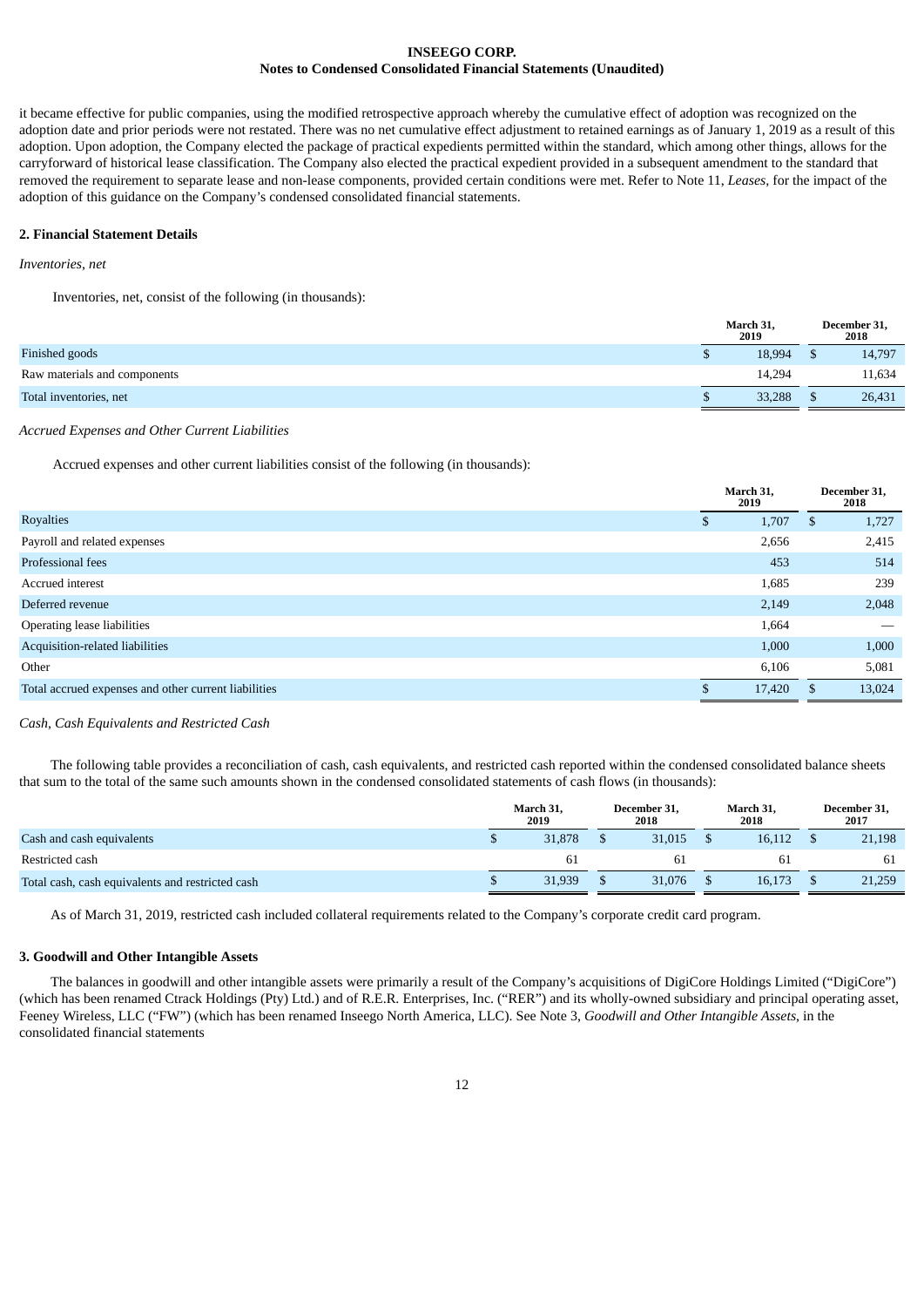included in the Company's Annual Report on Form 10-K for the year ended December 31, 2018 for a discussion of the components of goodwill and additional information regarding other intangible assets.

## **4. Fair Value Measurement of Assets and Liabilities**

Fair value is defined as the price that would be received to sell an asset or paid to transfer a liability in an orderly transaction between market participants at the measurement date (exit price). A fair value measurement reflects the assumptions market participants would use in pricing an asset or liability based on the best available information. These assumptions include the risk inherent in a particular valuation technique (such as a pricing model) and the risks inherent in the inputs to the model.

The Company classifies inputs to measure fair value using a three-level hierarchy that maximizes the use of observable inputs and minimizes the use of unobservable inputs by requiring that the most observable inputs be used when available. The categorization of financial instruments within the valuation hierarchy is based upon the lowest level of input that is significant to the fair value measurement. The hierarchy is prioritized into three levels (with Level 3 being the lowest) and is defined as follows:

- Level 1: Pricing inputs are based on quoted market prices for identical assets or liabilities in active markets (e.g., NYSE or NASDAQ). Active markets are those in which transactions for the asset or liability occur in sufficient frequency and volume to provide pricing information on an ongoing basis.
- *Level 2:* Pricing inputs include benchmark yields, trade data, reported trades and broker dealer quotes, two-sided markets and industry and economic events, yield to maturity, Municipal Securities Rule Making Board reported trades and vendor trading platform data. Level 2 includes those financial instruments that are valued using various pricing services and broker pricing information including Electronic Communication Networks and broker feeds.
- *Level* 3: Pricing inputs include significant inputs that are generally less observable from objective sources, including the Company's own assumptions.

The Company reviews the fair value hierarchy classification on a quarterly basis. Changes in the observability of valuation inputs may result in a reclassification of levels for certain securities within the fair value hierarchy. There have been no transfers of assets or liabilities between fair value measurement classifications during the three months ended March 31, 2019.

The following table summarizes the Company's financial instruments measured at fair value on a recurring basis in accordance with the authoritative guidance for fair value measurements as of March 31, 2019 (in thousands):

|                        | <b>Balance as of</b><br>March 31, 2019 |     | Level 1 |
|------------------------|----------------------------------------|-----|---------|
| Assets:                |                                        |     |         |
| Cash equivalents       |                                        |     |         |
| Money market funds     | 5,115                                  | - S | 5,115   |
| Total cash equivalents | 5,115                                  |     | 5,115   |

The following table summarizes the Company's financial instruments measured at fair value on a recurring basis in accordance with the authoritative guidance for fair value measurements as of December 31, 2018 (in thousands):

|                        |    | <b>Balance as of</b><br><b>December 31, 2018</b> | Level 1 |
|------------------------|----|--------------------------------------------------|---------|
| Assets:                |    |                                                  |         |
| Cash equivalents       |    |                                                  |         |
| Money market funds     | ۰D | 10,085                                           | 10,085  |
| Total cash equivalents | w  | 10,085                                           | 10,085  |

## *Other Financial Instruments*

The Company's financial assets and liabilities are carried at fair value or at amounts that, because of their short-term nature, approximate current fair value, with the exception of its \$105.1 million in Convertible Notes (as defined below) (see Note 5, *Debt*). The Company carries its Convertible Notes at amortized cost. The debt and equity components of the Convertible Notes were measured using Level 3 inputs and are not measured on a recurring basis. It is not practicable to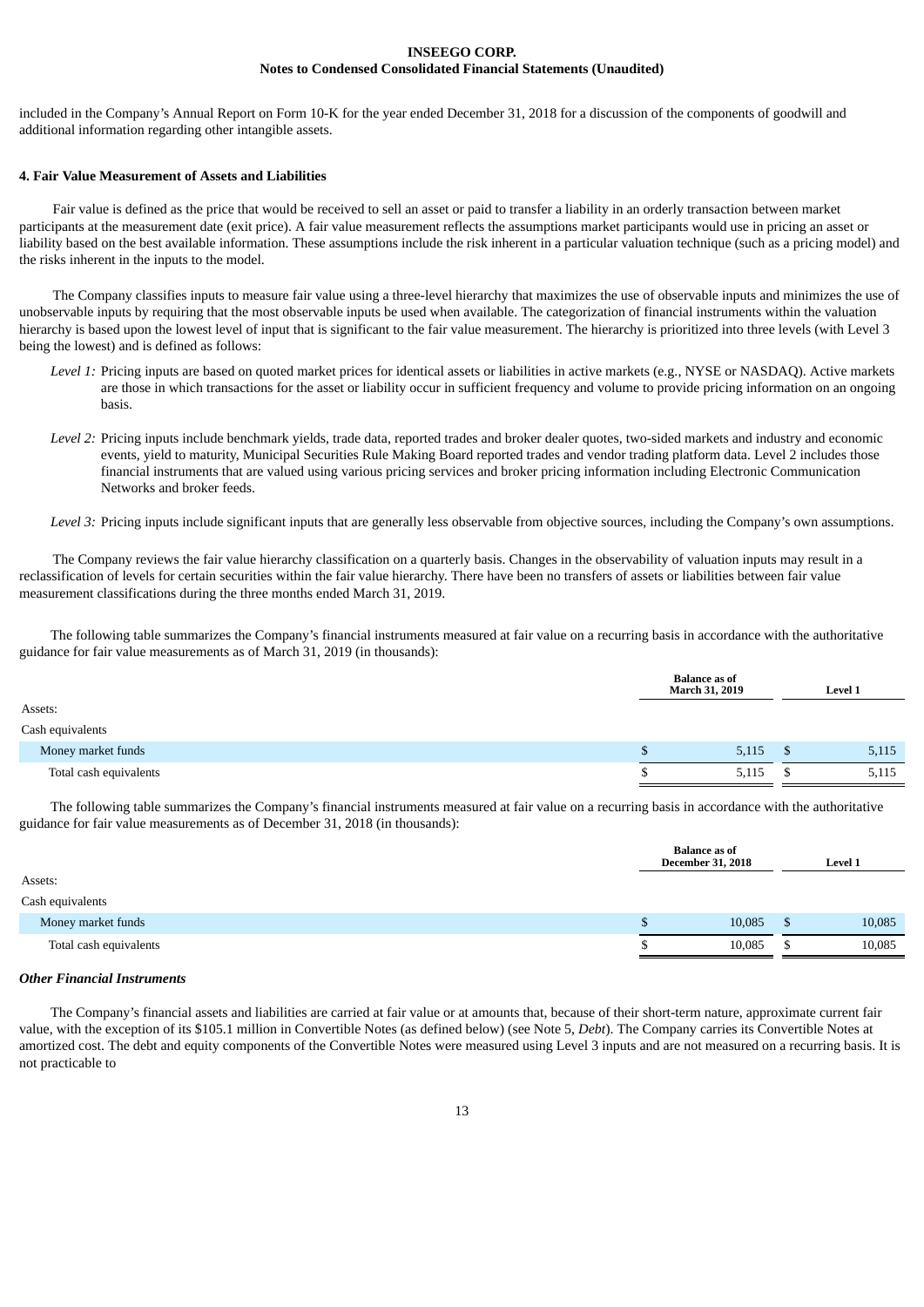determine the fair value of the Convertible Notes due to the lack of information available to calculate the fair value of such notes. The carrying value of the liability component of the Convertible Notes was \$95.1 million and \$93.1 million as of March 31, 2019 and December 31, 2018, respectively.

## **5. Debt**

## *Term Loan*

On August 23, 2017, the Company and certain of its direct and indirect subsidiaries (the "Guarantors") entered into a credit agreement (the "Credit Agreement") with Cantor Fitzgerald Securities, as administrative agent and collateral agent, and certain funds managed by Highbridge Capital Management, LLC, as lenders (the "Lenders"). Pursuant to the Credit Agreement, the Lenders provided the Company with a term loan in the principal amount of \$48.0 million (the "Term Loan") with a maturity date of August 23, 2020 (the "Maturity Date"). In conjunction with the closing of the Term Loan, the Company received proceeds of \$46.9 million, \$35.0 million of which was funded to the Company in cash on the closing date, net of an original issue discount and commitment fee, and the remaining \$11.9 million of which was funded through the Company's repurchase and cancellation of approximately \$14.9 million of its outstanding Inseego Notes (as defined below) pursuant to the terms of the Note Purchase Agreement (as defined below). The Company paid issuance costs of approximately \$0.5 million. Additionally, the Company issued shares of its common stock and accrued an exit fee, which, when combined with the original debt discount and commitment fee, resulted in a total debt discount of approximately \$4.0 million.

The Term Loan is secured by a first priority lien on substantially all of the assets of the Company and the Guarantors, including equity interests in certain of the Company's direct and indirect subsidiaries, in each case subject to certain customary exceptions and permitted liens. The Credit Agreement includes customary representations and warranties, a material adverse change clause, as well as customary reporting and financial covenants.

The Term Loan bears interest at a rate per annum equal to the three-month LIBOR, but in no event less than 1.00%, plus 7.625%. Interest on the Term Loan is payable on the last business day of each calendar month and on the Maturity Date. Principal on the Term Loan is payable on the Maturity Date.

As required by the terms of the Credit Agreement, during the year ended December 31, 2018, the Company repaid \$0.5 million of principal on the Term Loan in connection with the Settlement Agreement, as defined below (see Note 10, *Commitments and Contingencies*).

The Term Loan consists of the following (in thousands):

|                                                         | March 31,<br>2019 | <b>December 31, 2018</b> |
|---------------------------------------------------------|-------------------|--------------------------|
| Principal                                               | 47,500            | 47,500                   |
| Less: unamortized debt discount and debt issuance costs | (2,081)           | (2, 454)                 |
| Net carrying amount                                     | 45,419            | 45,046                   |

The effective interest rate on the Term Loan was 13.68% for the three months ended March 31, 2019. The following table sets forth total interest expense recognized related to the Term Loan (in thousands):

|                                     | <b>Three Months Ended</b><br>March 31, |       |
|-------------------------------------|----------------------------------------|-------|
|                                     | 2019                                   | 2018  |
| Contractual interest expense        | 1,180                                  | 1,094 |
| Amortization of debt discount       | 333                                    | 333   |
| Amortization of debt issuance costs | 40                                     | 40    |
| Total interest expense              | 1,553                                  | 1,467 |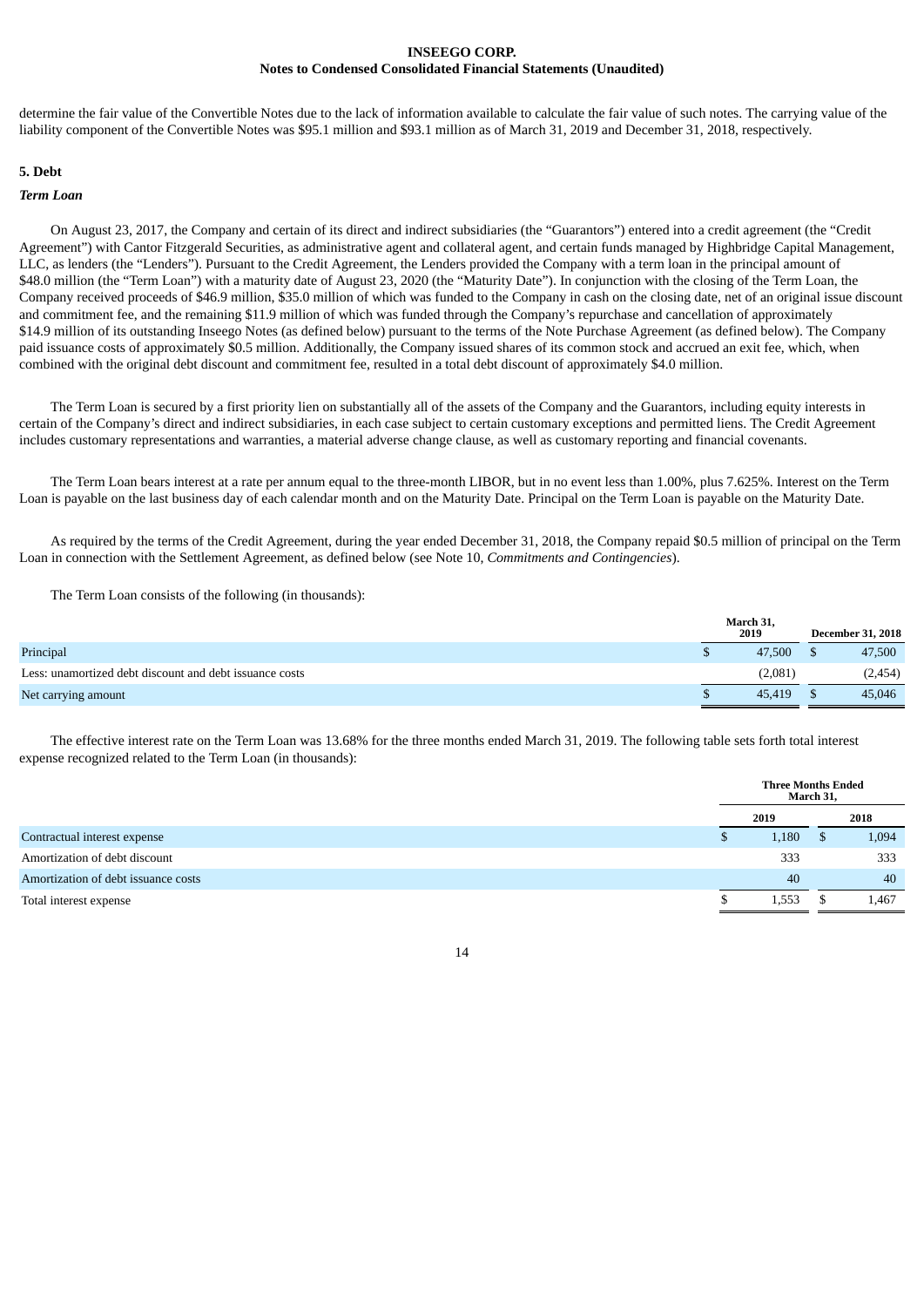## *Convertible Senior Notes*

#### *Novatel Wireless Notes*

On June 10, 2015, Novatel Wireless, Inc., a wholly owned subsidiary of Inseego Corp. ("Novatel Wireless"), issued \$120.0 million of 5.50% convertible senior notes due 2020 (the "Novatel Wireless Notes"). The Company incurred issuance costs of approximately \$3.9 million. The Company used a portion of the proceeds from the offering to finance its acquisition of Ctrack, to pay fees and expenses related to the acquisition, and for general corporate purposes.

The Novatel Wireless Notes are governed by the terms of an indenture, dated June 10, 2015 (as amended, the "Novatel Wireless Indenture"), between Novatel Wireless, as issuer, Inseego Corp. and Wilmington Trust, National Association, as trustee. The Novatel Wireless Notes are senior unsecured obligations of Novatel Wireless and bear interest at a rate of 5.50% per year, payable semi-annually in arrears on June 15 and December 15 of each year, beginning on December 15, 2015. The Novatel Wireless Notes will mature on June 15, 2020, unless earlier repurchased or converted. The Novatel Wireless Notes will be convertible into cash, shares of the Company's common stock, or a combination thereof, at the election of the Company, at an initial conversion price of \$5.00 per share of the Company's common stock.

Following the settlement of the exchange offer and consent solicitation described below, approximately \$0.2 million aggregate principal amount of Novatel Wireless Notes remain outstanding.

#### *Inseego Notes*

On January 9, 2017, in connection with the settlement of an exchange offer and consent solicitation with respect to the Novatel Wireless Notes, the Company issued approximately \$119.8 million aggregate principal amount of 5.50% convertible senior notes due 2022 (the "Inseego Notes" and collectively with the Novatel Wireless Notes, the "Convertible Notes"). The Inseego Notes were issued in exchange for approximately \$119.8 million aggregate principal amount of outstanding Novatel Wireless Notes that were validly tendered and accepted for exchange and subsequently canceled.

The Inseego Notes are governed by the terms of an indenture, dated January 9, 2017 (the "Inseego Indenture"), between the Company, as issuer, and Wilmington Trust, National Association, as trustee. The Inseego Notes are senior unsecured obligations of the Company and bear interest at a rate of 5.50% per year, payable semi-annually in arrears on June 15 and December 15 of each year. The Inseego Notes will mature on June 15, 2022, unless earlier converted, redeemed or repurchased.

The Inseego Notes will be convertible into cash, shares of the Company's common stock, or a combination thereof, at the election of the Company, at an initial conversion rate of 212.7660 shares of common stock per \$1,000 principal amount of the Inseego Notes, which corresponds to an initial conversion price of \$4.70 per share of the Company's common stock. The conversion rate is subject to adjustment from time to time upon the occurrence of certain events, including, but not limited to, the issuance of stock dividends and payment of cash dividends. Under certain limited circumstances which are described in the Inseego Indenture, holders may convert their Inseego Notes prior to the close of business on the business day immediately preceding December 15, 2021. On or after December 15, 2021, the holders may convert any of their Inseego Notes at any time prior to the close of business on the business day immediately preceding the maturity date.

Under certain limited circumstances which are described in the Inseego Indenture, the Company may redeem all or a portion of the Inseego Notes at its option, at a redemption price equal to 100% of the principal amount of the Inseego Notes to be redeemed, plus any accrued and unpaid interest on such Inseego Notes. The Inseego Notes are subject to repurchase by the Company at the option of the holders on June 15, 2020 (the "Optional Repurchase Date") at a repurchase price in cash equal to 100% of the principal amount of the Inseego Notes to be repurchased, plus accrued and unpaid interest to, but excluding, the Optional Repurchase Date. If the Company undergoes a "fundamental change" (as defined in the Inseego Indenture), subject to certain conditions, holders may require the Company to repurchase for cash all or part of their Inseego Notes in principal amounts of \$1,000, or an integral multiple of \$1,000 in excess thereof. The fundamental change repurchase price will be equal to 100% of the principal amount of the Inseego Notes to be repurchased, plus accrued and unpaid interest to, but excluding, the fundamental change repurchase date, subject to the right of holders as of the close of business on an interest record date to receive the related interest.

The Inseego Indenture contains certain covenants, effective until June 15, 2020, that limit the amount of debt, including secured debt, that may be incurred by the Company or its subsidiaries, and that limit the ability of the Company to pay dividends, repurchase its equity securities or make other restricted payments.

The Inseego Indenture also provides for customary events of default. Upon the occurrence of certain events of bankruptcy,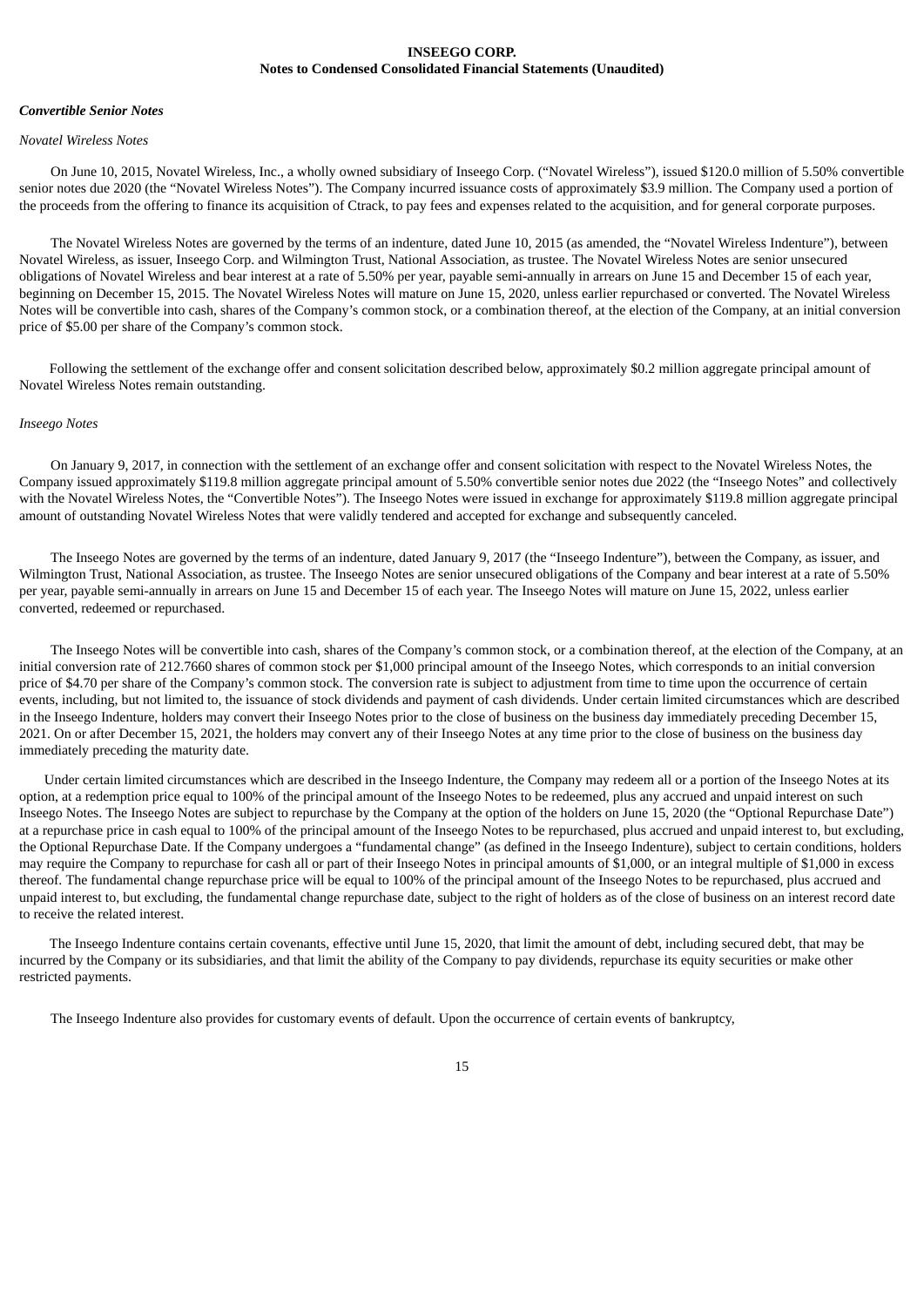insolvency or reorganization involving the Company, 100% of the principal and accrued and unpaid interest of the Inseego Notes will automatically become immediately due and payable.

Because the exchange of the Novatel Wireless Notes for the Inseego Notes described above was treated as a debt modification in accordance with applicable FASB guidance (it was between a parent and a subsidiary company and for substantially identical notes), the Company did not recognize a gain or loss with respect to the issuance of the Inseego Notes. In accordance with authoritative guidance, the Company recognized \$3.6 million as an additional component of debt discount and additional paid-in capital attributed to the increase in the fair value of the embedded conversion feature of the Inseego Notes before and after modification. The Company will amortize the debt discount on the Inseego Notes as a component of interest expense using the effective interest method through June 2020.

## *Note Purchase Agreement*

On August 23, 2017, in connection with the Credit Agreement described above, the Company and certain of the Lenders entered into a Note Purchase Agreement (the "Note Purchase Agreement") pursuant to which the Company repurchased approximately \$14.9 million of outstanding Inseego Notes from such Lenders in exchange for \$11.9 million deemed to have been loaned to the Company pursuant to the Credit Agreement and the accrued and unpaid interest on such notes.

The Convertible Notes consist of the following (in thousands):

|                                                         |   | March 31.<br>2019 | December 31,<br>2018 |          |  |
|---------------------------------------------------------|---|-------------------|----------------------|----------|--|
| Liability component:                                    |   |                   |                      |          |  |
| Principal                                               | S | 105,125           |                      | 105,125  |  |
| Less: unamortized debt discount and debt issuance costs |   | (10,001)          |                      | (12,071) |  |
| Net carrying amount                                     |   | 95,124            | S                    | 93,054   |  |
| Equity component                                        |   | 41,905            | S                    | 41,905   |  |
|                                                         |   |                   |                      |          |  |

The effective interest rate on the liability component of the Convertible Notes was 14.78% for the three months ended March 31, 2019. The following table sets forth total interest expense recognized related to the Convertible Notes (in thousands):

|                                     |       | March 31, | <b>Three Months Ended</b> |  |  |
|-------------------------------------|-------|-----------|---------------------------|--|--|
|                                     | 2019  |           | 2018                      |  |  |
| Contractual interest expense        | 1,446 | \$.       | 1,446                     |  |  |
| Amortization of debt discount       | 1,956 |           | 1,956                     |  |  |
| Amortization of debt issuance costs | 114   |           | 114                       |  |  |
| Total interest expense              | 3,516 |           | 3,516                     |  |  |

## **6. Share-based Compensation**

The Company included the following amounts for share-based compensation awards in the unaudited condensed consolidated statements of operations (in thousands):

|                            | <b>Three Months Ended</b> | March 31, |      |
|----------------------------|---------------------------|-----------|------|
|                            | 2019                      |           | 2018 |
| Cost of revenues           | 123                       | ৾৾ঌ       | 54   |
| Research and development   | 175                       |           | 215  |
| Sales and marketing        | 214                       |           | 213  |
| General and administrative | 545                       |           | 398  |
| <b>Total</b>               | 1,057                     | D         | 880  |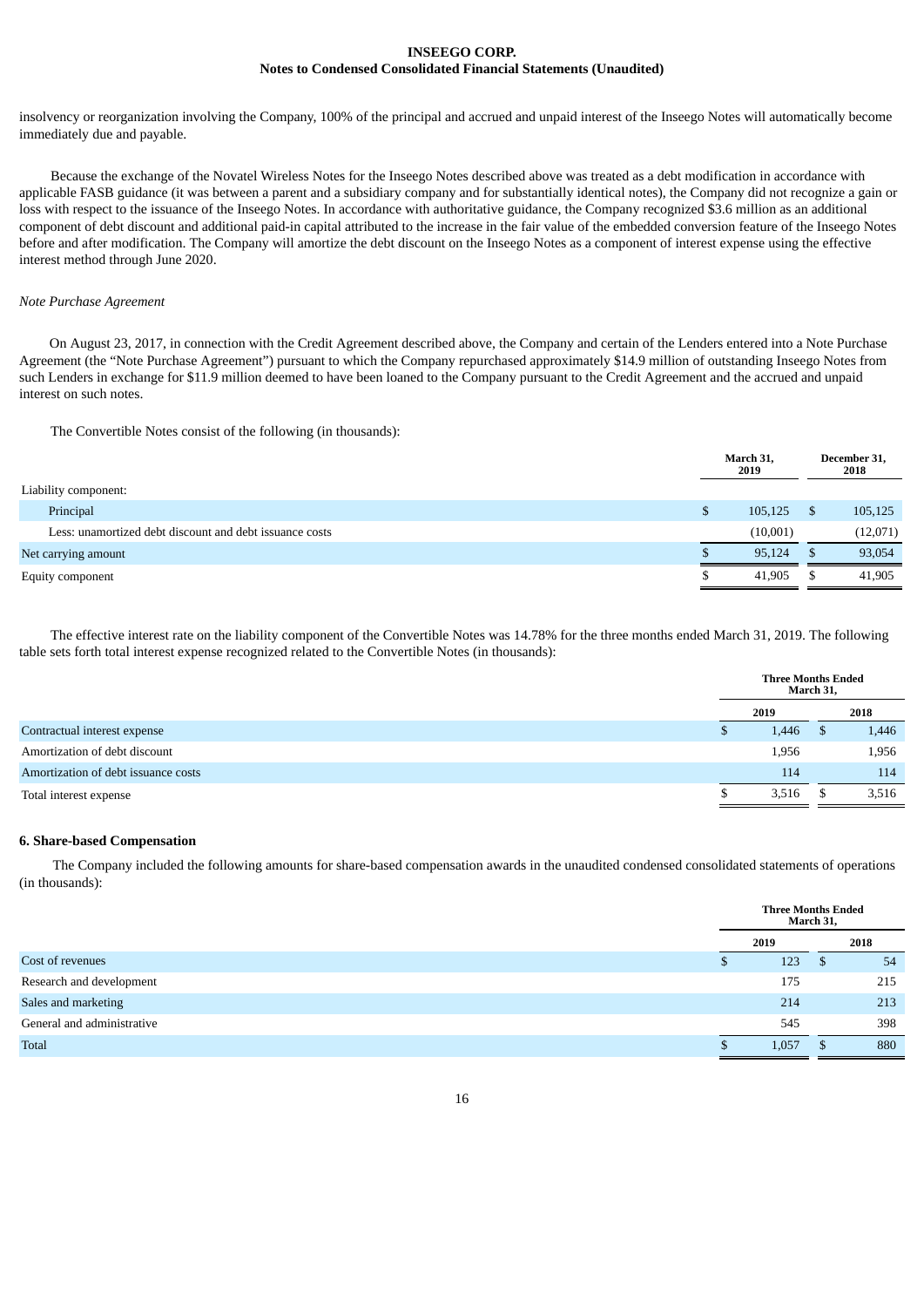## *Stock Options*

The following table summarizes the Company's stock option activity:

| Outstanding — December 31, 2018 | 8,796,212  |
|---------------------------------|------------|
| Granted                         | 489,882    |
| Exercised                       | (312, 724) |
| Canceled                        | (536,599)  |
| Outstanding — March 31, 2019    | 8,436,771  |
| Exercisable — March 31, 2019    | 2,411,388  |
|                                 |            |

At March 31, 2019, total unrecognized compensation expense related to stock options was \$5.8 million, which is expected to be recognized over a weighted-average period of 2.71 years.

## *Restricted Stock Units*

The following table summarizes the Company's restricted stock unit ("RSU") activity:

| Non-vested — December 31, 2018 | 454,382    |
|--------------------------------|------------|
| Granted                        | 238,617    |
| Vested                         | (221, 537) |
| Forfeited                      | (1,250)    |
| Non-vested — March 31, 2019    | 470,212    |

At March 31, 2019, total unrecognized compensation expense related to RSUs was \$1.0 million, which is expected to be recognized over a weightedaverage period of 1.63 years.

#### **7. Earnings Per Share**

Basic earnings per share ("EPS") excludes dilution and is computed by dividing net income (loss) attributable to Inseego Corp. by the weighted-average number of common shares outstanding for the period. Diluted EPS reflects the potential dilution that could occur if securities or other contracts to issue common stock were exercised or converted into common stock using the treasury stock method. Potentially dilutive securities (consisting primarily of the Convertible Notes calculated using the if-converted and treasury stock method and warrants, stock options and RSUs calculated using the treasury stock method) are excluded from the diluted EPS computation in loss periods and when the applicable exercise price is greater than the market price on the period end date as their effect would be anti-dilutive.

For the three months ended March 31, 2019, the computation of diluted EPS excluded 35,706,077 shares primarily related to the Convertible Notes, warrants, stock options and RSUs as their effect would have been anti-dilutive.

## **8. Private Placement**

On August 6, 2018, the Company completed a private placement of 12,062,000 shares of common stock, par value \$0.001 per share, and warrants to purchase an additional 4,221,700 shares of common stock (the "2018 Warrants"), subject to adjustment for stock splits, reverse stock splits, stock dividends and similar transactions, to certain accredited investors for gross proceeds of \$19.7 million in cash. In connection with the private placement, the Company incurred issuance costs of approximately \$0.5 million.

On March 28, 2019, the 2018 Warrants were exercised at an exercise price of \$2.52 per share, for aggregate cash proceeds to the Company of approximately \$10.6 million. In connection with the exercise of the 2018 Warrants, on March 28, 2019, the Company issued additional warrants to purchase 2,500,000 shares of common stock (the "2019 Warrants") to the accredited investors. Each 2019 Warrant has an initial exercise price of \$7.00 per share, subject to adjustment for stock splits, reverse stock splits, stock dividends and similar transactions, will be exercisable at any time on or after September 28, 2019, and will expire on June 30, 2022. The 2019 Warrants may be exercisable on a cashless exercise basis if, and only if, the shares of common stock underlying such warrants cannot be immediately resold pursuant to an effective registration statement or Rule 144 of the Securities Act of 1933, as amended, without volume or manner of sale restrictions.

The Company assessed the terms of the warrants under ASC 815, *Derivatives and Hedges*. Pursuant to this guidance, the Company has determined that the warrants do not require liability accounting and has classified the warrants as equity.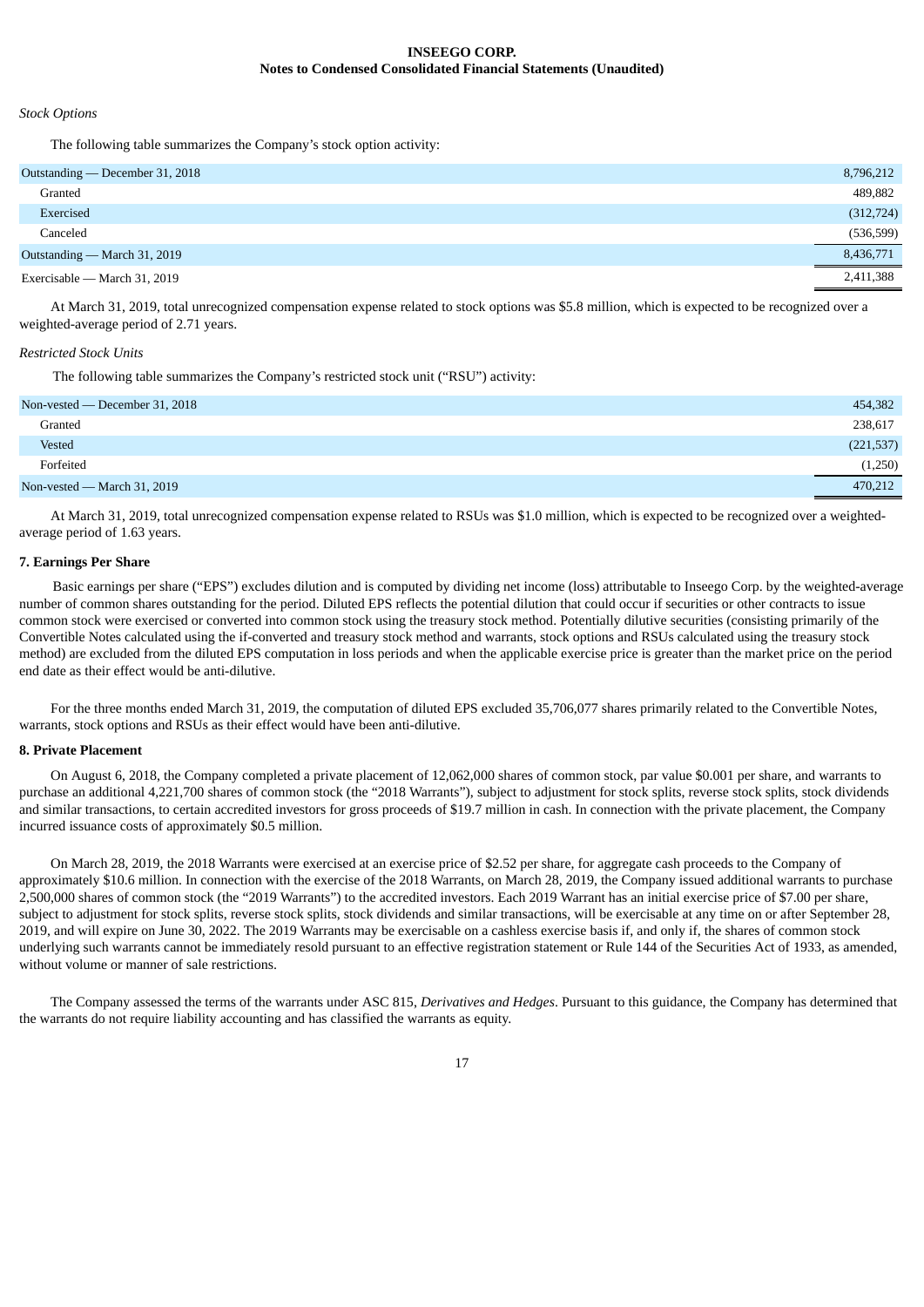## **9. Geographic Information and Concentrations of Risk**

## *Geographic Information*

The following table details the Company's net revenues by geographic region based on shipping destination (in thousands):

|                                 |   | <b>Three Months Ended</b><br>March 31, |    |        |
|---------------------------------|---|----------------------------------------|----|--------|
|                                 |   | 2019                                   |    | 2018   |
| <b>United States and Canada</b> | D | 33,494                                 | \$ | 30,106 |
| South Africa                    |   | 8,369                                  |    | 10,685 |
| Other                           |   | 6,693                                  |    | 5,942  |
| Total                           |   | 48,556                                 | ل  | 46,733 |

#### *Concentrations of Risk*

For the three months ended March 31, 2019, one customer accounted for 53.3% of net revenues. For the three months ended March 31, 2018, one customer accounted for 48.9% of net revenues.

As of March 31, 2019, one customer accounted for 38.6% of accounts receivable, net. As of December 31, 2018, two customers accounted for 30.5% and 12.8% of accounts receivable, net.

#### **10. Commitments and Contingencies**

## *Legal*

The Company is, from time to time, party to various legal proceedings arising in the ordinary course of business. For example, the Company is currently named as a defendant or co-defendant in some patent infringement lawsuits in the U.S. and may be required to indirectly participate in other U.S. patent infringement actions pursuant to its contractual indemnification obligations to certain customers. Based on an evaluation of these matters and discussions with the Company's intellectual property litigation counsel, the Company currently believes that liabilities arising from or sums paid in settlement of these existing matters, if any, would not have a material adverse effect on its consolidated results of operations or financial condition.

On May 27, 2015, a patent infringement action was brought against Novatel Wireless by Carucel Investments, L.P. ("Carucel"), a non-practicing entity (Carucel Investments, L.P. v. Novatel Wireless, Inc., et al., U.S.D.C. S.D. Florida, Civil Action No. 0:15-cv-61116-BB). The complaint alleged that certain MiFi mobile hotspots manufactured by Novatel Wireless infringed claims of patents owned by Carucel. On April 10, 2017, judgment was entered in favor of Novatel Wireless. Carucel filed to appeal certain orders in the litigation and on July 13, 2018, the U.S. Federal Circuit Court of Appeals affirmed the judgment.

On May 11, 2017, the Company initiated a lawsuit against the former stockholders of RER in the Court of Chancery of the State of Delaware seeking recovery of damages for civil conspiracy, fraud in the inducement, unjust enrichment and breach of fiduciary duty. On January 16, 2018, the former stockholders of RER filed an answer and counterclaim in the matter seeking recovery of certain deferred and earn-out payments allegedly owed to them by the Company in connection with the Company's acquisition of RER. On July 26, 2018, the Company and the former stockholders of RER entered into a mutual general release and settlement agreement (the "Settlement Agreement") pursuant to which the parties agreed to release all claims against each other and the Company agreed to (i) pay the former stockholders of RER \$1.0 million in cash by August 17, 2018, (ii) immediately instruct its transfer agent to permit the transfer or sale of 973,333 shares of the Company's common stock that the Company had issued to the former stockholders of RER in March 2017, (iii) immediately issue 500,000 shares of the Company's common stock to the former stockholders of RER, (iv) within 12 months following the execution of the Settlement Agreement, deliver to the former stockholders of RER an additional \$1.0 million in cash, common stock, or a combination thereof, at the Company's option, (v) within 24 months following the execution of the Settlement Agreement deliver to the former stockholders of RER an additional \$1.0 million in cash, common stock, or a combination thereof, at the Company's option, and (vi) file one or more registration statements with respect to the resale of the shares of the Company's common stock issued to the former stockholders of RER pursuant to the Settlement Agreement. The Company's remaining liability under the Settlement Agreement at March 31, 2019 consists of approximately \$1.0 million in current liabilities and \$1.0 million in longterm liabilities.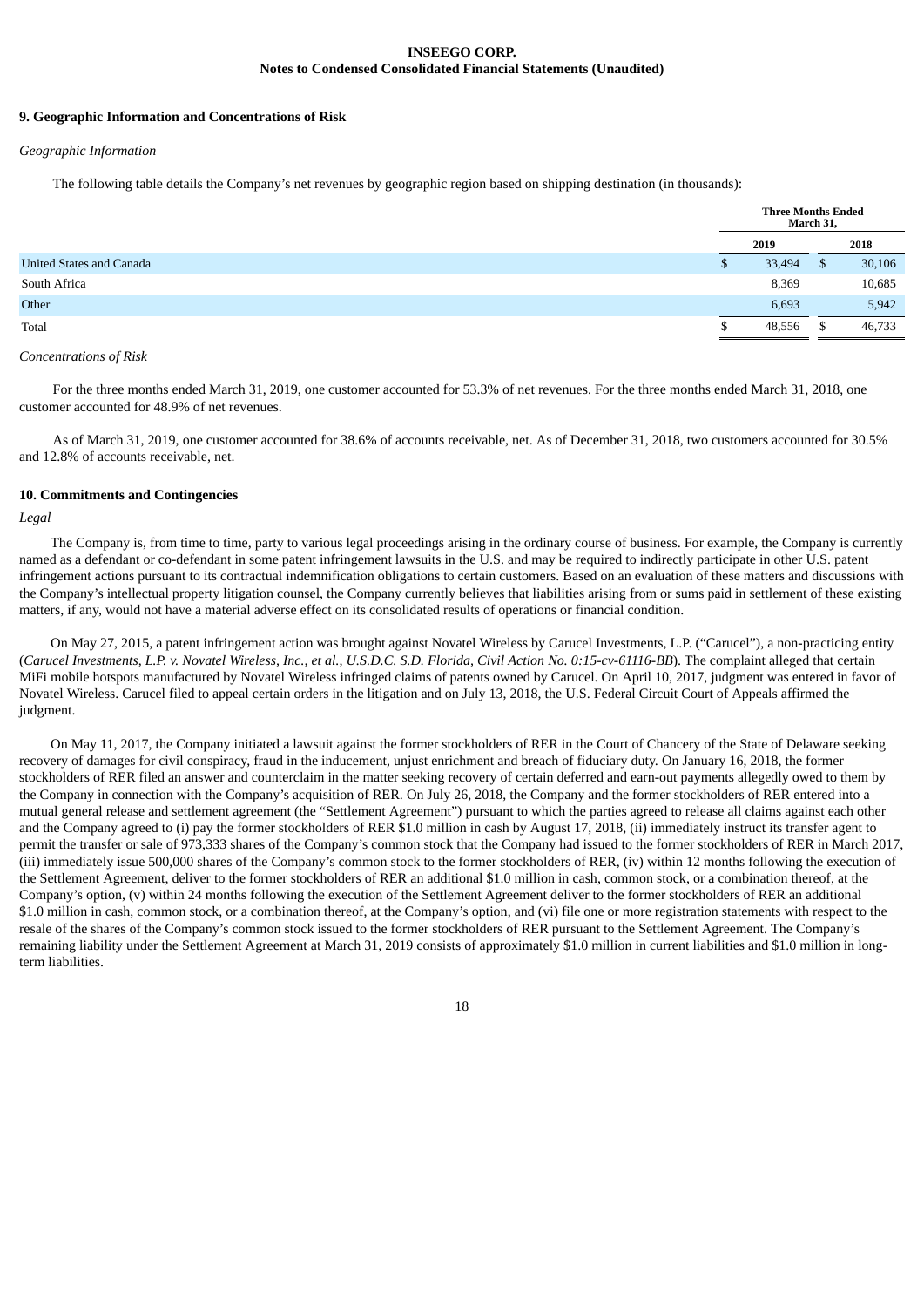## *Indemnification*

In the normal course of business, the Company periodically enters into agreements that require the Company to indemnify and defend its customers for, among other things, claims alleging that the Company's products infringe third-party patents or other intellectual property rights. The Company's maximum exposure under these indemnification provisions cannot be estimated but the Company does not believe that there are any matters individually or collectively that would have a material adverse effect on its consolidated results of operations or financial condition.

#### **11. Leases**

#### *Lessee*

The Company is a lessee in lease agreements for office space, automobiles and certain equipment. Certain of the Company's leases contain provisions that provide for one or more options to renew at the Company's sole discretion. The majority of the Company's leases are comprised of fixed lease payments, with a small percentage of its real estate leases including lease payments subject to a rate or index which may be variable. Certain real estate leases also include executory costs such as common area maintenance (non-lease component). As a practical expedient permitted under ASC 842, the Company has elected to account for the lease and non-lease components as a single lease component. Lease payments, which may include lease components and non-lease components, are included in the measurement of the Company's lease liabilities to the extent that such payments are either fixed amounts or variable amounts based on a rate or index (fixed in substance) as stipulated in the lease contract.

None of the Company's lease agreements contain any material residual value guarantees or material restrictive covenants. As a result of the Company's election of the package of practical expedients permitted within ASC 842, which among other things, allows for the carryforward of historical lease classification, all of the Company's lease agreements in existence at the date of adoption that were classified as operating leases under ASC 840 have been classified as operating leases under ASC 842. Lease expense for payments related to the Company's operating leases is recognized on a straight-line basis over the related lease term, which includes options to extend or terminate the lease when it is reasonably certain that the Company will exercise that option.

Right-of-use assets represent the Company's right to use an underlying asset during the lease term and lease liabilities represent the Company's obligation to make lease payments as specified in the lease. Right-of-use assets and lease liabilities related to the Company's operating leases are recognized at the lease commencement date based on the present value of the remaining lease payments over the lease term. When the Company's leases do not provide an implicit rate, the Company uses its incremental borrowing rate based on the information available surrounding the Company's borrowing rates at the lease commencement date in determining the present value of lease payments. The right-of-use asset also includes any lease payments made at or before lease commencement less any lease incentives. As of March 31, 2019, the Company had right-of-use assets of \$3.1 million and lease liabilities related to its operating leases of \$3.2 million. Right-of-use assets are included in right-of-use assets, net, on the condensed consolidated balance sheet and lease liabilities related to the Company's operating leases are included in accrued expenses and other liabilities and other long-term liabilities on the condensed consolidated balance sheet. As of March 31, 2019, the Company's weighted-average remaining lease term and weighted-average discount rate related to its operating leases were 2.4 years and 9.1%, respectively.

During the three months ended March 31, 2019, the cash paid for amounts included in the measurement of lease liabilities related to the Company's operating leases was approximately \$0.5 million, which is included as an operating cash outflow within the consolidated statements of cash flows. During the three months ended March 31, 2019, the operating lease costs related to the Company's operating leases was approximately \$0.5 million, which is included in operating costs and expenses in the condensed consolidated statements of operations. During the three months ended March 31, 2019, the Company did not enter into any lease agreements set to commence in the future and there were no newly leased assets for which a right-of-use asset was recorded in exchange for a new lease liability, other than those lease assets recorded upon implementation.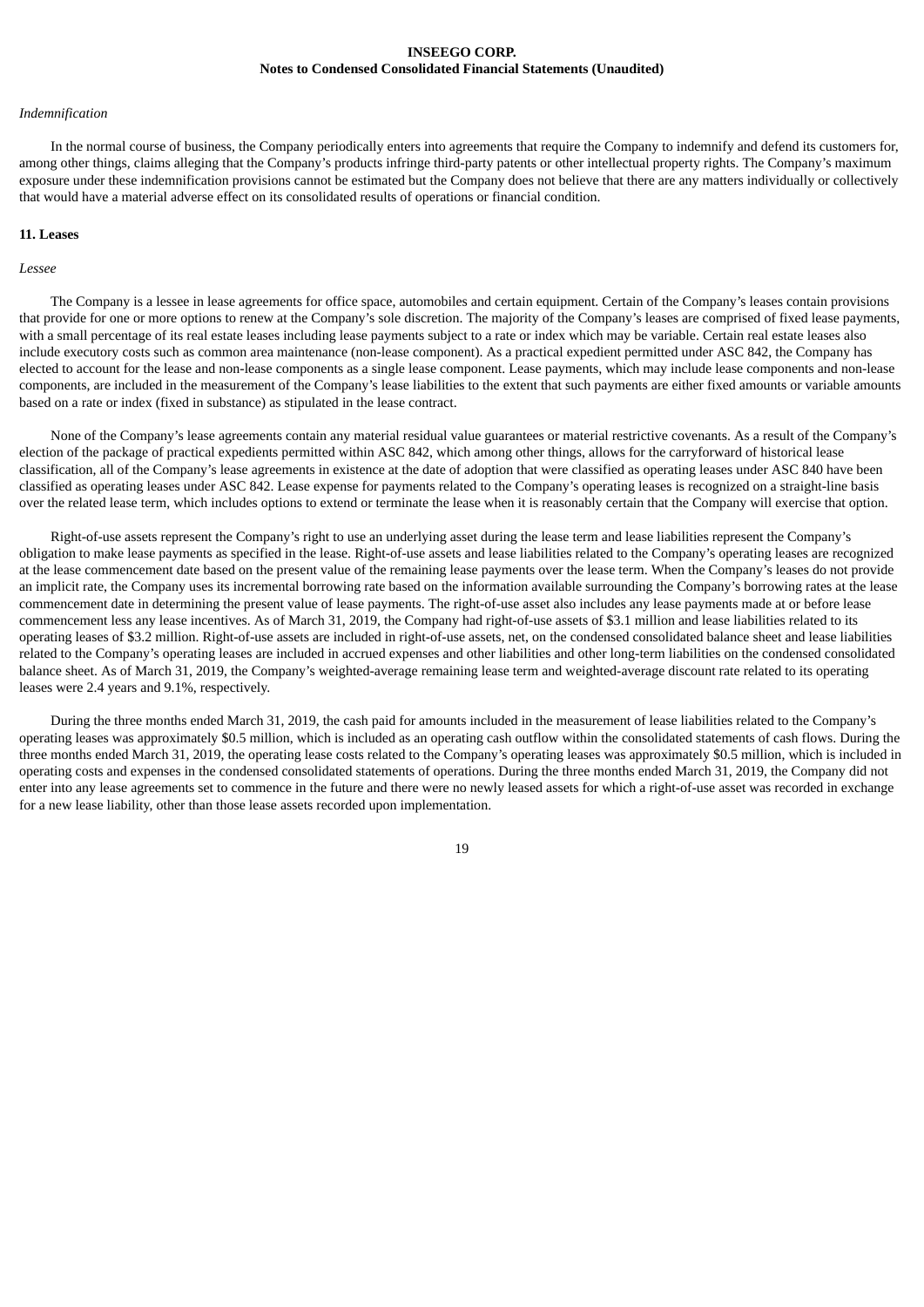The future minimum payments under operating leases were as follows at March 31, 2019 (in thousands):

| \$<br>1,549 |
|-------------|
| 1,016       |
| 610         |
| 347         |
| 68          |
| 3,590       |
| (361)       |
| 3,229       |
| (1,664)     |
| 1,565       |
|             |

#### *Lessor*

Prior to January 1, 2019, and as previously disclosed in the Company's Form 10-K for the year ended December 31, 2018, the Company derived revenue from customers who lease the Company's monitoring devices. The Company recorded such revenue in accordance with the previous lease accounting guidance ASC 840, *Leases*, and determined that the leases qualify as operating leases.

Monitoring device leases in which the Company serves as lessor are classified as operating leases. Accordingly, rental devices are carried at historical cost less accumulated depreciation and impairment, if any, and are included in rental assets, net, on the condensed consolidated balance sheets.

Since the lease components meet the criteria for an operating lease under ASC 842, the Company has elected the practical expedient to combine the lease and the non-lease components because the service is the predominant element in the eyes of the customer and the pattern of service delivery is the same for both elements. The Company will account for the combined component as a single performance obligation under ASC 606, *Revenue from Contracts with Customers*.

## **12. Income Taxes**

The Company's income tax provision of \$0.2 million and \$0.4 million for the three months ended March 31, 2019 and 2018, respectively, consists primarily of foreign income taxes at certain of the Company's international entities and minimum state taxes for its U.S.-based entities. The Company has income tax expense rather than an expected benefit based on statutory rates due primarily to losses at U.S. and international subsidiaries whose net operating losses are fully reserved.

## **13. Restructuring**

In the third quarter of 2015, the Company approved a restructuring initiative to better position the Company to operate in current market conditions and more closely align operating expenses with revenues, which included employee severance costs and facility exit related costs. In the fourth quarter of 2015, the Company commenced certain initiatives relating to the reorganization of executive level management (collectively, the "2015 Initiatives"). The Company continued these initiatives in 2016 with a reduction-in-force and the completion of the closure of its facility in Richardson, TX. The 2015 Initiatives are expected to cost a total of approximately \$6.1 million and be completed when the Richardson, TX lease expires in June 2020.

The following table sets forth activity in the restructuring liability for the three months ended March 31, 2019 (in thousands):

|                                    | <b>Balance</b> at<br><b>December 31, 2018</b> |                               | <b>Costs Incurred</b>    | <b>Payments</b> |                                 | <b>Balance</b> at<br>March 31, 2019 |     | <b>Cumulative Costs</b><br><b>Incurred to Date</b> |
|------------------------------------|-----------------------------------------------|-------------------------------|--------------------------|-----------------|---------------------------------|-------------------------------------|-----|----------------------------------------------------|
| 2015 Initiatives                   |                                               |                               |                          |                 |                                 |                                     |     |                                                    |
| <b>Employee Severance Costs</b>    | w                                             | $\overbrace{\phantom{13333}}$ | $\overline{\phantom{0}}$ |                 | $\hspace{0.1mm}-\hspace{0.1mm}$ |                                     |     | 4,131                                              |
| <b>Facility Exit Related Costs</b> |                                               | 634                           | 22                       |                 | (119)                           |                                     | 537 | 1,864                                              |
| <b>Total</b>                       | Œ                                             | 634                           | 22                       |                 | (119)                           |                                     | 537 | 5,995                                              |

The balance of the restructuring liability at March 31, 2019 consists of approximately \$0.4 million in current liabilities and \$0.1 million in long-term liabilities.

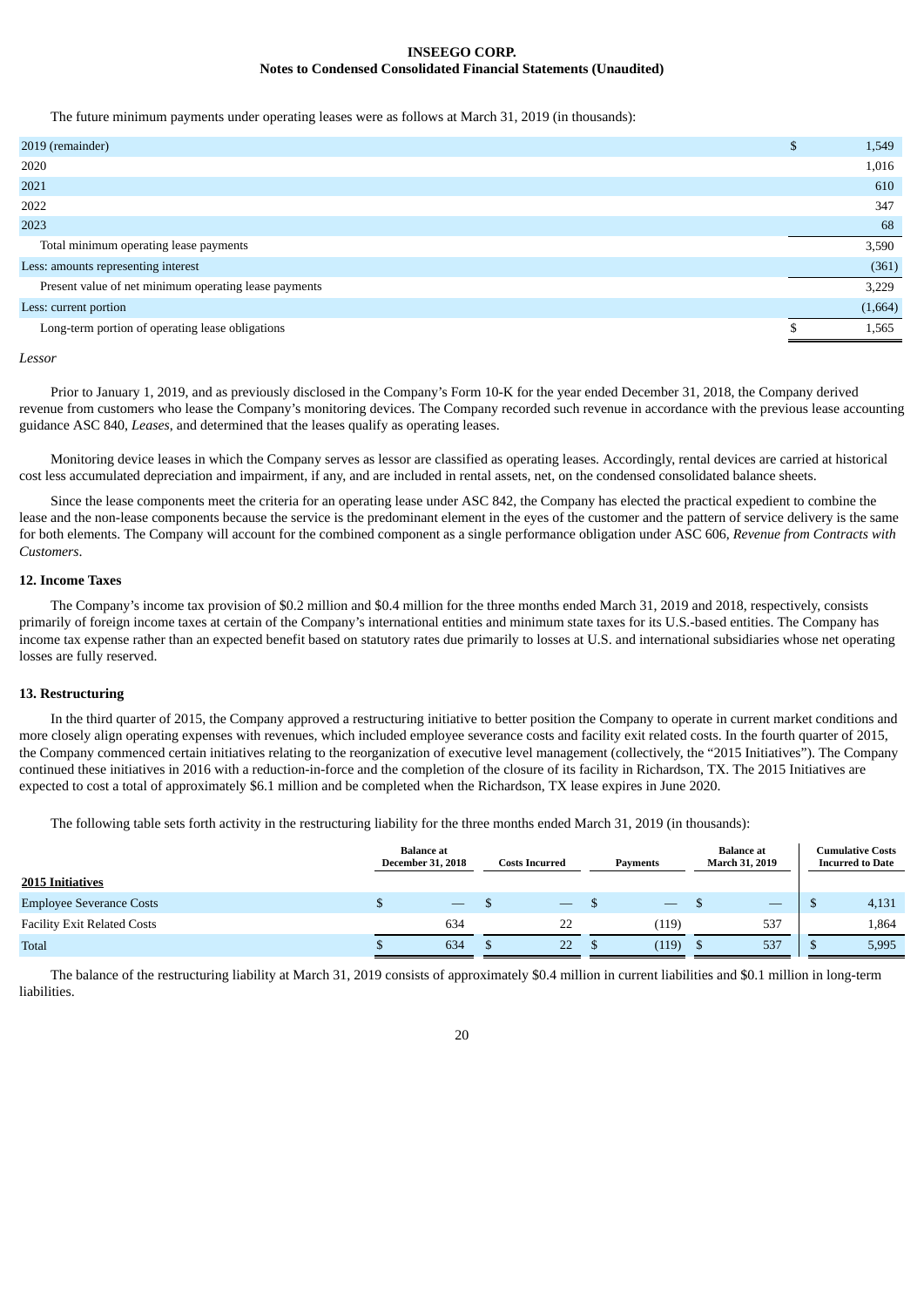## <span id="page-20-0"></span>**Item 2.** *Management's Discussion and Analysis of Financial Condition and Results of Operations.*

## **Forward Looking Statements**

This report contains forward-looking statements within the meaning of Section 27A of the Securities Act of 1933, as amended (the "Securities Act") and Section 21E of the Securities Exchange Act of 1934, as amended (the "Exchange Act"). You should not place undue reliance on these statements. These forward-looking statements include statements that reflect the views of our senior management with respect to our current expectations, assumptions, estimates and projections about Inseego and our industry. These forward-looking statements speak only as of the date of this report. We disclaim any undertaking to publicly update or revise any forward-looking statements contained herein to reflect any change in our expectations with regard thereto or any change in events, conditions or circumstances on which any such statement is based. Statements that include the words "may," "could," "should," "would," "estimate," "anticipate," "believe," "expect," "preliminary," "intend," "plan," "project," "outlook," "will" and similar words and phrases identify forwardlooking statements. Forward-looking statements address matters that involve risks and uncertainties that could cause actual results to differ materially from those anticipated in these forward-looking statements as of the date of this report. We believe that these factors include those related to:

- our ability to compete in the market for wireless broadband data access products, wireless modem products, and asset management, monitoring, telematics, vehicle tracking and fleet management products;
- our ability to develop and introduce new products and services successfully;
- our ability to meet the price and performance standards of the evolving 5G New Radio ("5G NR") products and technologies;
- our ability to expand our customer reach/reduce customer concentration;
- our ability to grow the Internet of Things ("IoT") and mobile portfolio outside of North America;
- our ability to grow our Ctrack/asset tracking solutions within North America;
- our dependence on a small number of customers for a substantial portion of our revenues;
- our ability to realize the benefits of recent restructuring activities and cost-reduction initiatives including reductions-in-force, reorganization of executive level management and the consolidation of certain of our facilities;
- our ability to make scheduled payments of the principal of, to pay interest on, or to refinance our indebtedness, including our term loan and convertible notes obligations;
- our ability to introduce and sell new products that comply with current and evolving industry standards and government regulations;
- our ability to develop and maintain strategic relationships to expand into new markets;
- our ability to properly manage the growth of our business to avoid significant strains on our management and operations and disruptions to our business;
- our reliance on third parties to manufacture our products;
- our contract manufacturer's ability to secure necessary supply to build our devices;
- our ability to mitigate the impact of tariffs or other government-imposed sanctions;
- our ability to accurately forecast customer demand and order the manufacture and timely delivery of sufficient product quantities;
- our reliance on sole source suppliers for some products and devices used in our solutions;
- the continuing impact of uncertain global economic conditions on the demand for our products;
- the impact of geopolitical instability on our business;
- the impact that new or adjusted tariffs may have on the costs of components or our products, and our ability to sell products internationally;
- our ability to be cost competitive while meeting time-to-market requirements for our customers;
- our ability to meet the product performance needs of our customers in wireless broadband data access in industrial IoT markets;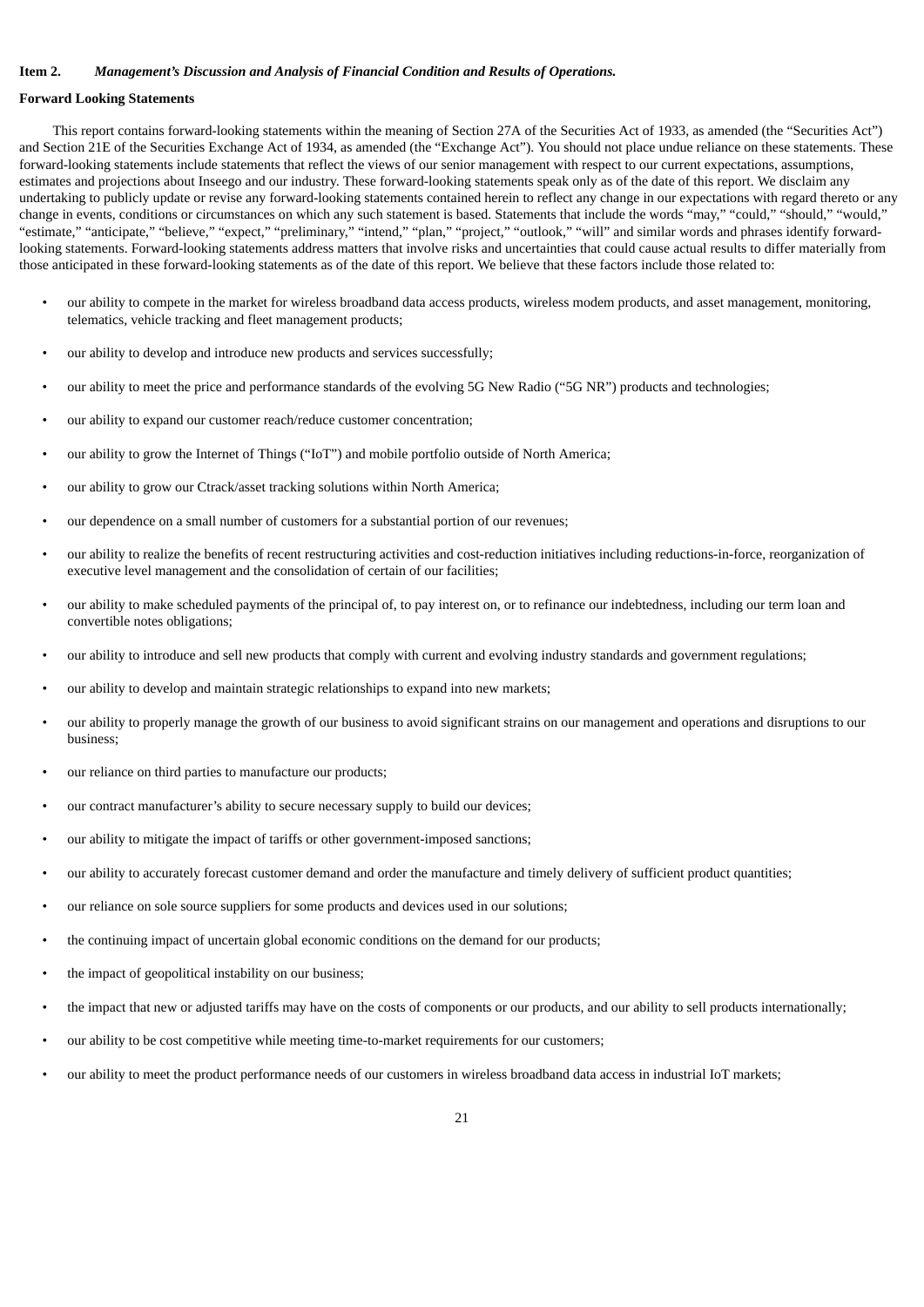- demand for fleet, vehicle and asset management software-as-a-service ("SaaS") telematics solutions;
- our dependence on wireless telecommunication operators delivering acceptable wireless services;
- the outcome of any pending or future litigation, including intellectual property litigation;
- infringement claims with respect to intellectual property contained in our solutions;
- our continued ability to license necessary third-party technology for the development and sale of our solutions;
- the introduction of new products that could contain errors or defects;
- conducting business abroad, including foreign currency risks;
- the pace of 5G wireless network rollouts globally and their adoption by customers;
- our ability to make focused investments in research and development; and
- our ability to hire, retain and manage additional qualified personnel to maintain and expand our business.

The foregoing factors should not be construed as exhaustive and should be read together with the other cautionary statements included in this and other reports we file with or furnish to the Securities and Exchange Commission ("SEC"), including the information in "Item 1A. Risk Factors" included in Part I of our Annual Report on Form 10-K for the year ended December 31, 2018 ("Form 10-K"). If one or more events related to these or other risks or uncertainties materialize, or if our underlying assumptions prove to be incorrect, actual results may differ materially from what we anticipate.

## **Trademarks**

"Inseego", the Inseego logo, "Novatel Wireless", the Novatel Wireless logo, "MiFi", "MiFi<sup>Q</sup>", "MiFi Intelligent Mobile Hotspot", "MiFi Freedom. My Way.", "Ctrack", the Ctrack logo, "Inseego North America", "Skyus" and "Crossroads" are trademarks or registered trademarks of Inseego and its subsidiaries. Other trademarks, trade names or service marks used in this report are the property of their respective owners.

As used in this report on Form 10-Q, unless the context otherwise requires, the terms "we," "us," "our," the "Company" and "Inseego" refer to Inseego Corp., a Delaware corporation, and its wholly owned subsidiaries.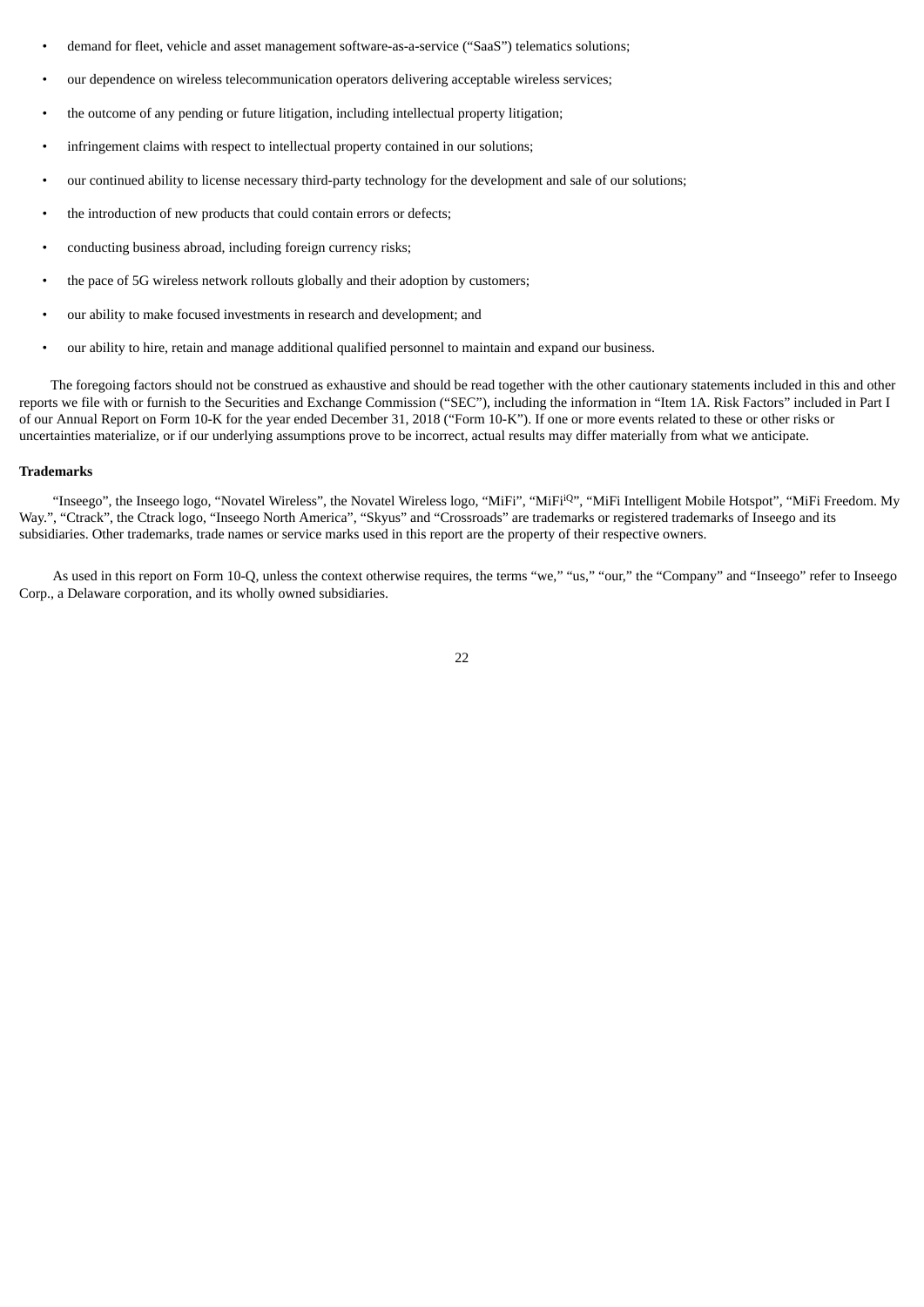The following information should be read in conjunction with the condensed consolidated financial statements and the accompanying notes included in Part I, Item 1 of this report, as well as the annual consolidated financial statements and accompanying notes and Management's Discussion and Analysis of Financial Condition and Results of Operations for the year ended December 31, 2018, contained in our Form 10-K.

#### **Business Overview**

Inseego Corp. is a leader in the design and development of mobile (advanced 4G and 5G NR), IoT and cloud solutions for large enterprise verticals, service providers and small and medium-sized businesses around the globe. Our product portfolio consists of fixed and mobile device-to-cloud solutions that provide compelling, intelligent, reliable and secure end-to-end IoT services with deep business intelligence. Inseego's products and solutions power mission critical applications with a "zero unscheduled downtime" mandate, such as 5G fixed wireless access gateway solutions, 4G and 5G mobile broadband, industrial IoT, SD WAN failover management, asset tracking and fleet management services. Our solutions are powered by our key innovations in purposebuilt SaaS cloud platforms, IoT and mobile technologies, including a suite of products employing the 5G NR standards.

We have invented and reinvented ways in which the world stays connected, accesses information and derives intelligence from that information. With multiple first-to-market innovations and a strong and growing portfolio of hardware and software innovations for IoT, Inseego has been advancing technology and driving industry transformation for over 30 years. It is this proven expertise, commitment to quality and obsession with innovation and relentless execution that makes us a preferred global partner of service providers, distributors, value-added resellers, system integrators, enterprises and small and medium-sized businesses.

## **Our Sources of Revenue**

We provide intelligent wireless 3G, 4G and 5G hardware products for the worldwide mobile communications and industrial IoT markets. Our hardware products address multiple vertical markets including fleet and commercial telematics, aftermarket telematics, smart city infrastructure management, remote monitoring and control, wireless surveillance systems, security and connected home and fixed wireless access and mobile broadband devices. Our broad range of products principally includes intelligent 4G and 5G mobile hotspots, wireless gateways and routers for IoT applications, 1Gigabit ("Gb") speed 4G LTE hotspots and USB modems, integrated telematics and mobile tracking hardware devices, which are supported by applications software and cloud services designed to enable customers to easily analyze data insights and configure/manage their hardware remotely. Our products currently operate on most major cellular wireless technology platforms. Our mobile hotspots, sold under the MiFi and MiFi<sup>iQ</sup> brands, have been sold to millions of customers to provide subscribers with secure and convenient high-speed access to corporate, public and personal information through the Internet and enterprise networks. Our wireless standalone and USB modems and gateways allow us to address the rapidly growing and underpenetrated IoT market segments. Our telematics and mobile asset tracking hardware devices collect and control critical vehicle data and driver behaviors, and can reliably deliver that information to the cloud, all managed by our services enablement platforms.

We provide intelligent mobile 4G and 5G devices primarily to wireless operators either directly or through strategic relationships. Our MiFi customer base is comprised of wireless operators, including Verizon Wireless in the United States, Rogers in Canada and Telstra in Australia, as well as distributors and various companies in other vertical markets and geographies.

We sell our wireless routers for industrial IoT, integrated telematics and mobile tracking hardware devices through our direct sales force, value-added resellers and through distributors. The customer base for our wireless products is comprised of transportation companies, industrial enterprises, manufacturers, application service providers, system integrators and distributors in various industries, including fleet and vehicle transportation, ground aviation, energy and industrial automation, security and safety, medical monitoring and government. Integrated telematics and asset tracking devices are also sold under our Ctrack brand and provided as part of our integrated SaaS solutions.

We sell SaaS, software and services solutions across multiple mobile and industrial IoT vertical markets, including fleet management, vehicle telematics, aviation (ground service) telematics, usage-based insurance, stolen vehicle recovery, asset tracking, monitoring, business connectivity and subscription management. Our SaaS platforms are device-agnostic and provide a standardized, scalable way to order, connect and manage remote assets and to improve business operations. The platforms are flexible and support both on-premise server or cloud-based deployments and are the basis for the delivery of a wide range of IoT services in multiple industries.

Our SaaS delivery platforms include our Ctrack platforms, which provide fleet, vehicle, aviation, asset and other telematics applications, and our Device Management System, a hosted SaaS platform that helps organizations manage the selection, deployment and spend of their wireless assets by helping them to save money on personnel and telecom expenses.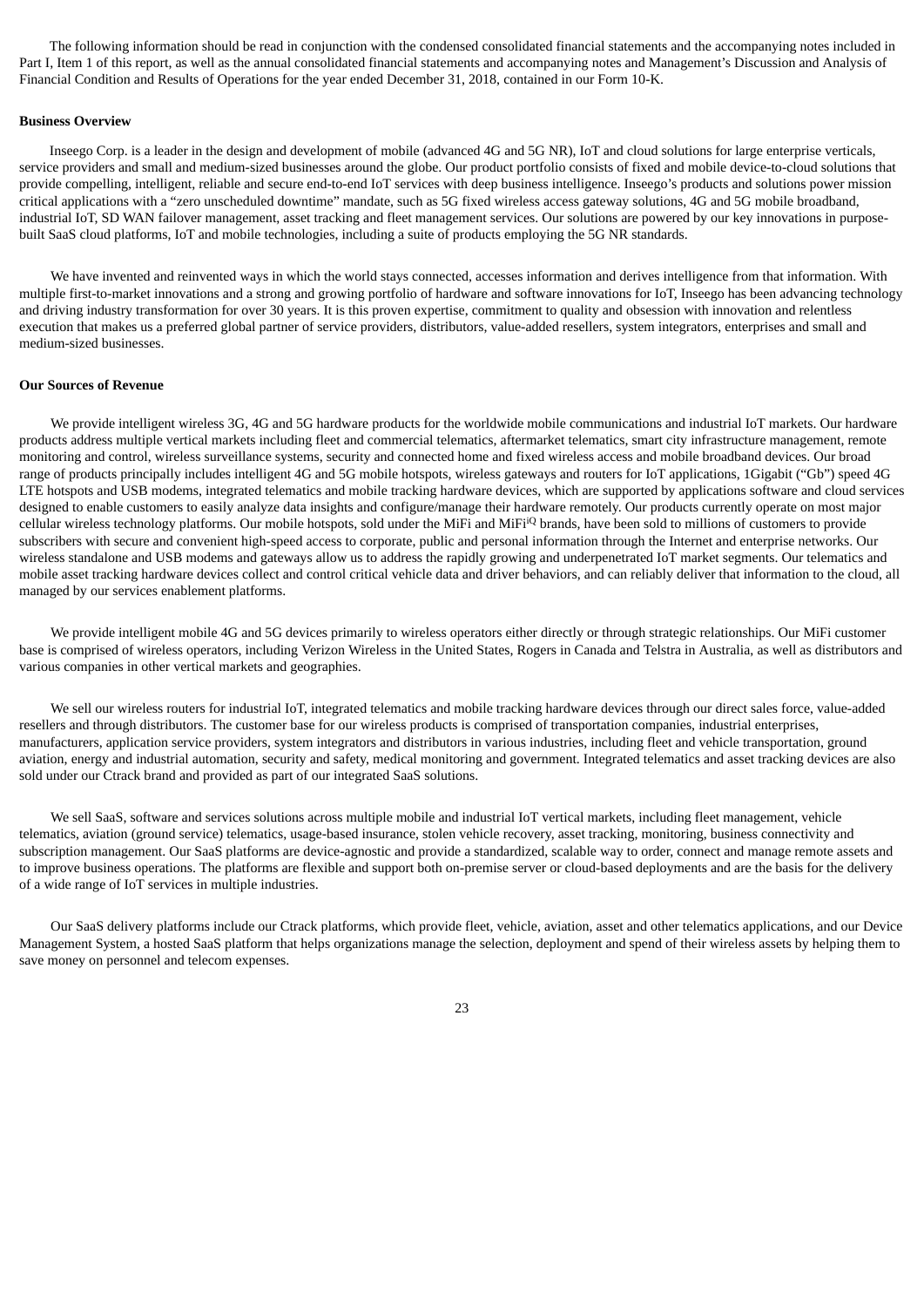#### **Factors Which May Influence Future Results of Operations**

*Net Revenues.* We believe that our future net revenues will be influenced by a number of factors including:

- economic environment and related market conditions;
- increased competition from other fleet and vehicle telematics solutions, as well as suppliers of emerging devices that contain wireless data access or device management features;
- acceptance of our products by new vertical markets;
- growth in the aviation ground vertical;
- rate of change to new products;
- phase-out of earlier generation wireless technologies (such as 3G);
- deployment of 5G infrastructure equipment;
- adoption of 5G end point products;
- competition in the area of 5G technology;
- application of any tariffs;
- product pricing; and
- changes in technologies.

Our revenues are also significantly dependent upon the availability of materials and components used in our hardware products.

We anticipate introducing additional products during the next twelve months, including SaaS telematics solutions and additional service offerings, industrial IoT hardware and services, and other mobile and fixed wireless devices targeting the emerging 5G market. We continue to develop and maintain strategic relationships with service providers and other wireless industry leaders such as Verizon Wireless, T-Mobile, Sprint, and Qualcomm. Through strategic relationships, we have been able to maintain market penetration by leveraging the resources of our channel partners, including their access to distribution resources, increased sales opportunities and market opportunities.

*Cost of Net Revenues.* Cost of net revenues includes all costs associated with our contract manufacturers, distribution, fulfillment and repair services, delivery of SaaS services, warranty costs, amortization of intangible assets, royalties, operations overhead, costs associated with cancellation of purchase orders, tariffs and costs related to outside services. Also included in cost of net revenues are costs related to inventory adjustments, as well as any write downs for excess and obsolete inventory and abandoned product lines. Inventory adjustments are impacted primarily by demand for our products, which is influenced by the factors discussed above.

*Operating Costs and Expenses.* Our operating costs consist of three primary categories: research and development; sales and marketing; and general and administrative costs.

Research and development is at the core of our ability to produce innovative, leading-edge products. These expenses consist primarily of engineers and technicians who design and test our highly complex products and the procurement of testing and certification services.

Sales and marketing expenses consist primarily of our sales force and product-marketing professionals. In order to maintain strong sales relationships, we provide co-marketing, trade show support and product training. We are also engaged in a wide variety of marketing activities, such as awareness and lead generation programs as well as product marketing. Other marketing initiatives include public relations, seminars and co-branding with partners.

General and administrative expenses include primarily corporate functions such as accounting, human resources, legal, administrative support and professional fees. This category also includes the expenses needed to operate as a publicly-traded company, including compliance with the Sarbanes-Oxley Act of 2002, as amended, SEC filings, stock exchange fees and investor relations expense. Although general and administrative expenses are not directly related to revenue levels, certain expenses, such as legal expenses and provisions for bad debts, may cause significant volatility in future general and administrative expenses which may, in turn, impact net revenue levels.

We have undertaken certain restructuring activities and cost reduction initiatives in an effort to better align our organizational structure and costs with our strategy. Restructuring charges consist primarily of severance costs incurred in connection with the reduction of our workforce and facility exit-related costs.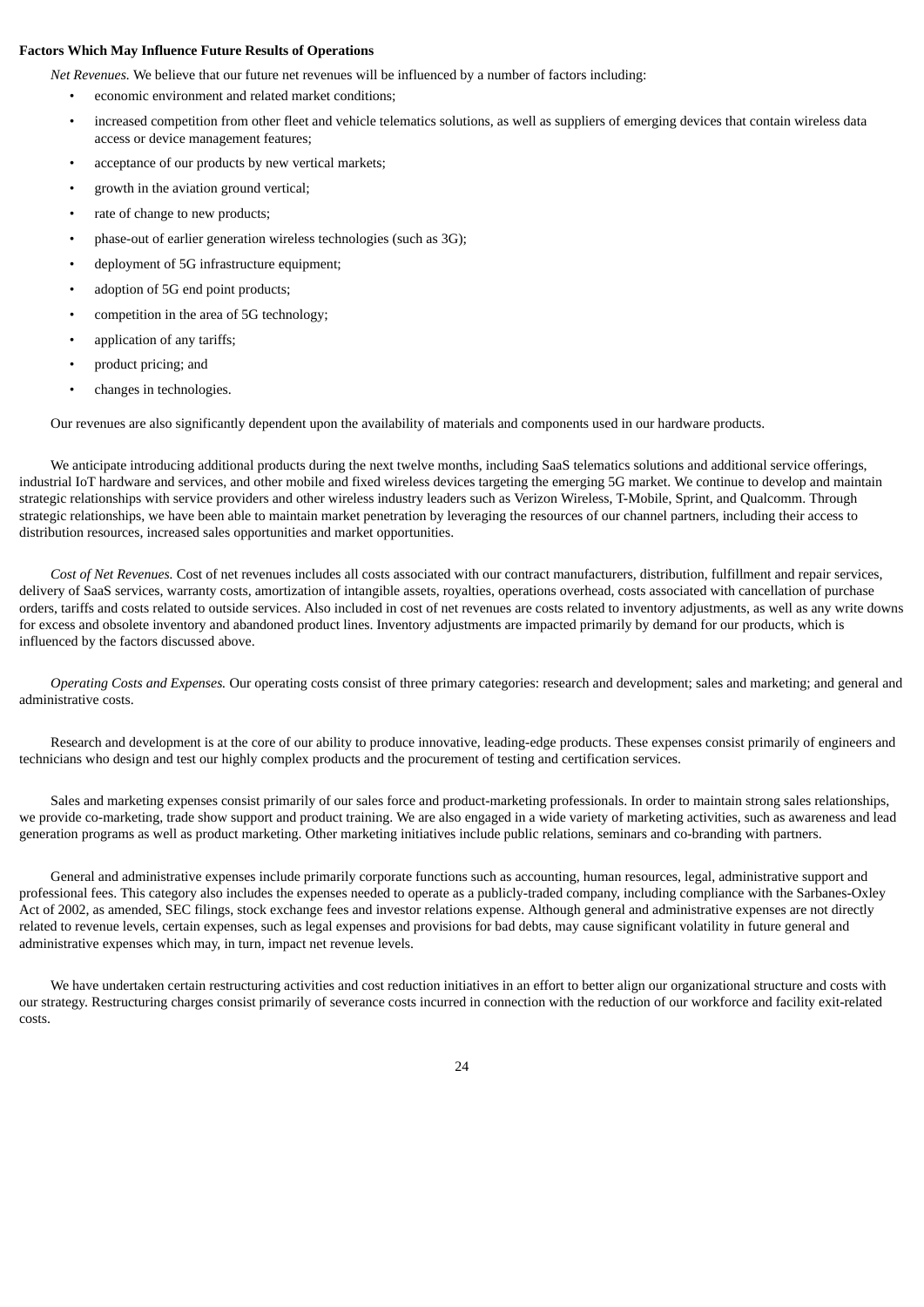As part of our business strategy, we may review acquisition or divestiture opportunities that we believe would be advantageous or complementary to the development of our business. Given our current cash position and recent losses, any additional acquisitions we make would likely involve issuing stock in order to provide the purchase consideration for the acquisitions. If we make any additional acquisitions, we may incur substantial expenditures in conjunction with the acquisition process and the subsequent assimilation of any acquired business, products, technologies or personnel.

#### **Critical Accounting Policies and Estimates**

In the notes to our consolidated financial statements and in "Item 7. Management's Discussion and Analysis of Financial Condition and Results of Operations" included in our Form 10-K, we have disclosed those accounting policies that we consider to be significant in determining our results of operations and financial condition. Except as disclosed below, there have been no material changes to those policies that we consider to be significant since the filing of our Form 10-K. The accounting principles used in preparing our unaudited condensed consolidated financial statements conform in all material respects to accounting principles generally accepted in the U.S.

#### *Leases*

#### *Lessee*

We serve as lessee in lease agreements for office space, automobiles and certain equipment. Certain of our leases contain provisions that provide for one or more options to renew at our sole discretion. The majority of our leases are comprised of fixed lease payments, with a small percentage of our real estate leases including lease payments subject to a rate or index which may be variable. Certain real estate leases also include executory costs such as common area maintenance (non-lease component). As a practical expedient permitted under the Financial Accounting Standards Board Accounting Standards Codification ("ASC") 842, *Leases* ("ASC 842"), we have elected to account for the lease and non-lease components as a single lease component. Lease payments, which may include lease components and non-lease components, are included in the measurement of our lease liabilities to the extent that such payments are either fixed amounts or variable amounts based on a rate or index (fixed in substance) as stipulated in the lease contract.

None of our lease agreements contain any material residual value guarantees or material restrictive covenants. As a result of our election of the package of practical expedients permitted within ASC 842, which among other things, allows for the carryforward of historical lease classification, all of our lease agreements in existence at the date of adoption that were classified as operating leases under ASC 840, *Leases*, have been classified as operating leases under ASC 842. Lease expense for payments related to our operating leases is recognized on a straight-line basis over the related lease term, which includes options to extend or terminate the lease when it is reasonably certain that we will exercise that option.

Right-of-use assets represent our right to use an underlying asset during the lease term and lease liabilities represent our obligation to make lease payments as specified in the lease. Right-of-use assets and lease liabilities related to our operating leases are recognized at the lease commencement date based on the present value of the remaining lease payments over the lease term. When our leases do not provide an implicit rate, we use our incremental borrowing rate based on the information available surrounding our borrowing rates at the lease commencement date in determining the present value of lease payments. The right-of-use asset also includes any lease payments made at or before lease commencement less any lease incentives. *Lessor*

Prior to January 1, 2019, and as previously disclosed in our Form 10-K for the year ended December 31, 2018, we derived revenue from customers who lease our monitoring devices. We recorded such revenue in accordance with the previous lease accounting guidance ASC 840, *Leases*, and determined that the leases qualify as operating leases.

Monitoring device leases in which we serve as lessor are classified as operating leases. Accordingly, rental devices are carried at historical cost less accumulated depreciation and impairment, if any, and are included in rental assets, net, on the condensed consolidated balance sheets.

Since the lease components meet the criteria for an operating lease under ASC 842, we have elected the practical expedient to combine the lease and the non-lease components because the service is the predominant element in the eyes of the customer and the pattern of service delivery is the same for both elements. We will account for the combined component as a single performance obligation under ASC 606, *Revenue from Contracts with Customers*.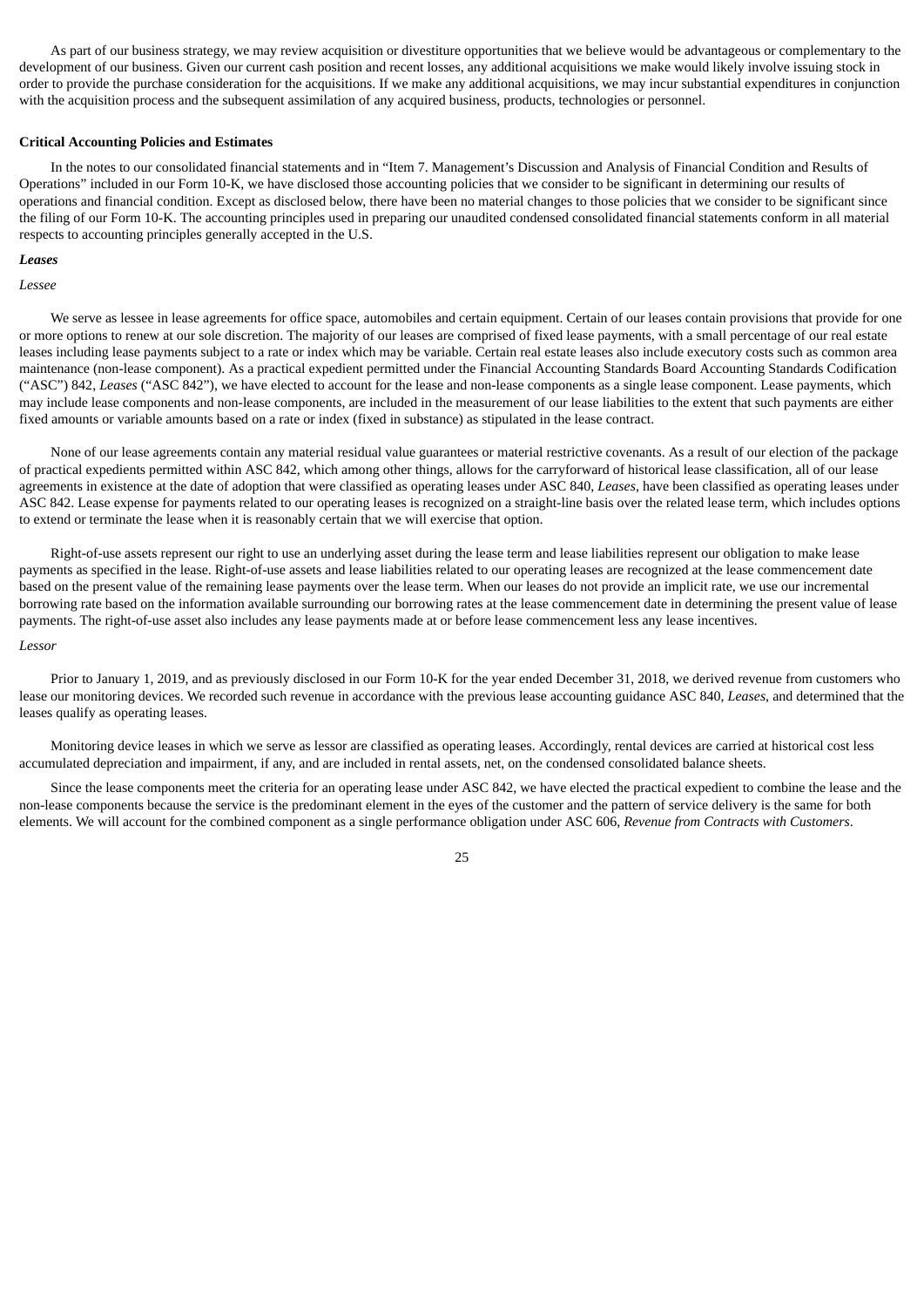#### **Results of Operations**

## **Three Months Ended March 31, 2019 Compared to Three Months Ended March 31, 2018**

*Net revenues*. Net revenues for the three months ended March 31, 2019 were \$48.6 million, compared to \$46.7 million for the same period in 2018.

The following table details net revenues by product grouping (in thousands):

|                                  | <b>Three Months Ended</b><br>March 31, |        |    |        |  | Change  |            |  |  |
|----------------------------------|----------------------------------------|--------|----|--------|--|---------|------------|--|--|
|                                  | 2019                                   |        |    | 2018   |  |         | $\%$       |  |  |
| IoT & Mobile Solutions           | D                                      | 32,781 |    | 28,880 |  | 3,901   | 13.5 %     |  |  |
| <b>Enterprise SaaS Solutions</b> |                                        | 15,775 |    | 17,853 |  | (2,078) | $(11.6)\%$ |  |  |
| <b>Total</b>                     |                                        | 48,556 | S. | 46,733 |  | 1,823   | 3.9%       |  |  |

*IoT & Mobile Solutions.* The increase in IoT & Mobile Solutions net revenues is primarily a result of increased sales in the MiFi business, partially offset by a reduction in IoT sales.

*Enterprise SaaS Solutions.* The decrease in Enterprise SaaS Solutions net revenues is primarily a result of the movement in the South African Rand to U.S. Dollar foreign exchange rate, partially offset by increased Device Management System revenues.

*Cost of net revenues.* Cost of net revenues for the three months ended March 31, 2019 was \$33.8 million, or 69.6% of net revenues, compared to \$31.2 million, or 66.7% of net revenues, for the same period in 2018.

The following table details cost of net revenues by product grouping (in thousands):

|                                                         | <b>Three Months Ended</b><br>March 31. |   |        | Change |       |             |
|---------------------------------------------------------|----------------------------------------|---|--------|--------|-------|-------------|
|                                                         | 2019                                   |   | 2018   |        |       | $\%$        |
| <b>IoT &amp; Mobile Solutions</b>                       | 27,600                                 | S | 23,752 |        | 3,848 | 16.2 %      |
| <b>Enterprise SaaS Solutions</b>                        | 6,196                                  |   | 6,862  |        | (666) | (9.7)%      |
| Impairment of abandoned product line, net of recoveries |                                        |   | 576    |        | (576) | $(100.0)\%$ |
| Total                                                   | 33.796                                 |   | 31.190 |        | 2,606 | 8.4 %       |

*IoT & Mobile Solutions.* The increase in IoT & Mobile Solutions cost of net revenues is primarily a result of the increase in related net revenues.

*Enterprise SaaS Solutions.* The decrease in Enterprise SaaS Solutions cost of net revenues is primarily a result of the movement in the South African Rand to U.S. Dollar foreign exchange rate.

*Impairment of abandoned product line, net of recoveries*. The impairment of abandoned product line reflects the additional write down of certain inventory related to product lines which were abandoned during the fourth quarter of 2016, net of recoveries related to the subsequent sale of such abandoned products.

*Gross profit.* Gross profit for the three months ended March 31, 2019 was \$14.8 million, or a gross margin of 30.4%, compared to \$15.5 million, or a gross margin of 33.3%, for the same period in 2018. The decrease in gross profit was primarily attributable to an increase in sales of lower-margin products.

*Research and development expenses.* Research and development expenses for the three months ended March 31, 2019 were \$3.5 million, or 7.2% of net revenues, compared to \$5.0 million, or 10.6% of net revenues, for the same period in 2018. The decrease was primarily a result of the Company starting to capitalize certain additional research and development costs beginning in 2019.

*Sales and marketing expenses.* Sales and marketing expenses for the three months ended March 31, 2019 were \$6.4 million, or 13.2% of net revenues, compared to \$5.4 million, or 11.6% of net revenues, for the same period in 2018. The increase was primarily a result of an increase in employment costs attributable to an increase in headcount.

*General and administrative expenses.* General and administrative expenses for the three months ended March 31, 2019 were \$6.5 million, or 13.3% of net revenues, compared to \$6.5 million, or 13.9% of net revenues, for the same period in 2018.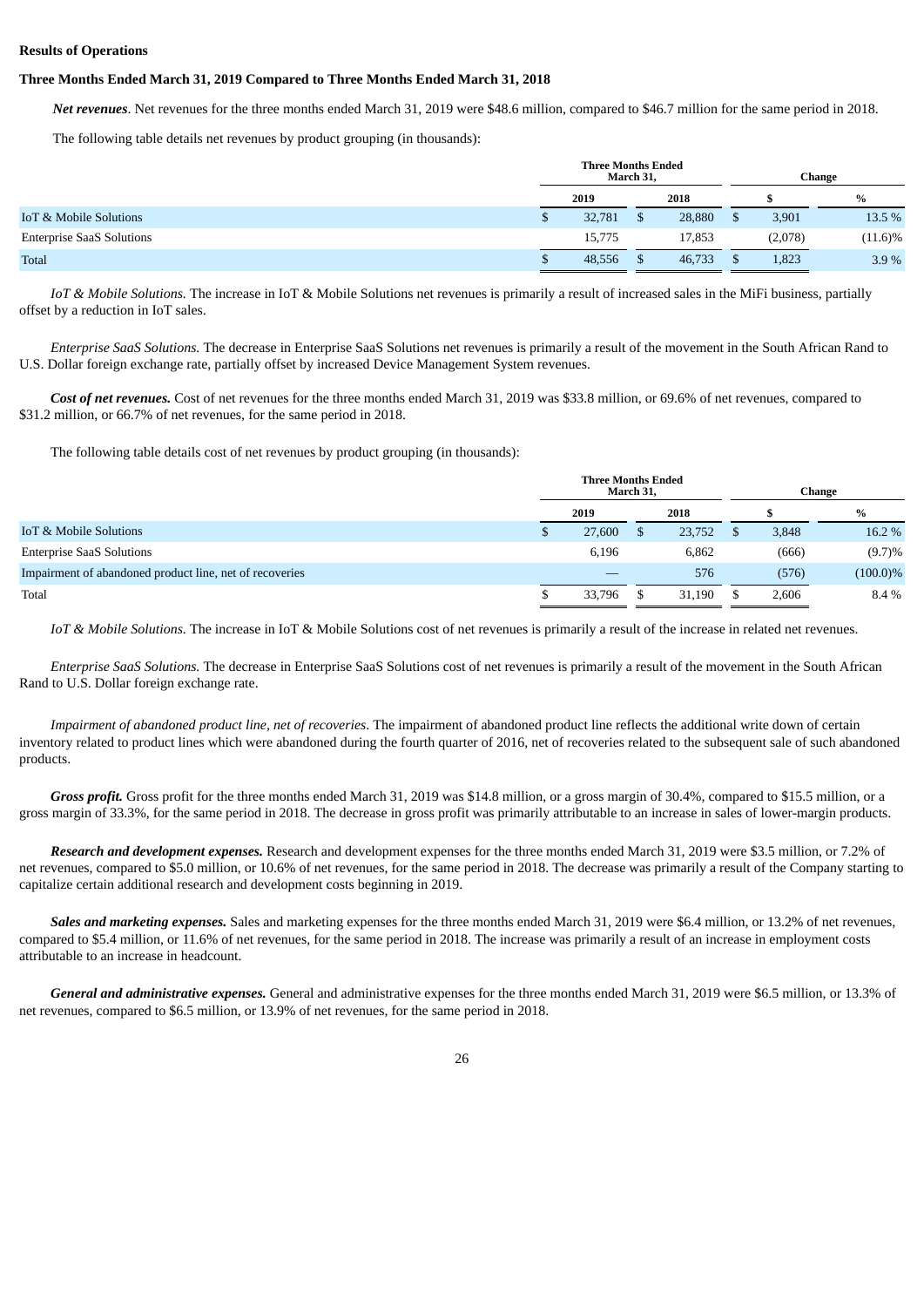*Amortization of purchased intangible assets***.** The amortization of purchased intangible assets for the three months ended March 31, 2019 and 2018 was \$0.9 million and \$1.0 million, respectively.

*Restructuring charges, net of recoveries.* Restructuring charges, net of recoveries, for the three months ended March 31, 2019 and 2018 were \$22,000 and \$0.3 million, respectively, and predominantly consisted of severance costs incurred in connection with the reduction of our workforce, as well as facility exit related costs.

*Interest expense, net.* Interest expense, net, for the three months ended March 31, 2019 and 2018 was \$5.1 million and \$5.1 million, respectively.

*Other income, net.* Other income, net, for the three months ended March 31, 2019 and 2018 was \$0.3 million and \$0.1 million, respectively, which primarily consisted of foreign currency transaction gains and losses.

*Income tax provision.* Income tax provision for the three months ended March 31, 2019 and 2018 was \$0.2 million and \$0.4 million, respectively, which primarily related to certain of our profitable entities in foreign jurisdictions.

*Net loss (income) attributable to noncontrolling interests.* Net income attributable to noncontrolling interests was \$14,000 for the three months ended March 31, 2019, compared to net loss attributable to noncontrolling interests of \$10,000 for the same period in 2018.

## **Liquidity and Capital Resources**

Our principal sources of liquidity are our existing cash and cash equivalents and cash generated from operations. As of March 31, 2019, we had cash and cash equivalents of \$31.9 million compared with cash and cash equivalents of \$31.0 million as of December 31, 2018.

On August 6, 2018, the Company completed a private placement of 12,062,000 shares of common stock and warrants to purchase an additional 4,221,700 shares of common stock (the "2018 Warrants"), for gross proceeds of \$19.7 million in cash. In connection with the private placement, the Company incurred issuance costs of approximately \$0.5 million.

On March 28, 2019, the 2018 Warrants were exercised at an exercise price of \$2.52 per share, for aggregate cash proceeds to the Company of approximately \$10.6 million. In connection with the exercise of the 2018 Warrants, on March 28, 2019, the Company issued additional warrants to purchase 2,500,000 shares of common stock. The new warrants have an initial exercise price of \$7.00 per share, subject to adjustment for stock splits, reverse stock splits, stock dividends and similar transactions, will be exercisable at any time on or after September 28, 2019, and will expire on June 30, 2022.

#### *Term Loan*

On August 23, 2017, we, and certain of our direct and indirect subsidiaries (the "Guarantors"), entered into a credit agreement (the "Credit Agreement") with Cantor Fitzgerald Securities, as administrative agent and collateral agent, and certain funds managed by Highbridge Capital Management, LLC, as lenders (the "Lenders"). Pursuant to the Credit Agreement, the Lenders provided us with a term loan in the principal amount of \$48.0 million (the "Term Loan") with a maturity date of August 23, 2020 (the "Maturity Date"). In conjunction with the closing of the Term Loan, we received proceeds of \$46.9 million, \$35.0 million of which was funded to us in cash on the closing date, net of approximately \$1.1 million related to an original issue discount and commitment fee, and the remaining \$11.9 million of which was funded through our repurchase and cancellation of approximately \$14.9 million of our outstanding Inseego Notes (as defined below) pursuant to the terms of the Note Purchase Agreement (as defined below).

The Term Loan bears interest at a rate per annum equal to the three-month LIBOR, but in no event less than 1.00%, plus 7.625%. Interest on the Term Loan is payable on the last business day of each calendar month and on the Maturity Date. Principal on the Term Loan is payable on the Maturity Date.

As required by the terms of the Credit Agreement, during the year ended December 31, 2018, the Company repaid \$0.5 million of principal on the Term Loan in connection with the Settlement Agreement, as defined below.

## *Convertible Senior Notes*

On June 10, 2015, Novatel Wireless issued \$120.0 million of 5.50% convertible senior notes due 2020 (the "Novatel Wireless Notes") which are governed by the terms of an indenture, dated June 10, 2015, between Novatel Wireless, as issuer, Inseego and Wilmington Trust, National Association, as trustee, as amended by certain supplemental indentures. The Novatel Wireless Notes are senior unsecured obligations of Novatel Wireless and bear interest at a rate of 5.50% per year, payable semi-annually in arrears on June 15 and December 15 of each year, beginning on December 15, 2015. The Novatel Wireless Notes will mature on June 15, 2020, unless earlier repurchased or converted. The Novatel Wireless Notes will be convertible into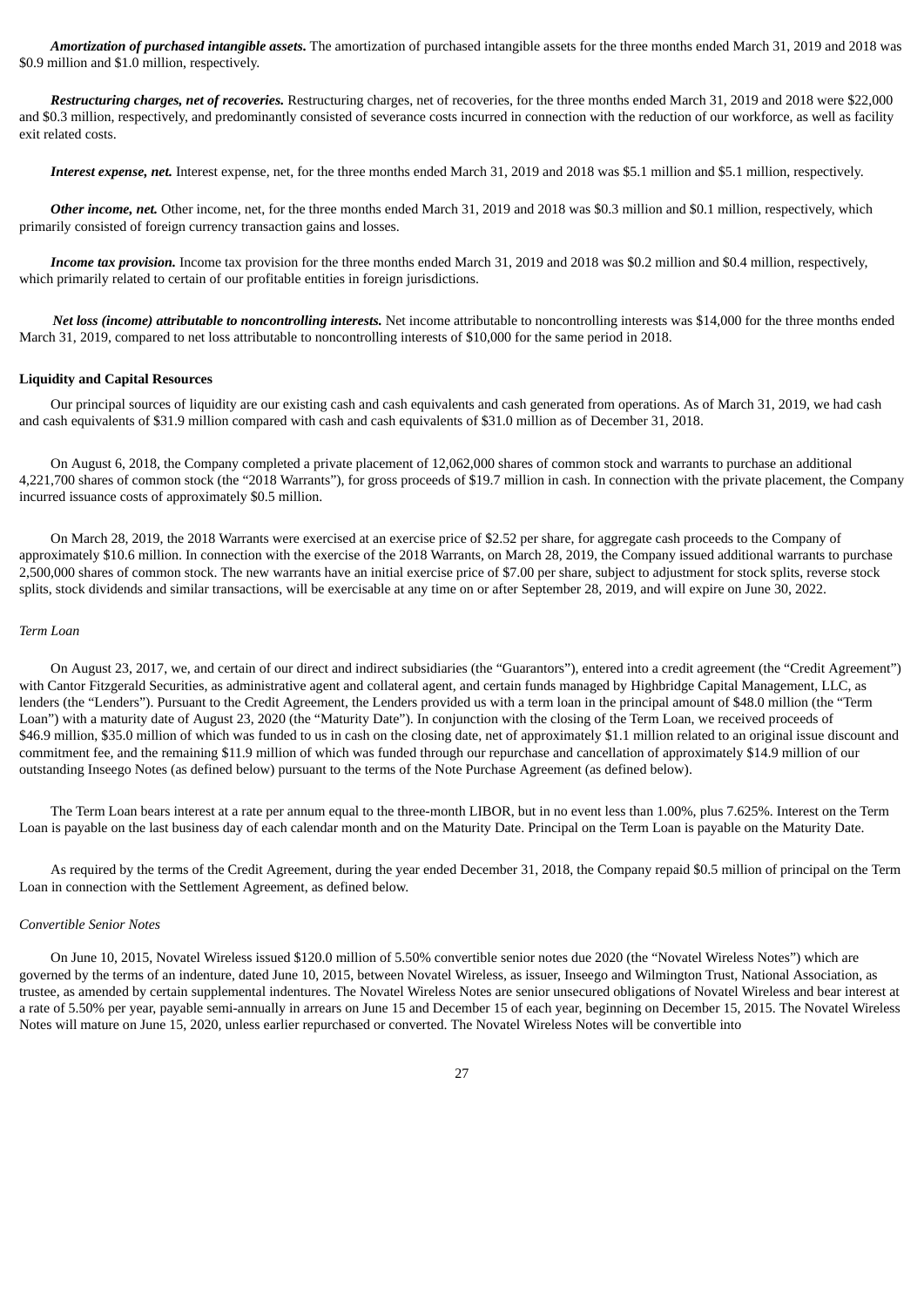cash, shares of our common stock, or a combination thereof, at our election, at an initial conversion price of \$5.00 per share of our common stock.

On January 9, 2017, in connection with the settlement of an exchange offer and consent solicitation with respect to the Novatel Wireless Notes, the Company issued approximately \$119.8 million aggregate principal amount of the 5.50% convertible senior notes due 2022 (the "Inseego Notes" and collectively with the Novatel Wireless Notes, the "Convertible Notes"). The Inseego Notes were issued in exchange for approximately \$119.8 million aggregate principal amount of outstanding Novatel Wireless Notes that were validly tendered and accepted for exchange and subsequently canceled. The Inseego Notes are governed by the terms of an indenture, dated January 9, 2017 (the "Inseego Indenture"), between the Company, as issuer, and Wilmington Trust, National Association, as trustee. The Inseego Notes are senior unsecured obligations of the Company and bear interest at a rate of 5.50% per year, payable semi-annually in arrears on June 15 and December 15 of each year, beginning on June 15, 2017. The Inseego Notes permit the Company to have a senior credit facility up to a maximum amount of \$48.0 million.

Under certain limited circumstances which are described in the Inseego Indenture, the Company may redeem all or a portion of the Inseego Notes at its option at a redemption price equal to 100% of the principal amount of the Inseego Notes to be redeemed, plus any accrued and unpaid interest on such Inseego Notes. The Inseego Notes are subject to repurchase by the Company at the option of the holders on June 15, 2020 (the "Optional Repurchase Date") at a repurchase price in cash equal to 100% of the principal amount of the Inseego Notes to be repurchased, plus accrued and unpaid interest to, but excluding, the Optional Repurchase Date.

The Inseego Notes will mature on June 15, 2022, unless earlier converted, redeemed or repurchased. The Inseego Notes will be convertible into cash, shares of our common stock, or a combination thereof, at our election, at an initial conversion price of \$4.70 per share of our common stock.

#### *Note Purchase Agreement*

On August 23, 2017, in connection with the Credit Agreement described above, we entered into a Note Purchase Agreement (the "Note Purchase Agreement") with the Lenders pursuant to which we repurchased approximately \$14.9 million of outstanding Inseego Notes from such Lenders in exchange for \$11.9 million deemed to have been loaned to us pursuant to the Credit Agreement and the accrued and unpaid interest on such notes.

#### *Settlement Agreement*

Pursuant to the amended merger agreement with respect to our acquisition of R.E.R. Enterprises, Inc. ("RER") and its wholly-owned subsidiary and principal operating asset, Feeney Wireless, LLC (which has been renamed Inseego North America, LLC) ("FW"), the Company agreed to pay a total of \$15.0 million in deferred purchase price in five cash installments over a four-year period, beginning in March 2016. The Company also agreed to provide earn-out consideration to the former stockholders of RER in the form of \$6.1 million in cash over a four-year period, beginning in March 2016, and issuance of up to 2,920,000 shares of the Company's common stock in three equal annual installments, beginning in March 2016, contingent upon retention of certain key personnel of RER.

On May 11, 2017, the Company initiated a lawsuit against the former stockholders of RER in the Court of Chancery of the State of Delaware seeking recovery of damages for civil conspiracy, fraud in the inducement, unjust enrichment and breach of fiduciary duty. On January 16, 2018, the former stockholders of RER filed an answer and counterclaim in the matter seeking recovery of certain deferred and earn-out payments allegedly owed to them by the Company in connection with the Company's acquisition of RER. On July 26, 2018, the Company and the former stockholders of RER entered into a mutual general release and settlement agreement (the "Settlement Agreement") pursuant to which the parties agreed to release all claims against each other and the Company agreed to (i) pay the former stockholders of RER \$1.0 million in cash by August 17, 2018, (ii) immediately issue 500,000 shares of the Company's common stock to the former stockholders of RER, (iii) within 12 months following the execution of the Settlement Agreement, deliver to the former stockholders of RER an additional \$1.0 million in cash, common stock, or a combination thereof, at the Company's option, (iv) within 24 months following the execution of the Settlement Agreement deliver to the former stockholders of RER an additional \$1.0 million in cash, common stock, or a combination thereof, at the Company's option, and (v) file one or more registration statements with respect to the resale of the shares of the Company's common stock issued to the former stockholders of RER pursuant to the Settlement Agreement. The Company's remaining liability under the Settlement Agreement at March 31, 2019 consists of approximately \$1.0 million in current liabilities and \$1.0 million in long-term liabilities.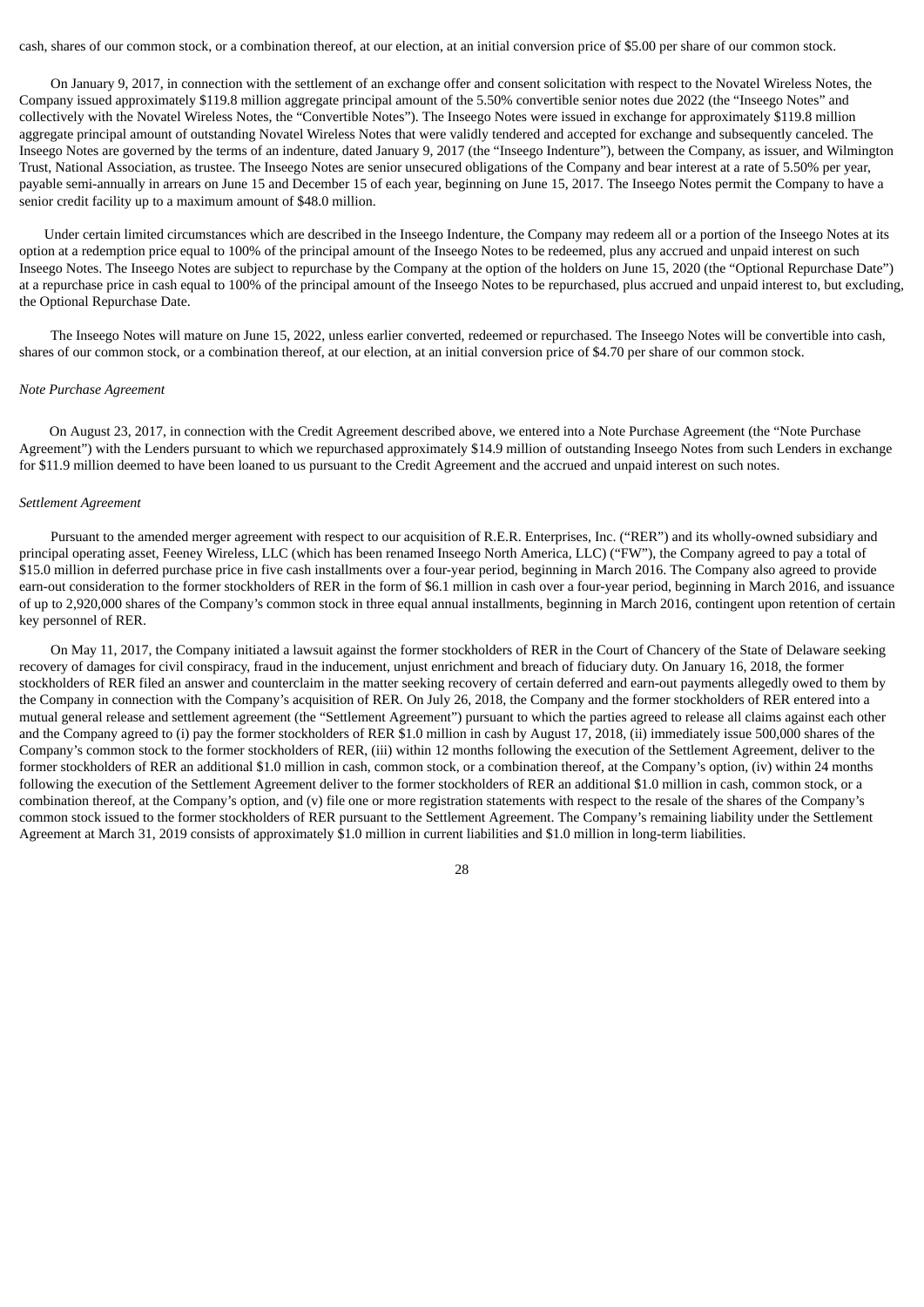#### *Historical Cash Flows*

The following table summarizes our unaudited condensed consolidated statements of cash flows for the periods indicated (in thousands):

|                                                                       | <b>Three Months Ended</b><br>March 31, |         |    |         |
|-----------------------------------------------------------------------|----------------------------------------|---------|----|---------|
|                                                                       |                                        | 2019    |    | 2018    |
| Net cash used in operating activities                                 |                                        | (5,033) | S, | (4,380) |
| Net cash used in investing activities                                 |                                        | (4,320) |    | (856)   |
| Net cash provided by (used in) financing activities                   |                                        | 10,623  |    | (130)   |
| Effect of exchange rates on cash                                      |                                        | (407)   |    | 280     |
| Net increase (decrease) in cash, cash equivalents and restricted cash |                                        | 863     |    | (5,086) |
| Cash, cash equivalents and restricted cash, beginning of period       |                                        | 31,076  |    | 21,259  |
| Cash, cash equivalents and restricted cash, end of period             |                                        | 31,939  |    | 16,173  |

*Operating activities.* Net cash used in operating activities was \$5.0 million for the three months ended March 31, 2019, compared to net cash used in operating activities of \$4.4 million for the same period in 2018. Net cash used in operating activities for the three months ended March 31, 2019 was primarily attributable to the net loss in the period and net cash used in working capital, partially offset by non-cash charges for depreciation and amortization, including the amortization of debt discount and debt issuance costs, provision for excess and obsolete inventory and share-based compensation expense. Net cash used in operating activities for the three months ended March 31, 2018 was primarily attributable to the net loss in the period and net cash used in working capital, partially offset by non-cash charges for depreciation and amortization, including the amortization of debt discount and debt issuance costs, provision for excess and obsolete inventory and share-based compensation expense.

*Investing activities.* Net cash used in investing activities during the three months ended March 31, 2019 was \$4.3 million, compared to net cash used in investing activities of \$0.9 million for the same period in 2018. Cash used in investing activities during the three months ended March 31, 2019 and 2018 was primarily related to the purchases of property, plant and equipment and capitalization of certain costs related to the research and development of software to be sold in our solutions.

*Financing activities.* Net cash provided by financing activities during the three months ended March 31, 2019 was \$10.6 million, compared to net cash used in financing activities of \$0.1 million for the same period in 2018. Net cash provided by financing activities during the three months ended March 31, 2019 was primarily related to proceeds received from the exercise of warrants to purchase common stock and proceeds received from stock option exercises, partially offset by principal payments under finance lease obligations and taxes paid on vested restricted stock units. Net cash used in financing activities for the same period in 2018 was primarily related to repayments of DigiCore bank and overdraft facilities, principal payments under finance lease obligations, principal payments on a mortgage bond and taxes paid on vested restricted stock units.

## *Other Liquidity Needs*

As of March 31, 2019, we had available cash and cash equivalents totaling \$31.9 million and working capital of \$33.4 million.

Our ability to attain more profitable operations and continue to generate positive cash flow is dependent upon achieving a level of revenues adequate to support our evolving cost structure. If events or circumstances occur such that we do not meet our operating plan as expected, we may be required to raise capital, reduce planned research and development activities, incur additional restructuring charges or reduce other operating expenses which could have an adverse impact on our ability to achieve our intended business objectives. We believe that our cash and cash equivalents, together with anticipated cash flows from operations, will be sufficient to meet our cash flow needs for the next twelve months following the filing date of this report.

Our liquidity could be impaired if there is any interruption in our business operations, a material failure to satisfy our contractual commitments or a failure to generate revenue from new or existing products.

We may decide to raise additional funds to accelerate development of new and existing services and products, to respond to competitive pressures or to acquire complementary products, businesses or technologies. There can be no assurance that any required or desired additional financing will be available on terms favorable to us, or at all. In addition, in order to obtain additional borrowings, we must comply with certain requirements under the Credit Agreement. If additional funds are raised by the issuance of equity securities, our stockholders could experience dilution of their ownership interests and securities issued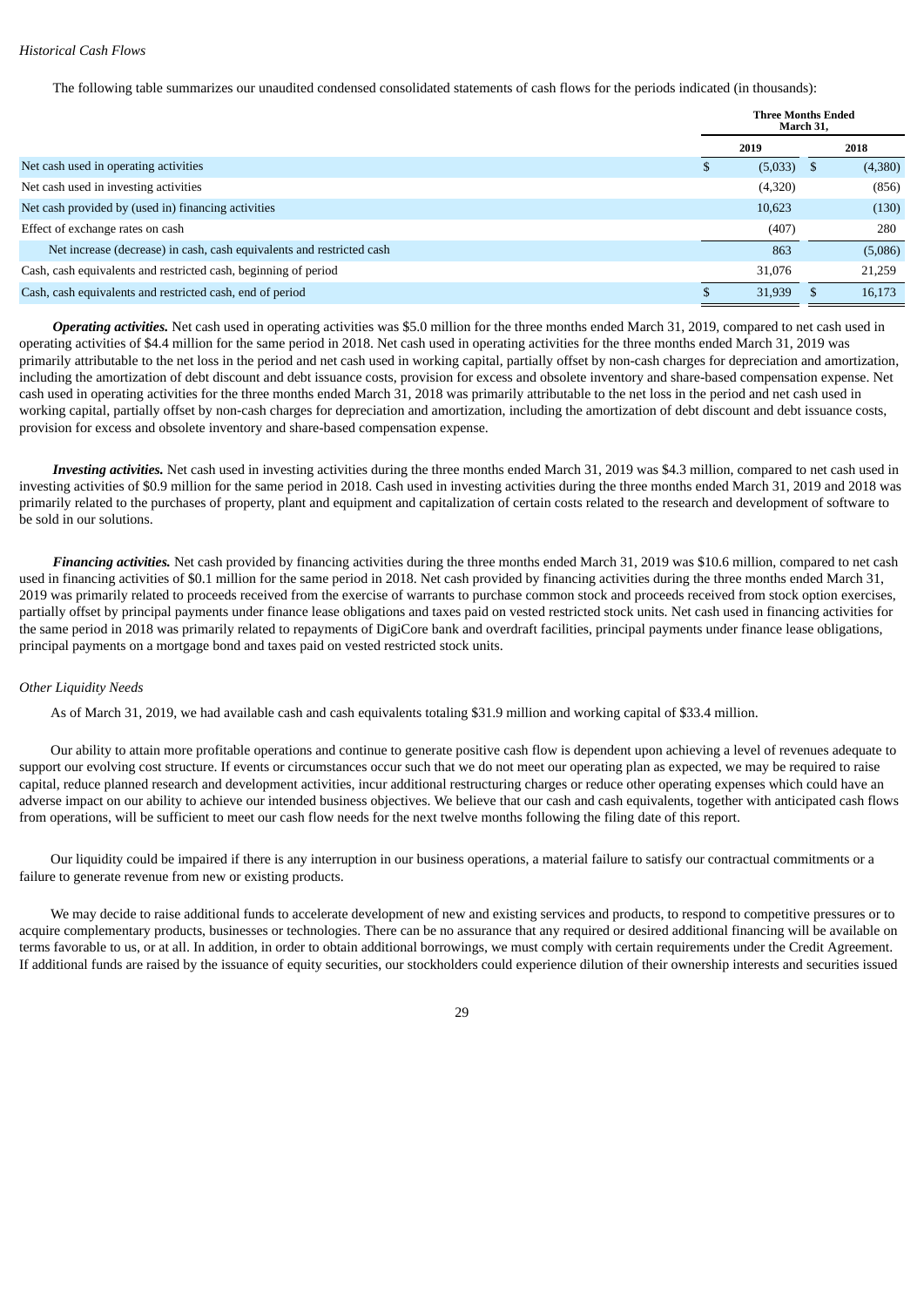may have rights senior to those of the holders of our common stock. If additional funds are raised by the issuance of debt securities, we may be subject to additional limitations on our operations.

#### *Contractual Obligations and Commercial Commitments*

During the three months ended March 31, 2019, there were no material changes to our contractual obligations and commercial commitments from those disclosed in our Form 10-K.

#### *Off-Balance Sheet Arrangements*

We do not engage in any off-balance sheet arrangements.

#### <span id="page-29-0"></span>**Item 3.** *Quantitative and Qualitative Disclosures About Market Risk.*

Market risk is the risk of potential economic loss principally arising from adverse changes in the fair value of financial instruments. The major components of market risk affecting us are interest rate risk, global credit risk and foreign currency exchange rate risk.

During the three months ended March 31, 2019, there were no material changes in the quantitative or qualitative aspects of our market risk profile. For additional information regarding the Company's exposure to certain market risks, see "Item 7A. *Quantitative and Qualitative Disclosures About Market Risk*" included in our Form 10-K.

## <span id="page-29-1"></span>**Item 4.** *Controls and Procedures.*

#### **Evaluation of Disclosure Controls and Procedures**

The Company maintains disclosure controls and procedures, as defined in Rule 13a-15(e) promulgated under the Exchange Act, that are designed to ensure that information required to be disclosed by the Company in the reports that it files or submits under the Exchange Act is recorded, processed, summarized and reported within the time periods specified in the SEC's rules and forms, and that such information is accumulated and communicated to the Company's management, including its principal executive officer and principal financial officer, as appropriate, to allow timely decisions regarding required disclosure.

As required by Rule 13a-15(b) promulgated under the Exchange Act, the Company carried out an evaluation, under the supervision and with the participation of the Company's management, including the Company's principal executive officer and principal financial officer, of the effectiveness of the design and operation of the Company's disclosure controls and procedures as of March 31, 2019, the end of the period covered by this report. Based on the foregoing, our principal executive officer and principal financial officer concluded that our disclosure controls and procedures were effective as of March 31, 2019.

#### **Changes in Internal Control Over Financial Reporting**

There were no changes in the Company's internal control over financial reporting, as defined in Rule 13a-15(f) promulgated under the Exchange Act, during the three months ended March 31, 2019, that have materially affected, or are reasonably likely to materially affect, the Company's internal control over financial reporting.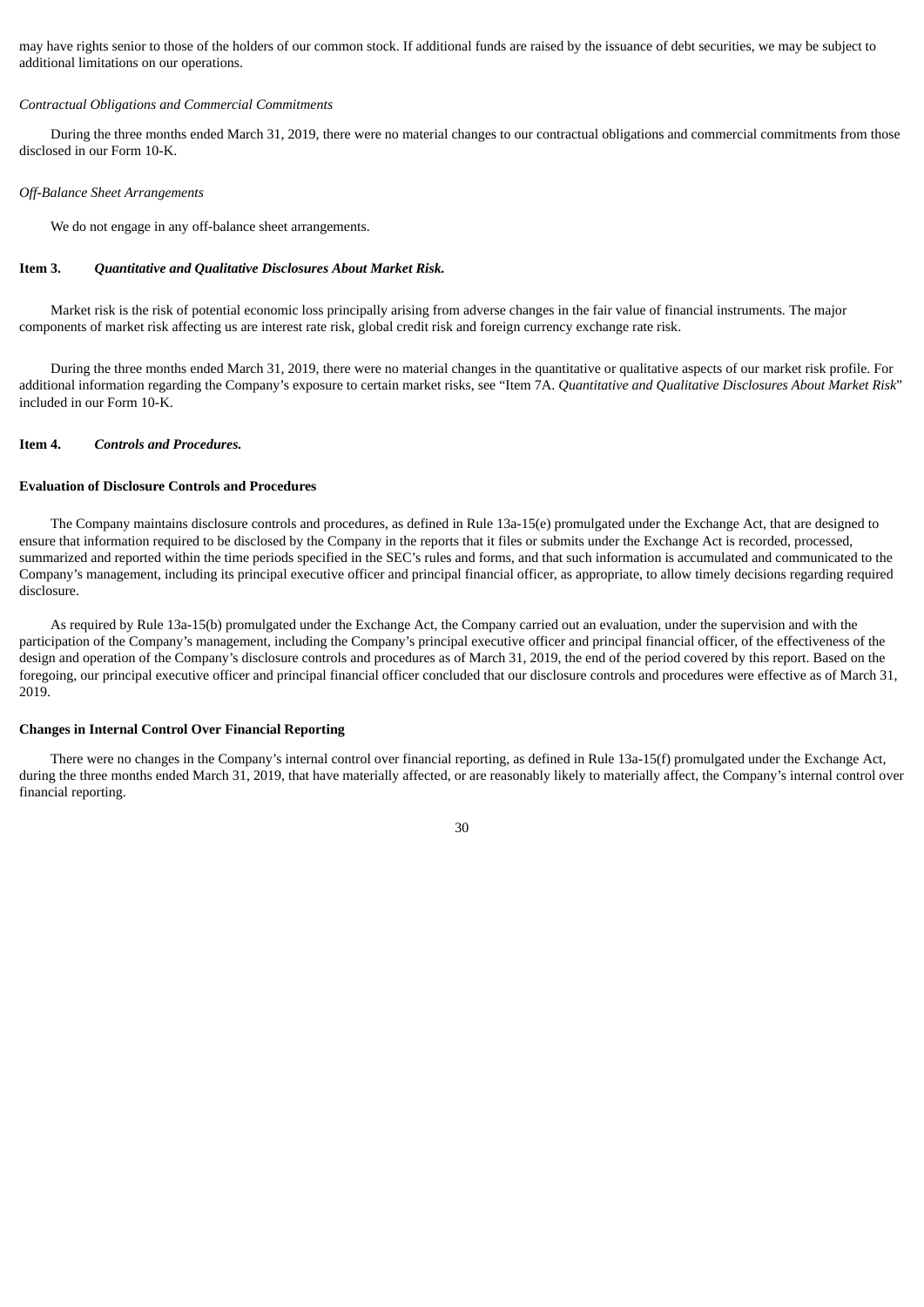## <span id="page-30-0"></span>**PART II—OTHER INFORMATION**

## <span id="page-30-1"></span>**Item 1.** *Legal Proceedings.*

The disclosure in Note 10, *Commitments and Contingencies*, in the accompanying unaudited condensed consolidated financial statements includes a discussion of our legal proceedings and is incorporated herein by reference.

The Company is also engaged in various other legal actions arising in the ordinary course of our business and, while there can be no assurance, the Company currently believes that the ultimate outcome of these other legal actions will not have a material adverse effect on its business, results of operations, financial condition or cash flows.

## <span id="page-30-2"></span>**Item 1A.** *Risk Factors.*

There have been no material changes in our risk factors from those disclosed in "Item 1A. *Risk Factors*" of the Form 10-K.

#### <span id="page-30-3"></span>**Item 2.** *Unregistered Sales of Equity Securities and Use of Proceeds.*

Except as previously disclosed in the Company's Current Report on Form 8-K filed with the SEC on March 28, 2019, there were no unregistered sales of the Company's equity securities during the three-month period ended March 31, 2019.

## <span id="page-30-4"></span>**Item 3.** *Defaults Upon Senior Securities.*

None.

## <span id="page-30-5"></span>**Item 4.** *Mine Safety Disclosures.*

Not applicable.

## <span id="page-30-6"></span>**Item 5.** *Other Information.*

None.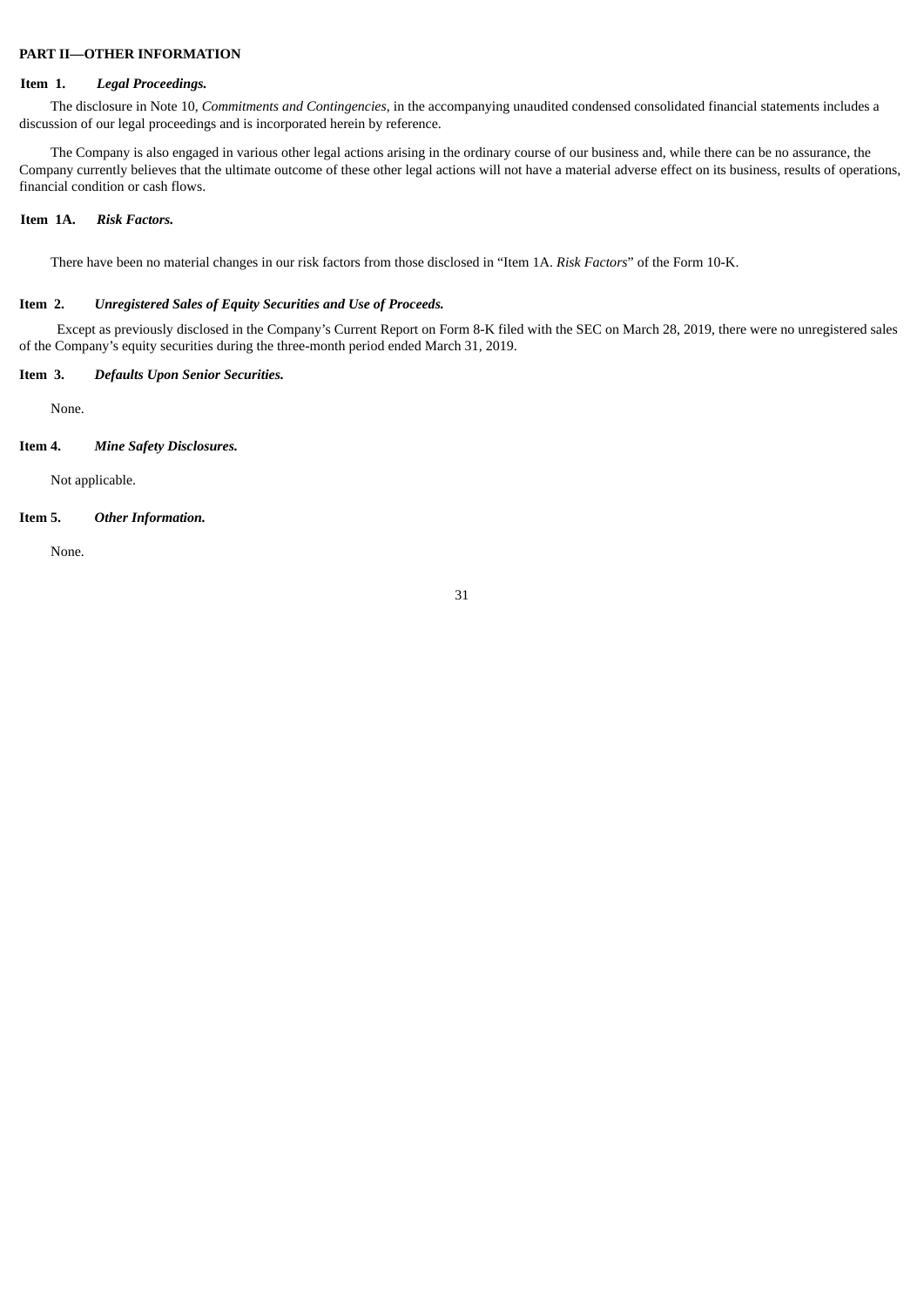<span id="page-31-0"></span>

| Item 6. | Exhibits. |
|---------|-----------|
|         |           |

| Exhibit No. | <b>Description</b>                                                                                                                                                                                                                                                                                                                                                                                                                                                                                                                                                                 |  |  |  |  |
|-------------|------------------------------------------------------------------------------------------------------------------------------------------------------------------------------------------------------------------------------------------------------------------------------------------------------------------------------------------------------------------------------------------------------------------------------------------------------------------------------------------------------------------------------------------------------------------------------------|--|--|--|--|
| $2.1*$      | Agreement and Plan of Merger, dated March 27, 2015, by and among Novatel Wireless, Inc., Duck Acquisition, Inc., R.E.R. Enterprises,<br>Inc., the stockholders of R.E.R. Enterprises, Inc. and Ethan Ralston, as the representative of the stockholders of R.E.R. Enterprises, Inc.<br>(incorporated by reference to Exhibit 2.1 to the Company's Current Report on Form 8-K, filed April 1, 2015).                                                                                                                                                                                |  |  |  |  |
| 2.2         | Amendment No. 1 to Agreement and Plan of Merger, dated January 5, 2016, by and among Novatel Wireless, Inc., Duck Acquisition, Inc.,<br>R.E.R. Enterprises, Inc., certain stockholders of R.E.R. Enterprises, Inc. and Ethan Ralston, as the representative of the R.E.R. stockholders<br>(incorporated by reference to Exhibit 2.1 to the Company's Current Report on Form 8-K, filed January 11, 2016).                                                                                                                                                                          |  |  |  |  |
| $2.3*$      | Transaction Implementation Agreement, dated June 18, 2015, by and between Novatel Wireless, Inc. and DigiCore Holdings Limited<br>(incorporated by reference to Exhibit 2.1 to the Company's Current Report on Form 8-K, filed June 24, 2015).                                                                                                                                                                                                                                                                                                                                     |  |  |  |  |
| 3.1         | Amended and Restated Certificate of Incorporation (incorporated by reference to Exhibit 3.1 to the Company's Current Report on Form 8-K,<br>filed November 9, 2016).                                                                                                                                                                                                                                                                                                                                                                                                               |  |  |  |  |
| 3.2         | Amended and Restated Bylaws (incorporated by reference to Exhibit 3.2 to the Company's Current Report on Form 8-K, filed November 9,<br>2016).                                                                                                                                                                                                                                                                                                                                                                                                                                     |  |  |  |  |
| 3.3         | Certificate of Designation of Series D Junior Participating Preferred Stock of Inseego Corp. (incorporated by reference to Exhibit 3.1 to the<br>Company's Current Report on Form 8-K, filed January 22, 2018).                                                                                                                                                                                                                                                                                                                                                                    |  |  |  |  |
| 4.1         | Common Stock Purchase Warrant issued to Golden Harbor Ltd., dated March 28, 2019, by Inseego Corp. (incorporated by reference to<br>Exhibit 4.1 to the Company's Current Report on Form 8-K, filed March 28, 2019).                                                                                                                                                                                                                                                                                                                                                                |  |  |  |  |
| 4.2         | Common Stock Purchase Warrant issued to North Sound Trading, L.P., dated March 28, 2019, by Inseego Corp. (incorporated by reference to<br>Exhibit 4.2 to the Company's Current Report on Form 8-K, filed March 28, 2019).                                                                                                                                                                                                                                                                                                                                                         |  |  |  |  |
| 4.3         | Amendment No. 3 to Rights Agreement, dated March 28, 2019, by and between Inseego Corp. and Computershare Trust Company, N.A., as<br>rights agent (incorporated by reference to Exhibit 4.3 to the Company's Current Report on Form 8-K, filed March 28, 2019).                                                                                                                                                                                                                                                                                                                    |  |  |  |  |
| $31.1**$    | Certification of our Principal Executive Officer adopted pursuant to Section 302 of the Sarbanes-Oxley Act of 2002.                                                                                                                                                                                                                                                                                                                                                                                                                                                                |  |  |  |  |
| $31.2**$    | Certification of our Principal Financial Officer adopted pursuant to Section 302 of the Sarbanes-Oxley Act of 2002.                                                                                                                                                                                                                                                                                                                                                                                                                                                                |  |  |  |  |
| $32.1**$    | Certification of Principal Executive Officer pursuant to 18 U.S.C. Section 1350, as adopted pursuant to Section 906 of the Sarbanes-Oxley<br><b>Act of 2002.</b>                                                                                                                                                                                                                                                                                                                                                                                                                   |  |  |  |  |
| $32.2**$    | Certification of Principal Financial Officer pursuant to 18 U.S.C. Section 1350, as adopted pursuant to Section 906 of the Sarbanes-Oxley<br>Act of 2002.                                                                                                                                                                                                                                                                                                                                                                                                                          |  |  |  |  |
| 101**       | The following financial statements and footnotes from the Inseego Corp. Quarterly Report on Form 10-Q for the quarter ended March 31,<br>2019 formatted in eXtensible Business Reporting Language (XBRL): (i) Condensed Consolidated Balance Sheets; (ii) Condensed<br>Consolidated Statements of Operations; (iii) Condensed Consolidated Statements of Comprehensive Loss; (iv) Condensed Consolidated<br>Statements of Stockholders' Deficit; (v) Condensed Consolidated Statements of Cash Flows; and (vi) the Notes to Condensed Consolidated<br><b>Financial Statements.</b> |  |  |  |  |

- \* Certain schedules and exhibits to this agreement have been omitted in accordance with Item 601(b)(2) of Regulation S-K. A copy of any omitted schedule and/or exhibit will be furnished supplementally to the SEC upon request.
- \*\* Filed herewith.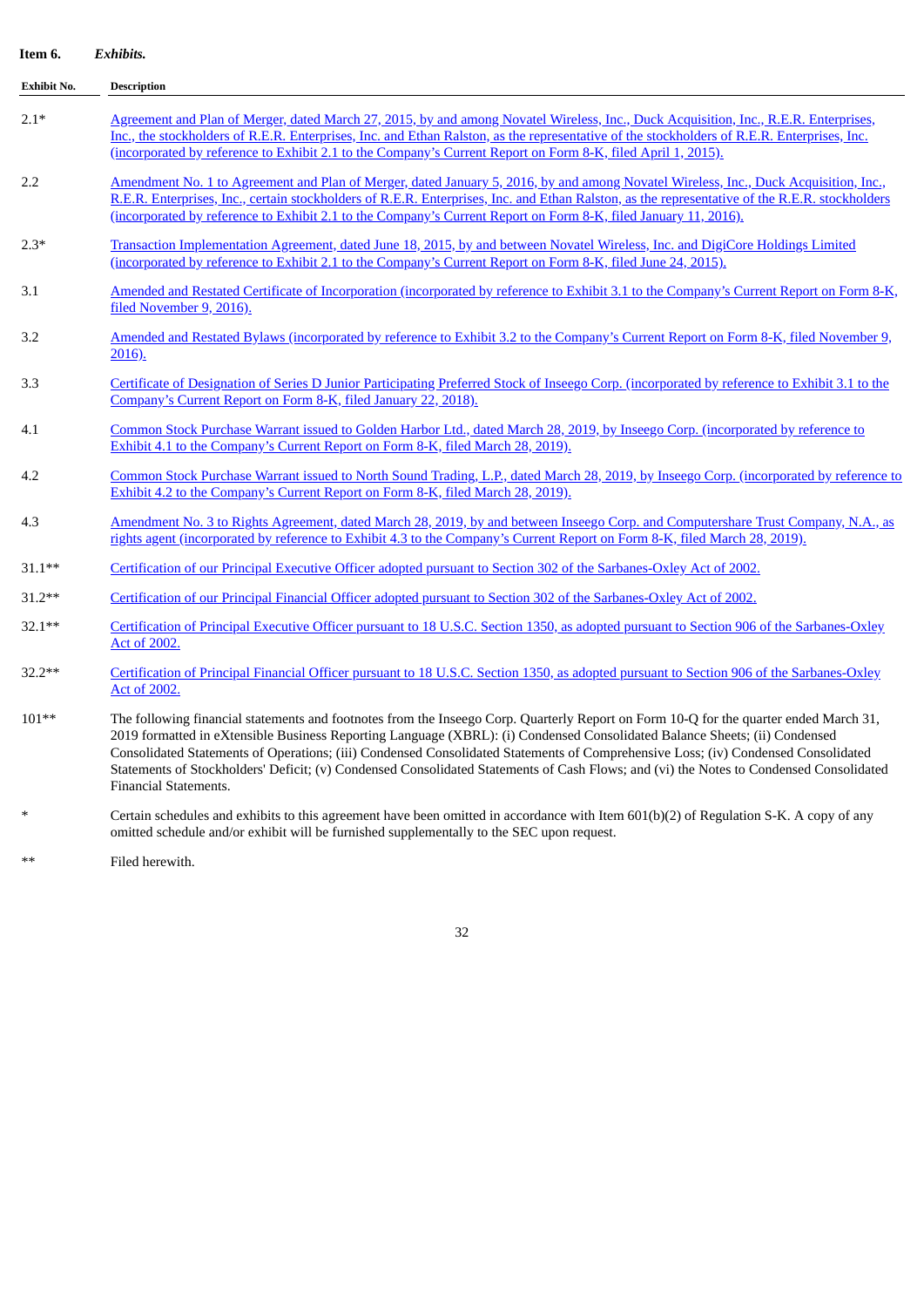# **SIGNATURES**

<span id="page-32-0"></span>Pursuant to the requirements of Section 13 or 15(d) of the Securities Exchange Act of 1934 the Registrant has duly caused this report to be signed on its behalf by the undersigned, thereunto duly authorized.

| Date: May 9, 2019 | Inseego Corp. |
|-------------------|---------------|
|                   |               |

|     | Dan Mondor     |
|-----|----------------|
| By: | /s/ DAN MONDOR |

**Chief Executive Officer**

By: /s/ STEPHEN SMITH

**Stephen Smith Chief Financial Officer**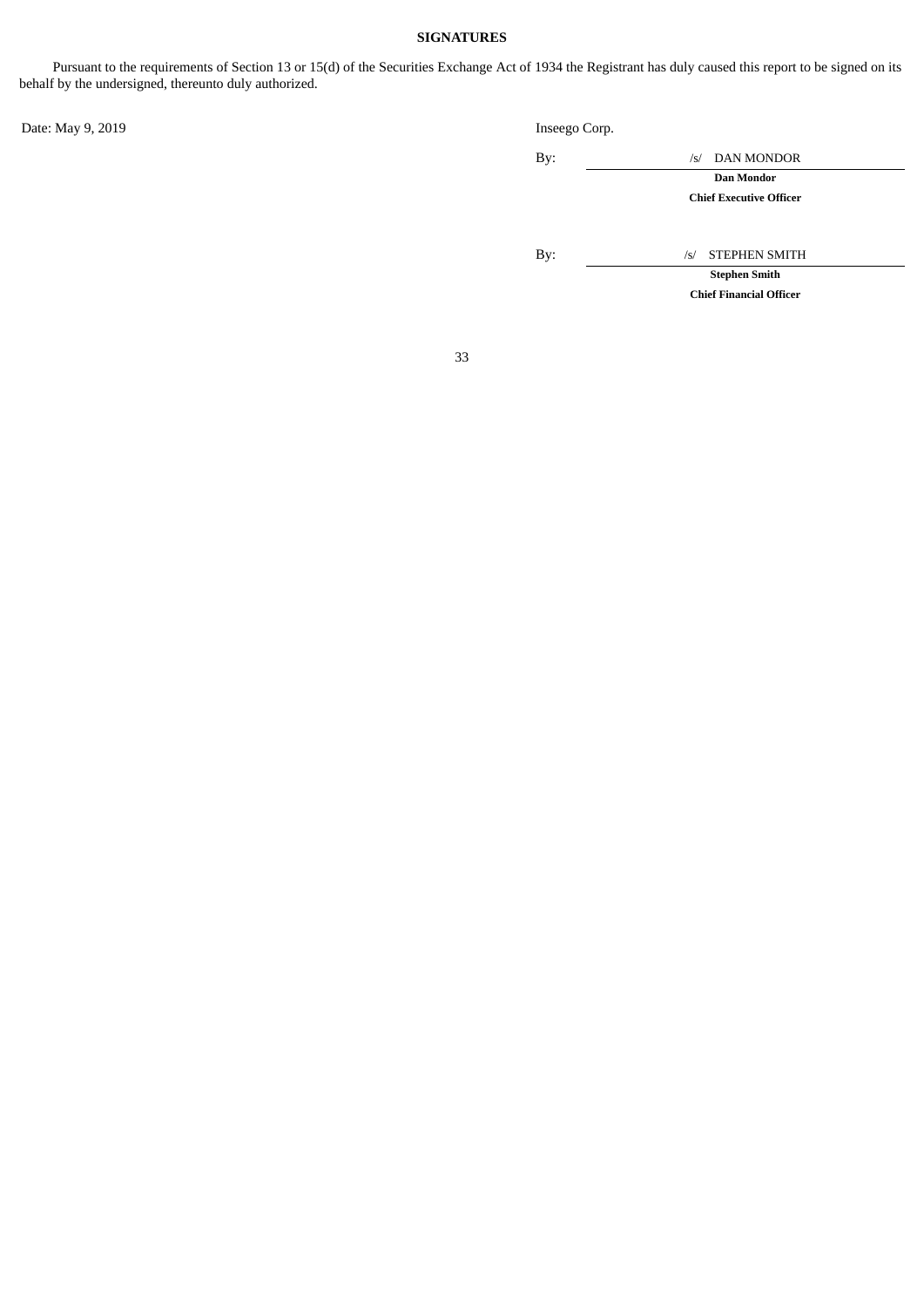## **CERTIFICATION OF PRINCIPAL EXECUTIVE OFFICER**

#### **Pursuant to Rule 13a-14(a) adopted pursuant to Section 302 of the Sarbanes-Oxley Act of 2002**

<span id="page-33-0"></span>I, Dan Mondor, certify that:

1. I have reviewed this quarterly report on Form 10-Q of Inseego Corp.;

2. Based on my knowledge, this report does not contain any untrue statement of a material fact or omit to state a material fact necessary to make the statements made, in light of the circumstances under which such statements were made, not misleading with respect to the period covered by this report;

3. Based on my knowledge, the financial statements, and other financial information included in this report, fairly present in all material respects the financial condition, results of operations and cash flows of the registrant as of, and for, the periods presented in this report;

4. The registrant's other certifying officer and I are responsible for establishing and maintaining disclosure controls and procedures (as defined in Exchange Act Rules 13a-15(e) and 15d-15(e)) and internal control over financial reporting (as defined in Exchange Act Rules 13a-15(f) and 15d-15(f)) for the registrant and have:

- (a) Designed such disclosure controls and procedures, or caused such disclosure controls and procedures to be designed under our supervision, to ensure that material information relating to the registrant, including its consolidated subsidiaries, is made known to us by others within those entities, particularly during the period in which this report is being prepared;
- (b) Designed such internal control over financial reporting, or caused such internal control over financial reporting to be designed under our supervision, to provide reasonable assurance regarding the reliability of financial reporting and the preparation of financial statements for external purposes in accordance with generally accepted accounting principles;
- (c) Evaluated the effectiveness of the registrant's disclosure controls and procedures and presented in this report our conclusions about the effectiveness of the disclosure controls and procedures, as of the end of the period covered by this report based on such evaluation; and
- (d) Disclosed in this report any change in the registrant's internal control over financial reporting that occurred during the registrant's most recent fiscal quarter (the registrant's fourth fiscal quarter in the case of an annual report) that has materially affected, or is reasonably likely to materially affect, the registrant's internal control over financial reporting; and

5. The registrant's other certifying officer and I have disclosed, based on our most recent evaluation of internal control over financial reporting, to the registrant's auditors and the audit committee of the registrant's board of directors (or persons performing the equivalent functions):

- (a) All significant deficiencies and material weaknesses in the design or operation of internal control over financial reporting which are reasonably likely to adversely affect the registrant's ability to record, process, summarize and report financial information; and
- (b) Any fraud, whether or not material, that involves management or other employees who have a significant role in the registrant's internal control over financial reporting.

Date: May 9, 2019

/s/ Dan Mondor

**Dan Mondor**

*Chief Executive Officer (principal executive officer)*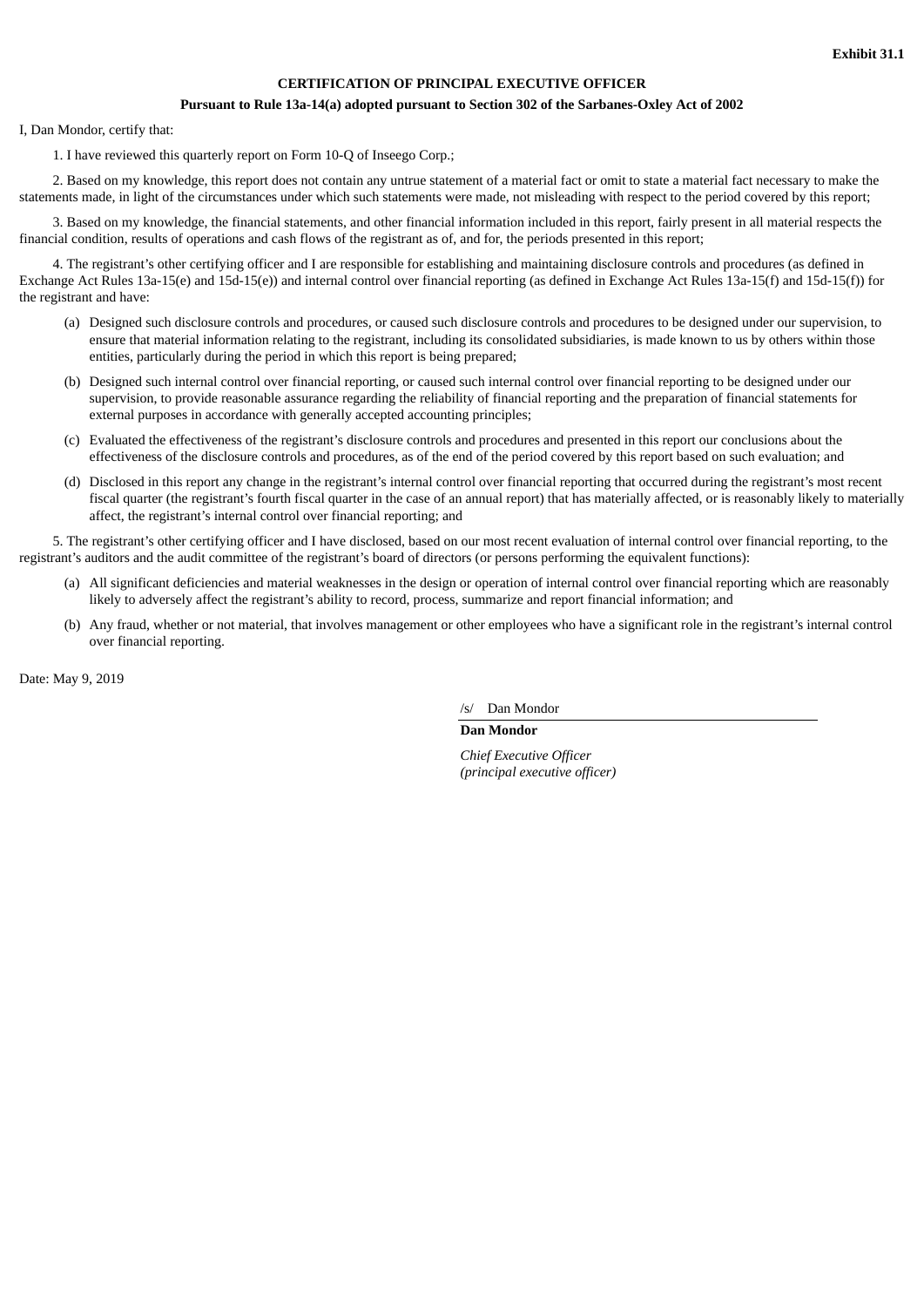## **CERTIFICATION OF PRINCIPAL FINANCIAL OFFICER**

#### **Pursuant to Rule 13a-14(a) adopted pursuant to Section 302 of the Sarbanes-Oxley Act of 2002**

<span id="page-34-0"></span>I, Stephen Smith, certify that:

1. I have reviewed this quarterly report on Form 10-Q of Inseego Corp.;

2. Based on my knowledge, this report does not contain any untrue statement of a material fact or omit to state a material fact necessary to make the statements made, in light of the circumstances under which such statements were made, not misleading with respect to the period covered by this report;

3. Based on my knowledge, the financial statements, and other financial information included in this report, fairly present in all material respects the financial condition, results of operations and cash flows of the registrant as of, and for, the periods presented in this report;

4. The registrant's other certifying officer and I are responsible for establishing and maintaining disclosure controls and procedures (as defined in Exchange Act Rules 13a-15(e) and 15d-15(e)) and internal control over financial reporting (as defined in Exchange Act Rules 13a-15(f) and 15d-15(f)) for the registrant and have:

- (a) Designed such disclosure controls and procedures, or caused such disclosure controls and procedures to be designed under our supervision, to ensure that material information relating to the registrant, including its consolidated subsidiaries, is made known to us by others within those entities, particularly during the period in which this report is being prepared;
- (b) Designed such internal control over financial reporting, or caused such internal control over financial reporting to be designed under our supervision, to provide reasonable assurance regarding the reliability of financial reporting and the preparation of financial statements for external purposes in accordance with generally accepted accounting principles;
- (c) Evaluated the effectiveness of the registrant's disclosure controls and procedures and presented in this report our conclusions about the effectiveness of the disclosure controls and procedures, as of the end of the period covered by this report based on such evaluation; and
- (d) Disclosed in this report any change in the registrant's internal control over financial reporting that occurred during the registrant's most recent fiscal quarter (the registrant's fourth fiscal quarter in the case of an annual report) that has materially affected, or is reasonably likely to materially affect, the registrant's internal control over financial reporting; and

5. The registrant's other certifying officer and I have disclosed, based on our most recent evaluation of internal control over financial reporting, to the registrant's auditors and the audit committee of the registrant's board of directors (or persons performing the equivalent functions):

- (a) All significant deficiencies and material weaknesses in the design or operation of internal control over financial reporting which are reasonably likely to adversely affect the registrant's ability to record, process, summarize and report financial information; and
- (b) Any fraud, whether or not material, that involves management or other employees who have a significant role in the registrant's internal control over financial reporting.

Date: May 9, 2019

/s/ Stephen Smith

**Stephen Smith**

*Chief Financial Officer (principal financial officer)*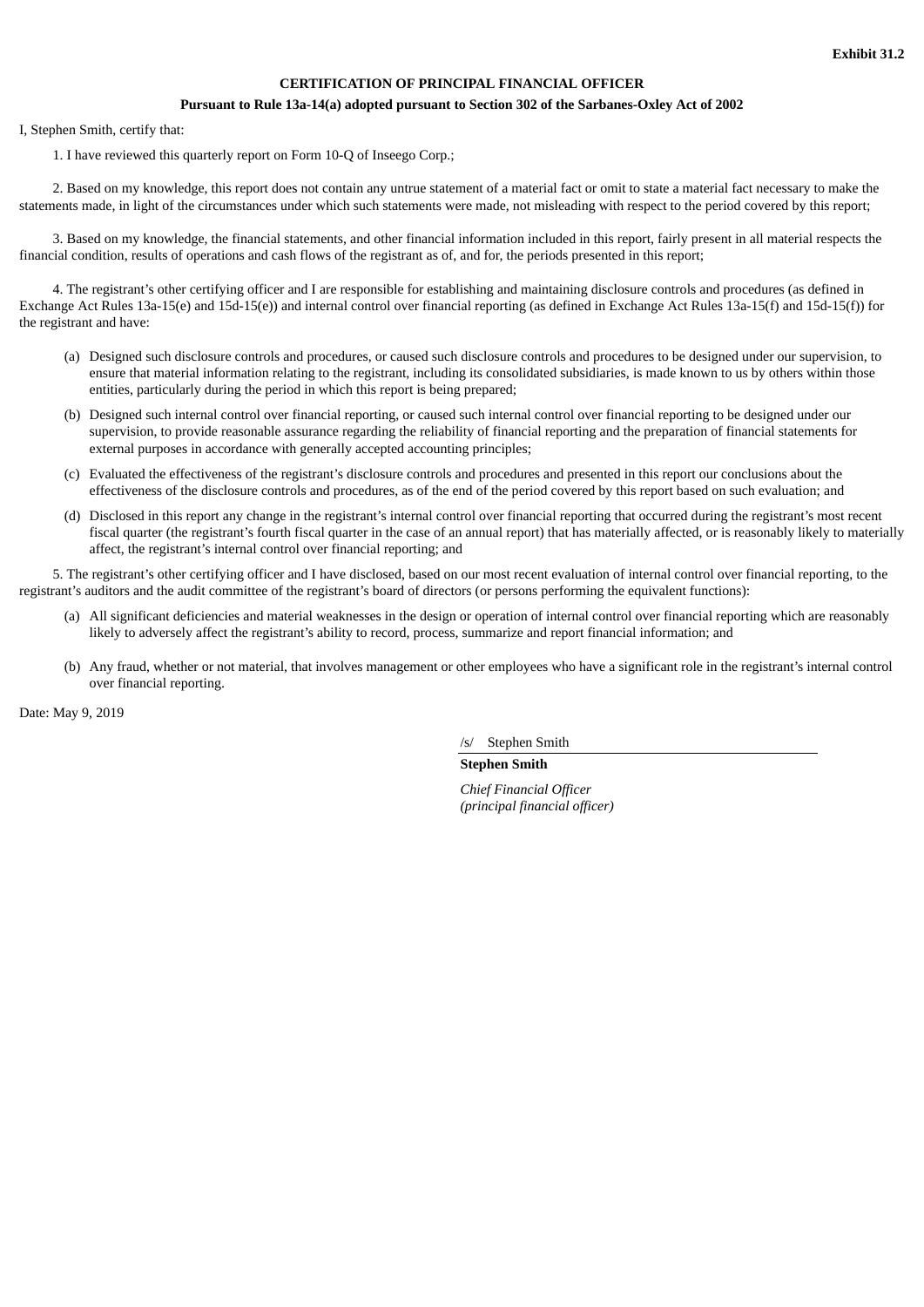## **CERTIFICATION PURSUANT TO**

## **18 U.S.C. SECTION 1350**

# **AS ADOPTED PURSUANT TO SECTION 906**

## **OF THE SARBANES-OXLEY ACT OF 2002**

<span id="page-35-0"></span>I, Dan Mondor, Chief Executive Officer of Inseego Corp. (the "Company"), do hereby certify, pursuant to 18 U.S.C. Section 1350, as adopted pursuant to Section 906 of the Sarbanes-Oxley Act of 2002, that to the best of my knowledge:

- the Quarterly Report on Form 10-Q of the Company for the quarter ended March 31, 2019 (the "Report") fully complies with the requirements of Section 13(a) or 15(d) of the Securities Exchange Act of 1934, as amended; and
- the information contained in the Report fairly presents, in all material respects, the financial condition and results of operations of the Company for the periods presented therein.

Date: May 9, 2019

/s/ Dan Mondor

**Dan Mondor** *Chief Executive Officer (principal executive officer)*